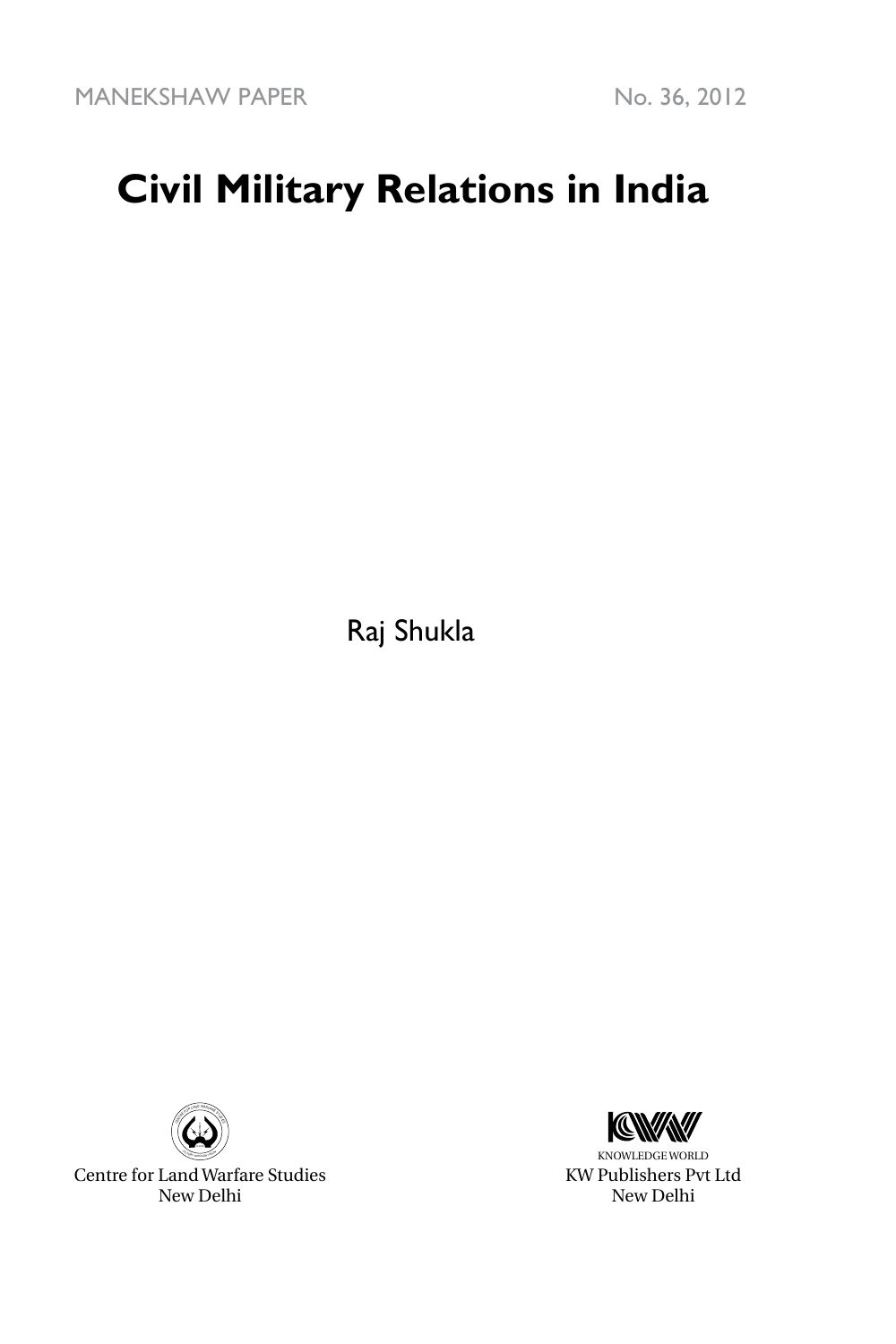### **Editorial Team**

Managing Editor : Ms Pallavi Ade

: Maj Gen Dhruv C Katoch (Retd)



**Centre for Land Warfare Studies**  RPSO Complex, Parade Road, Delhi Cantt, New Delhi 110010 Phone: +91.11.25691308 Fax: +91.11.25692347 email: landwarfare@gmail.com website: www.claws.in

The Centre for Land Warfare Studies (CLAWS), New Delhi, is an autonomous think tank dealing with national security and conceptual aspects of land warfare, including conventional and sub-conventional conflicts and terrorism. CLAWS conducts research that is futuristic in outlook and policy-oriented in approach.

© 2012, Centre for Land Warfare Studies (CLAWS), New Delhi

All rights reserved. No part of this publication may be reproduced, stored in a retrieval system, or transmitted in any form or by any means, electronic, mechanical, photocopying, recording or otherwise, without the prior written permission of the copyright owner.

The views expressed in this paper are those of the author and do not have any official endorsement. They do not represent the views of the Centre for Land Warfare Studies.



Published in India by

Kalpana Shukla KW Publishers Pvt Ltd 4676/21, First Floor, Ansari Road, Daryaganj, New Delhi 110002 Phone: +91 11 23263498 / 43528107 email: knowledgeworld@vsnl.net • www.kwpub.com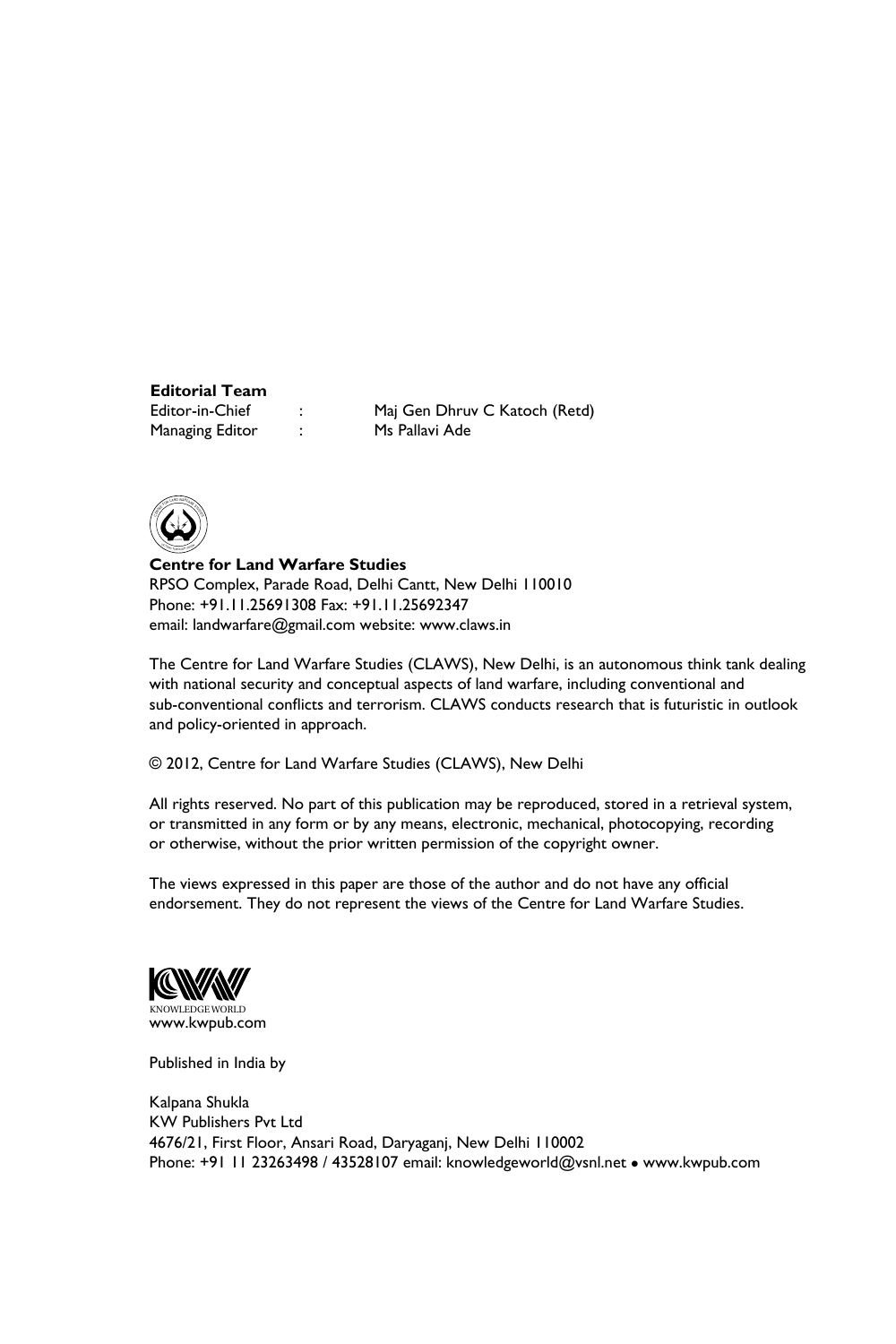## **Contents**

| 1. Introduction                 |              |
|---------------------------------|--------------|
| 2. The Theoretical Framework    | $\mathbf{c}$ |
| 3. Global Models and Debates    | 5            |
| 4. Stasis in the Indian Context | 4            |
| 5. Recommendations              | 28           |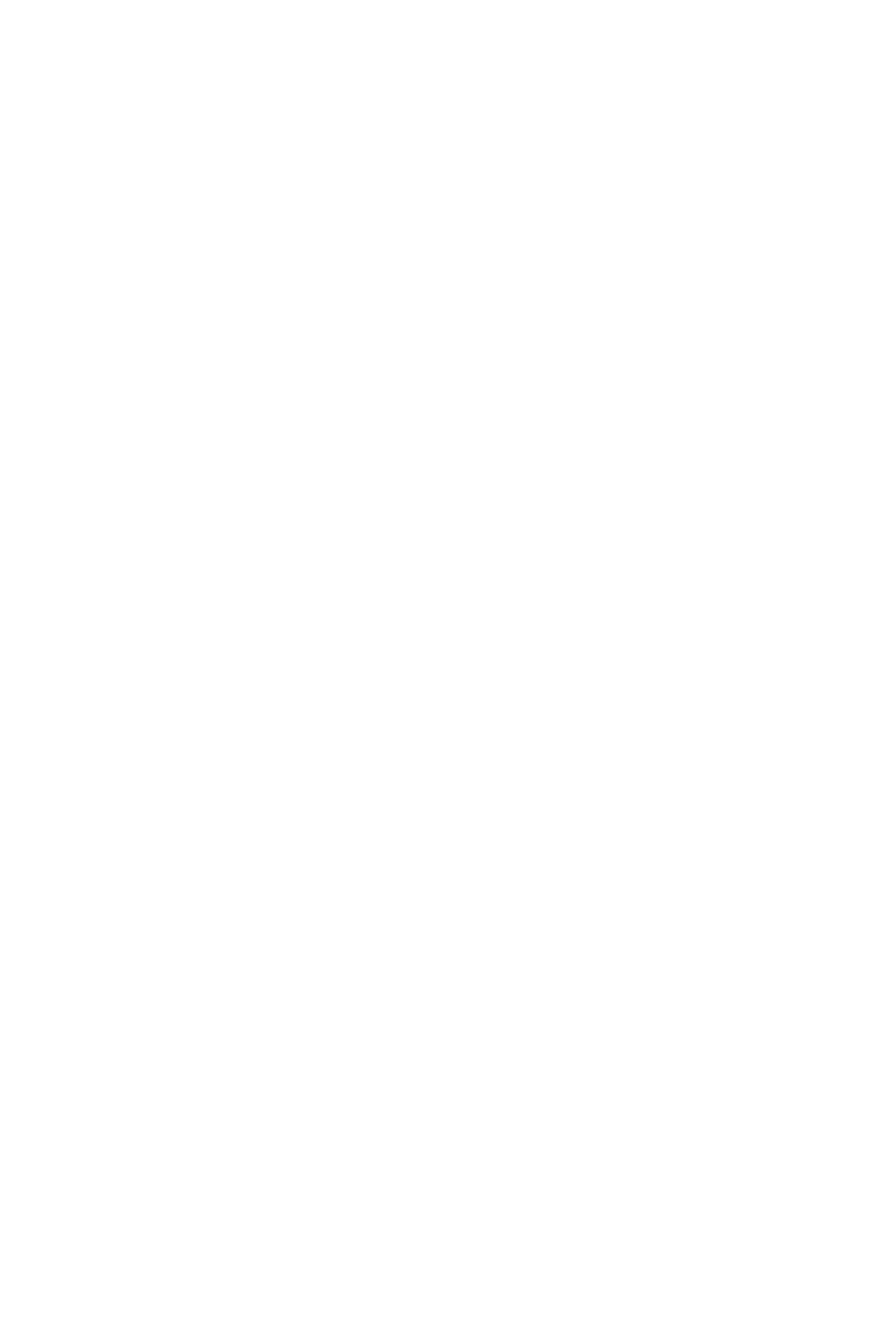# **Civil Military Relations in India**

"Regardless of how superior the military view of a situation may be, the civilian view trumps it. In other words, civilians have a right to be wrong." — Peter D Feaver

#### **Introduction**

Vital issues of statecraft and national security are determined by the pattern of institutional interaction between the civil and military components of a nation's polity. The ordering of civil – military relations (CMR), therefore, lies at the heart of a nation's security framework. While being rooted in the firm and unambiguous political control of the military, a robust and vibrant relationship produces a polity that is alive to the nuances of national security and wise to the uses of military power. Nations which develop the right balance in their pattern of CMR have a great advantage in their search for security, with an increased likelihood of reaching the right answers to the operative issues of state policy. Those which fail to develop such a balance tend to get enveloped by stasis, squander scarce resources and run uncalculated risks. India is mired in the latter paradigm and hence the urgent need to gravitate towards the former. The Naresh Chandra Task Force on Defence Reforms<sup>1</sup> affords yet another opportunity to address the central issue of integrating the armed forces into the Indian polity, correcting thereby the skew in its CMR discourse. It needs to be emphasised that when viewed in the context of the broader framework of defence reforms that the committee has been mandated to address, such integration, is the most critical. India's national security apparatus, which by structural design and accompanying bureaucratic handiwork seeks to exclude the armed forces from its ambit, is not only antiquated in terms of its ability to address modern day security challenges, but also likely to falter in the eventuality of crisis . Given the edifice of the proven apolitical nature of the Indian armed forces and the firm political control that they are subject to, it is time for the Indian security framework to move towards a more mature construct wherein civil and military talents work seamlessly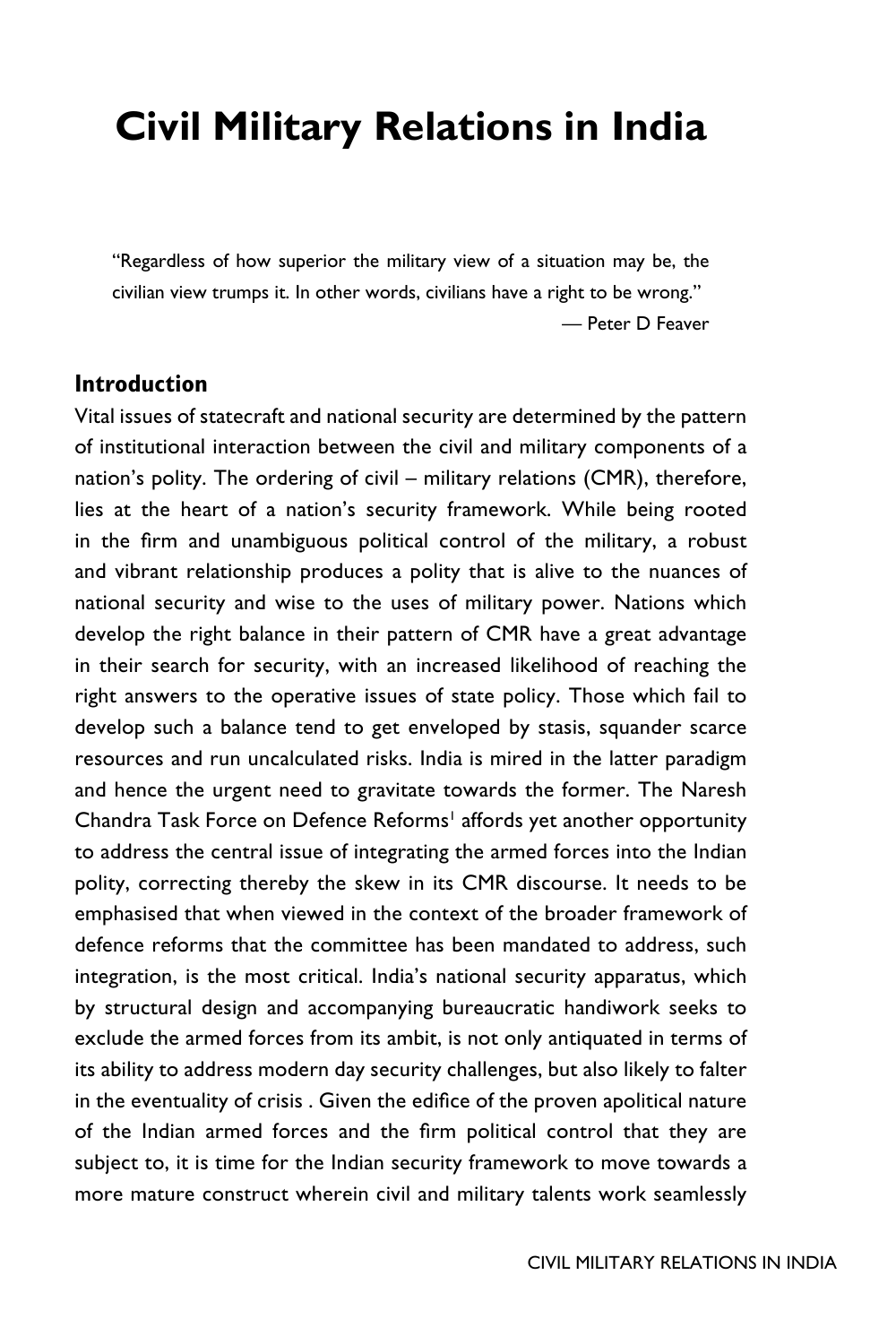towards greater national purpose in line with such trends in other modern, liberal democracies.

### **The Theoretical Framework**

A brief reference to the evolving framework of CMR worldwide, may be pertinent in order to measure the health of CMR in India. The pioneering scholarship in CMR, of course, came from Samuel Huntington whose seminal book *The Soldier and the State*, sought to ease the tension between military professionalism and liberal politics. The touchstone of the Huntington thesis is the concept of 'Objective Civilian Control' which limits the authority of the military to matters military but also requires self – limiting by civilians to stay out of the military realm – an impermeable layer demarcating the division of labour between the civilians and the military. In a variation to the Huntington model, Michael Desch espouses a construct with a thin permeable layer operating between political ends and military means – substantial military autonomy in the military, technical and operational realms (how to fight wars) in return for complete subordination to civilian control of politics and grand strategy (when, and whether, to fight them).<sup>2</sup> The thin permeable layer, permits substantial but only exceptional room for civilian intervention in what would normally be the military realm and vice versa (he even allows limited room for the military to act politically). Desch also believes that there is good civilian control when civilians prevail in the event of civilian and military preferences diverging.<sup>3</sup>

The 'Subjective Control' theory seeks civilian control by blurring but not destroying the distinctions between the military and civilian realms. Morris Janowitz, a leading scholar associated with this school of thought, stresses the need for a military leadership that shares civilian values<sup>4</sup> – control occurring as a consequence of shared values, education and the military's deep sense of self-esteem and moral worth. In a similar vein, 'Fusionism' and 'Concordance' are models conceived to control the military by eroding the differences between the two traditional spheres and merging their responsibilities.<sup>5</sup> Rebecca Schiff, a proponent of the concordance theory, argues that cooperation gained through dialogue, accommodation and shared values among the military, the political elites and society will keep the military from interfering in politics.<sup>6</sup> Yet another variant – the 'Assertive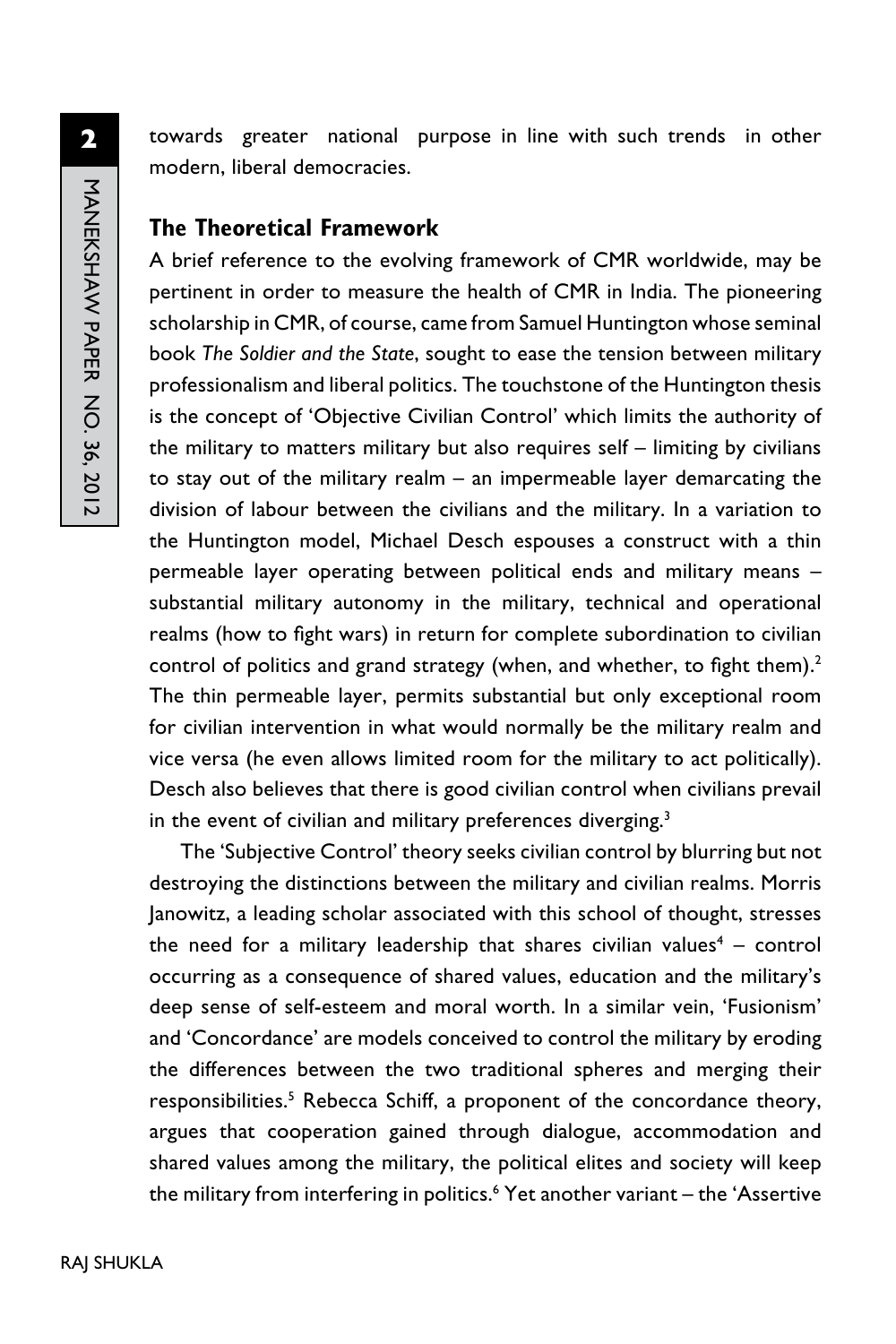Civilian Control' theory, challenges the virtues of military autonomy and military professionalism, while relying on institutional mechanisms and civilian interventions to aggressively maintain civilian dominance in the crafting, shaping, management and implementation of military policy. Peter Feaver applies the principal – agent framework to push the civil-military problematique beyond the stale coup / no-coup dichotomy while replacing it with a working-shirking continuum that captures rich variations in the pattern of civil-military interaction.<sup>7</sup> His theory treats day-to-day civilmilitary relations as an ongoing game of strategic interaction in which civilian principals vary the intrusiveness of their monitoring, and military agents vary their compliance with civilian preferences. Feaver contends that in practice, CMR is much messier than traditional theory would admit and is often about bargaining, monitoring and strategic calculations over whether to work or shirk. Determined military actors can and will exploit the weaknesses of civilian principals at crucial points and will do so without launching a formal coup or precipitating a full blown crisis in the relationship. Civilian principals, however, can manipulate the cost–benefit calculations even of very reluctant military agents, and, thus prevail if they are sufficiently determined.<sup>8</sup> He further opines that sound and democratic civil – military relations require that civilian leaders are always obeyed even when they are wrong about what is needed for national security. Eliot Cohen in a fascinating study of the intersection of war and politics, *Supreme Command : Soldiers, Statesmen and Leadership in Wartime,* for instance, calls for a more intimate form of civilian control with military commanders being subjected to a dialogue in which the political leaders coax, bully, interrogate or probe, not a course of action to be ratified with no more than formal consideration with their political superiors.<sup>9</sup>

What is most important is that while the above theories may give the impression of merely being treatises on methodologies to control and bring a somewhat recalcitrant military to order, a detailed read of even the most assertive models reveals that they advocate the structuring of a sophisticated framework wherein the civilian principals and their military leaders wrestle aggressively even as the military viewpoint is afforded more than adequate space. In that sense the word "control" is deceptive, sometimes even offensive<sup>10</sup>; "interface" may be more appropriate. Eliot Cohen, in his book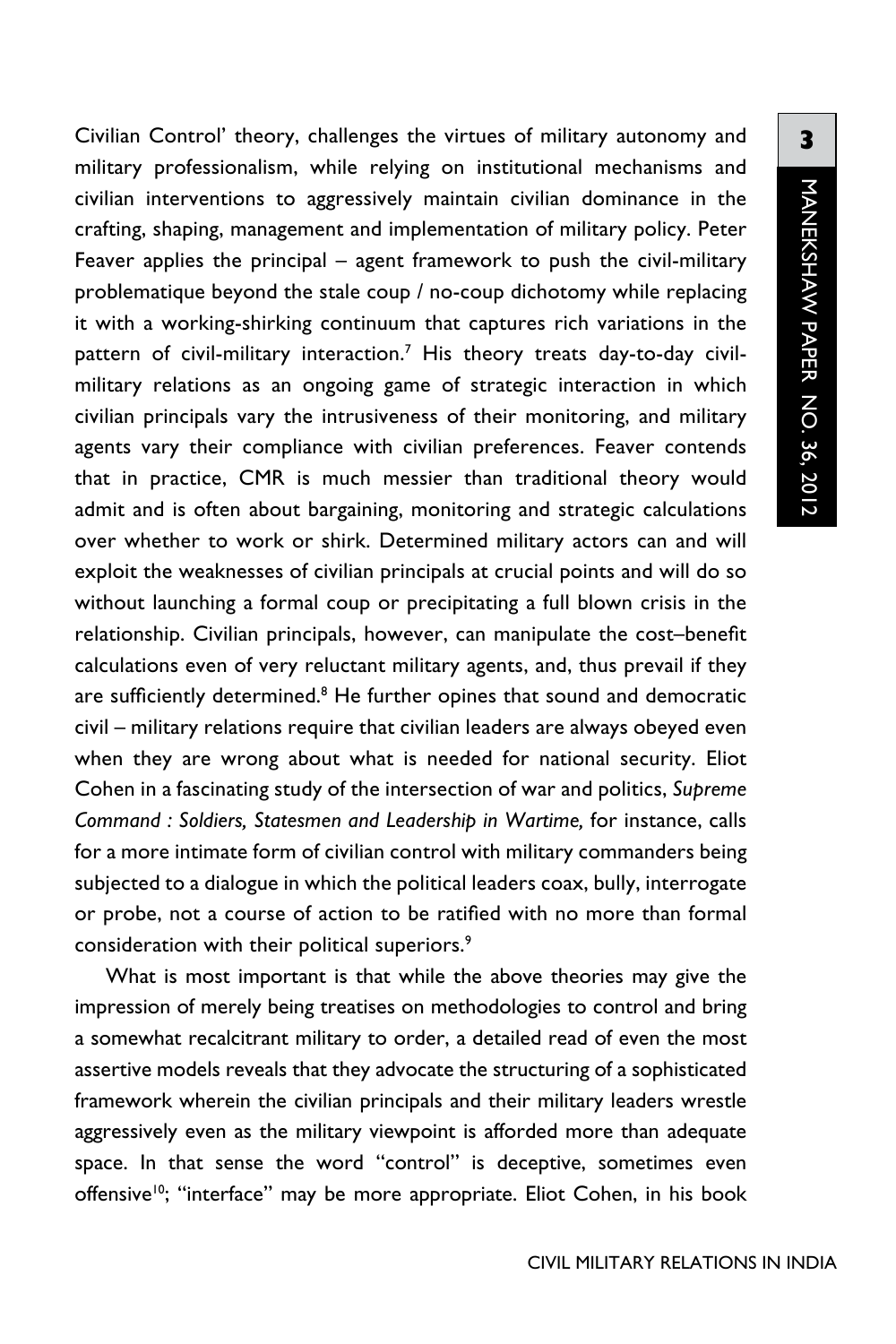*Supreme Command*, while exploring the interaction between four wartime statesmen (Lincoln, Clemenceau, Churchill and Ben-Gurion) and their generals alludes to a complex range of behavioural patterns and emotions at work – "Lincoln exercising guile masquerading as rustic simplicity; Clemenceau breathing defiance and resolve; Churchill dazzling and exasperating with his genius and wit and Ben-Gurion studying and hectoring in equal measure."11 He goes on to say,

Interestingly enough, none of these men dictated to their subordinates. They might coax or bully, interrogate or probe, but rarely do we see them issuing orders or acting like a generalissimo. Each tolerated, indeed promoted men who disagreed with them, forcefully. (Generals) Grant, Foch, Brooke and Yadin were not weaklings and did not hesitate to argue … What occurred between president or prime minister and general was an unequal dialogue – a dialogue, in that both sides expressed their views bluntly, indeed, sometimes offensively, and not once but repeatedly – and unequal only in that the final authority of the civilian leader was unambiguous and unquestioned – indeed, in all cases stronger at the end of a war than it had been at the beginning.<sup>12</sup>

In recent times too, the infamous US Secretary of Defence, Donald Rumsfeld has posited the need to subject his generals to severe interrogation,

I made a practice of challenging my challengers. I wanted to be sure people disagreeing knew what they were talking about. When a challenger failed to support his views, I did not pretend to be impressed. But, in my view no professional let alone a three – or four – star military officer, should be intimidated into silence by a boss who asks questions and expects sensible answers.13

Equally, while so engaging and interrogating their generals the civilian principals took great care to ensure that they, themselves, were suitably equipped. In the words of Cohen,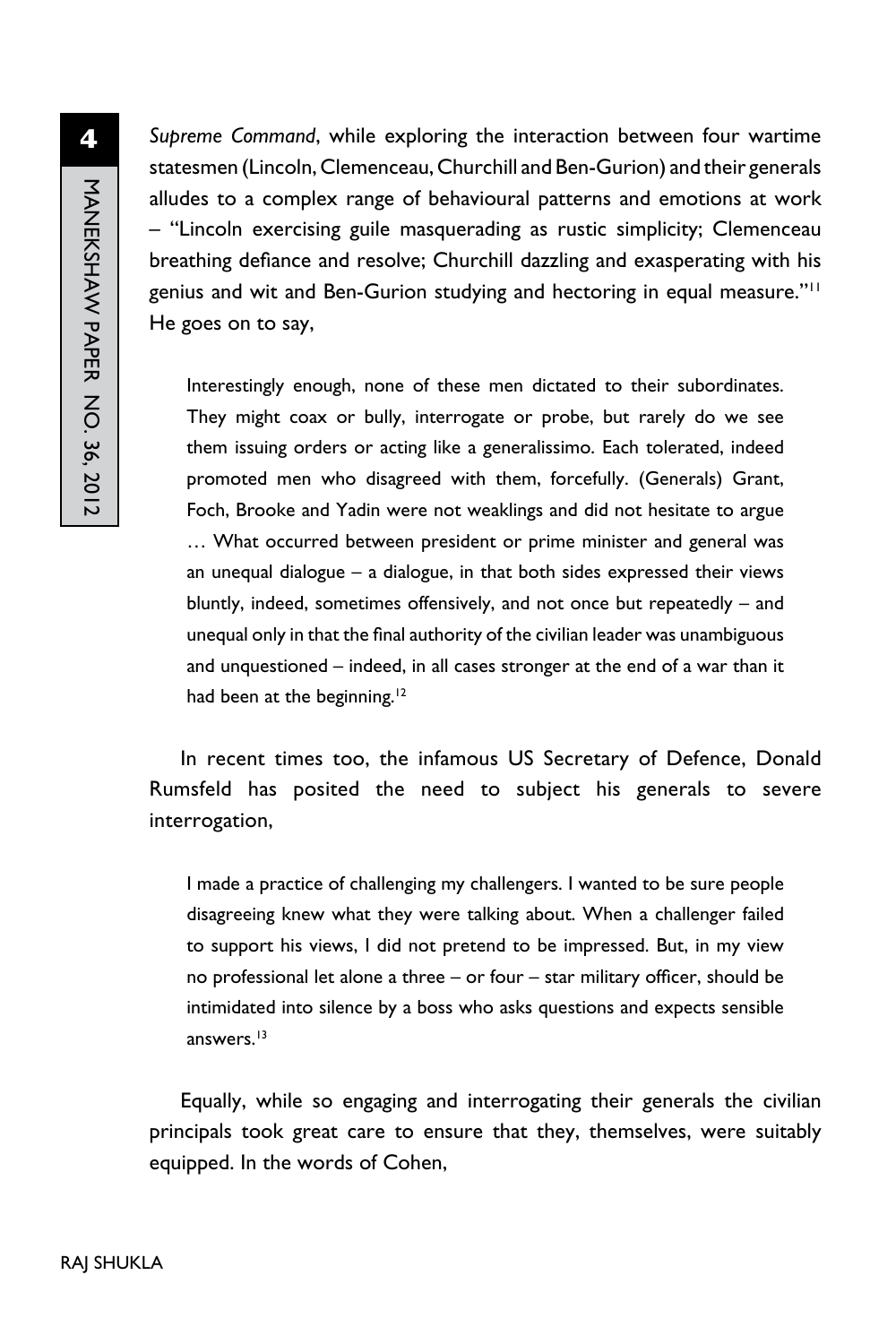Each (of the statesmen) exhibited mastery of detail and fascination with technology. All four were great learners, who studied war as it were their own profession and in many ways mastered it as well as did their generals.<sup>14</sup>

As if it were not enough, the statesmen went to great lengths to underscore the need for sound military liaison through able military interpreters. In the words of Cohen,

All these leaders had to understand the modes of thought of their military subordinates and needed skilled assistants to translate their wishes into directives, orders, requests and suggestions. In the shadow of each of these figures stood a military interpreter – a Halleck, a Mordacq, an Ismay and a Yadin (all professional soldiers). During World War II, Admiral William Leahy served this role by acting as Chief of Staff to the President. He had no operational responsibilities, no cumbersome staff to manage, no line responsibilities of any kind. In fact, he was military assistant with only one constituency, the President.<sup>15</sup>

Civilian control of the military is not simply about subterfuge or a periodic cracking of the whip, as seems to be the case being made out by some commentators in India, but a great deal about intelligent outreach by the civilian principal, predicated on the development of a very nuanced set of skill sets.

#### **Global Models and Debates**

Conflict between the civil and military components may not always be manifestly visible but it is the underlying theme across the politico-military histories of nations. In that sense, CMR is an exquisite dispute, embody as it does, myriad complexities and nuances of the relations between civilian and military leadership. By way of illustration, in the USA, since World War II, there have been seventy eight documented instances of major conflicts between the civilian and military leadership, each with its own set of drivers and consequences. The critical difference between the Indian experience and parallels abroad, however, is that while conflicts in the latter case have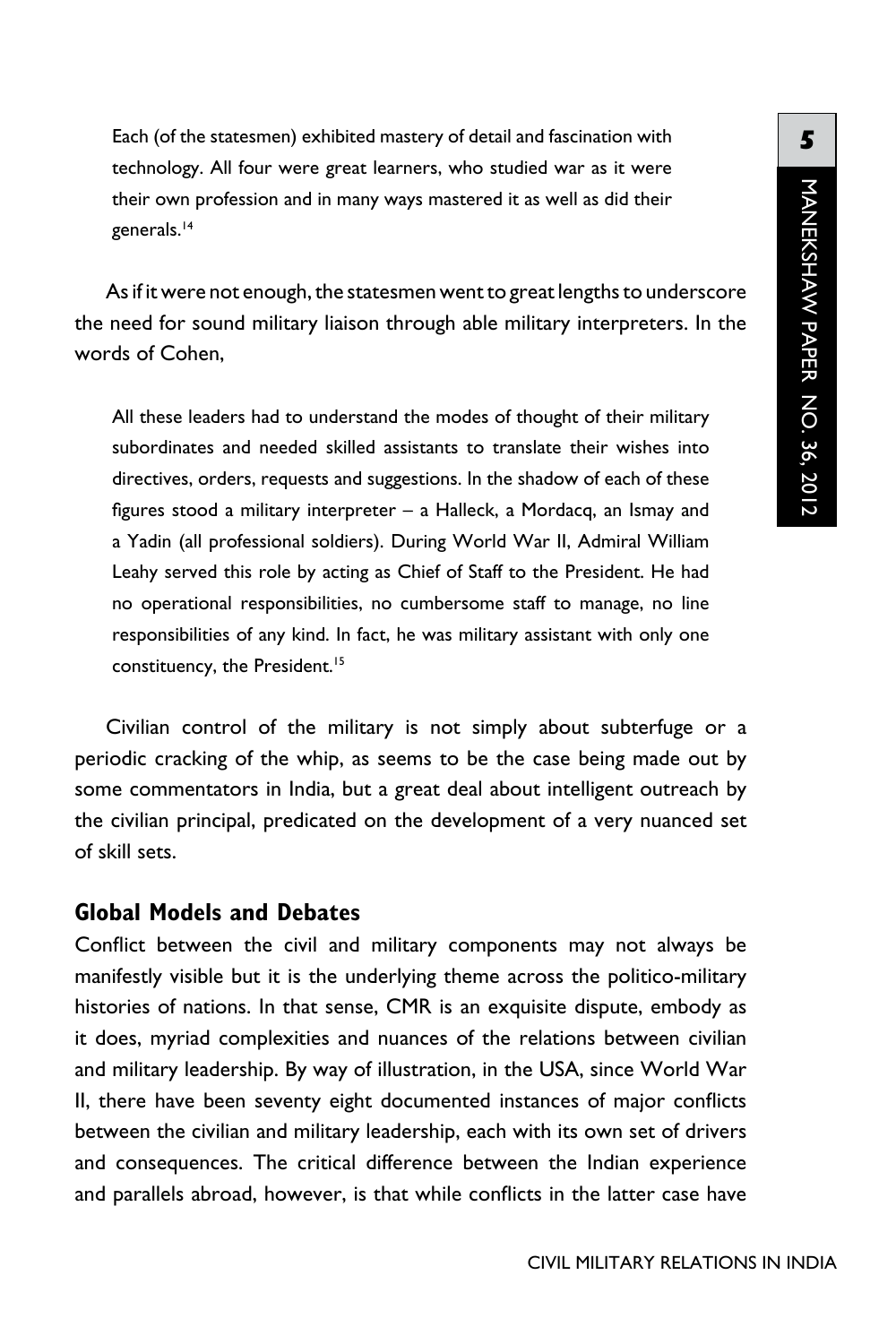been followed by intense introspection and substantive reforms leading to constant evolution of the civil – military relationship (however imperfectly), in the case of the former we are largely stuck in denial predicated on the assertion, 'that the system has done well and, therefore, must be preserved.' This is a cause for some worry but also a huge opportunity for the Naresh Chandra Committee to deliver, because if India has done well, it is despite and not because of the system and in any case sagacious systems need to constantly evolve.

A study of various global CMR models throw up some interesting features. In some of the pacifist powers of Asia and Europe, the control over the military has been so strangulating that the defence services therein, are more like 'civilians in uniform,' unschooled and untrained in hard combat and the use of force. There are other examples from American History where a strong urge to assert civilian control over the military (Mcnamara and Rumsfeld) has led to embarrassing military failures(Vietnam and Iraq). The right balance in civil–military relations continues to elude advanced nations like the USA, despite the very sophisticated structural instruments for interface and oversight at their disposal. Israel is another fascinating case study where labyrinthine relationships have evolved between Israel's military professionals and civilian political leaders and institutions, to keep a powerful Israel Defence Forces (IDF) subject to equally powerful civilian control,<sup>16</sup> by the Prime Minister, the Cabinet, the Knesset and increasingly even the Supreme Court. A potent military and robust political control are not exactly antithetical. Authoritarian China is pursuing its own distinctive trail in CMR, enabled by a unique relationship between the Party, the Central Military Commission (CMC) and the People's Liberation Army (PLA). While the PLA is undoubtedly on the path of professionalism; it does not seem to be depoliticising.<sup>17</sup> The relationship between the Party and the PLA is changing from one of symbiosis to that of interest sharing, posing acute challenges.<sup>18</sup>

The traditional position of political commissars on CMR too is undergoing transition, with their perception as professional soldiers greatly exceeding that of party cadres. The South Asia region too, offers vignettes of both, the negatives and positives. While, at the one end of the spectrum it offers models of a very undesirable politicisation of the military (Pakistan and Bangladesh); at the other end is Nepal, which throws up the moot question of whether,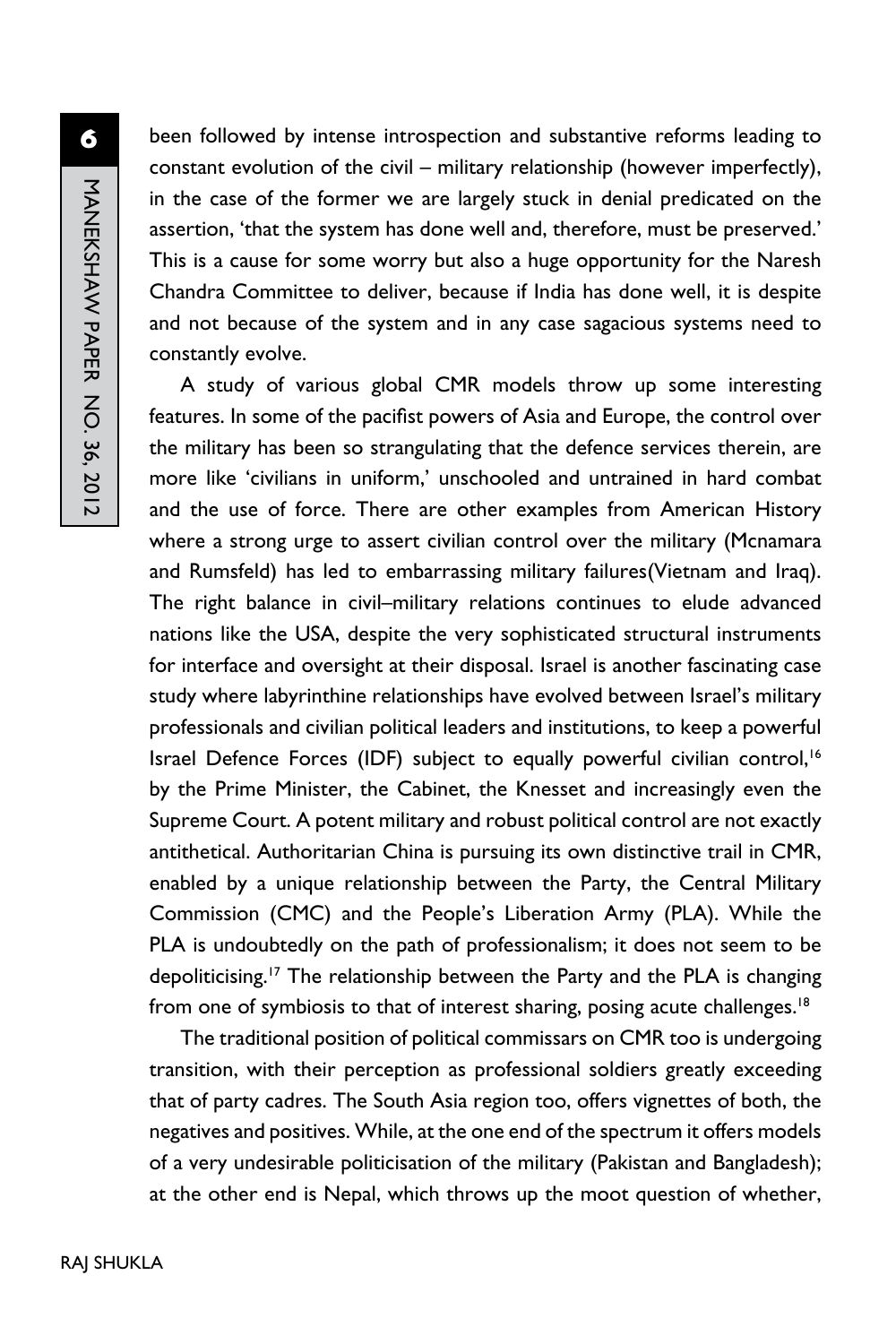sometimes, legitimate assertion by the military is necessary to preserve the professionalism of the force. Equally, it highlights the difficulties of integrating revolutionary armed cadres with the regular military in a surcharged political atmosphere. In some ways it also exemplifies the coming together of the military, the judiciary and sections of the political class to preserve the military ethos and character in the larger context of national interest.

Across the globe, there exists an inherent tension between senior military leaders and their civilian overseers. According to Michael Desch, the civil-military rift during the Vietnam War was driven by debates about the use of force, with (contrary to popular perception) reluctant warriors being pitted against hawkish civilians.19 The decision to intervene in Vietnam, was driven largely by the civilian leadership: Presidents John F Kennedy and Lyndon Johnson, Secretary of Defence Robert McNamara, Secretary of State Dean Rusk and National Security Adviser McGeorge Bundy. From the beginning, the senior military leadership was unenthusiastic about committing the US ground forces. Even after the civilian leadership persuaded them that vital national interests were at stake, the military leadership had serious reservations about Washington's strategies for the ground and air wars. By the summer of 1967, military discontent had reached such a level that the then Joint Chief of Staff (JCS) reportedly considered resigning en masse.20 Even though this crisis was avoided, many military officers in the USA came to believe that their unquestioning obedience to civilian leaders had contributed to the debacle and that in the future, senior military leaders should not quietly acquiesce when the civilians in Washington start leading them into strategic blunders.<sup>21</sup> Colin Powell and his Vietnam colleagues (career captains, majors and lieutenant colonels seasoned in that war) went so far as to vow that when their time came to call the shots, they would not quietly acquiesce in half-hearted warfare for half-baked reasons.<sup>22</sup> The resounding success of Operation Desert Storm was a possible consequence. The subsequent quagmire in Iraq, brought about in no small measure by the Rumsfeldian<sup>23</sup> obsession of reasserting civilian control, initiated a rethink on the useful limits of such control . The focus, of course, was on Rumsfeld and his civilian cohorts in the Department of Defence (DoD) who used the principle of civilian control, to ignore and subvert sound military advice.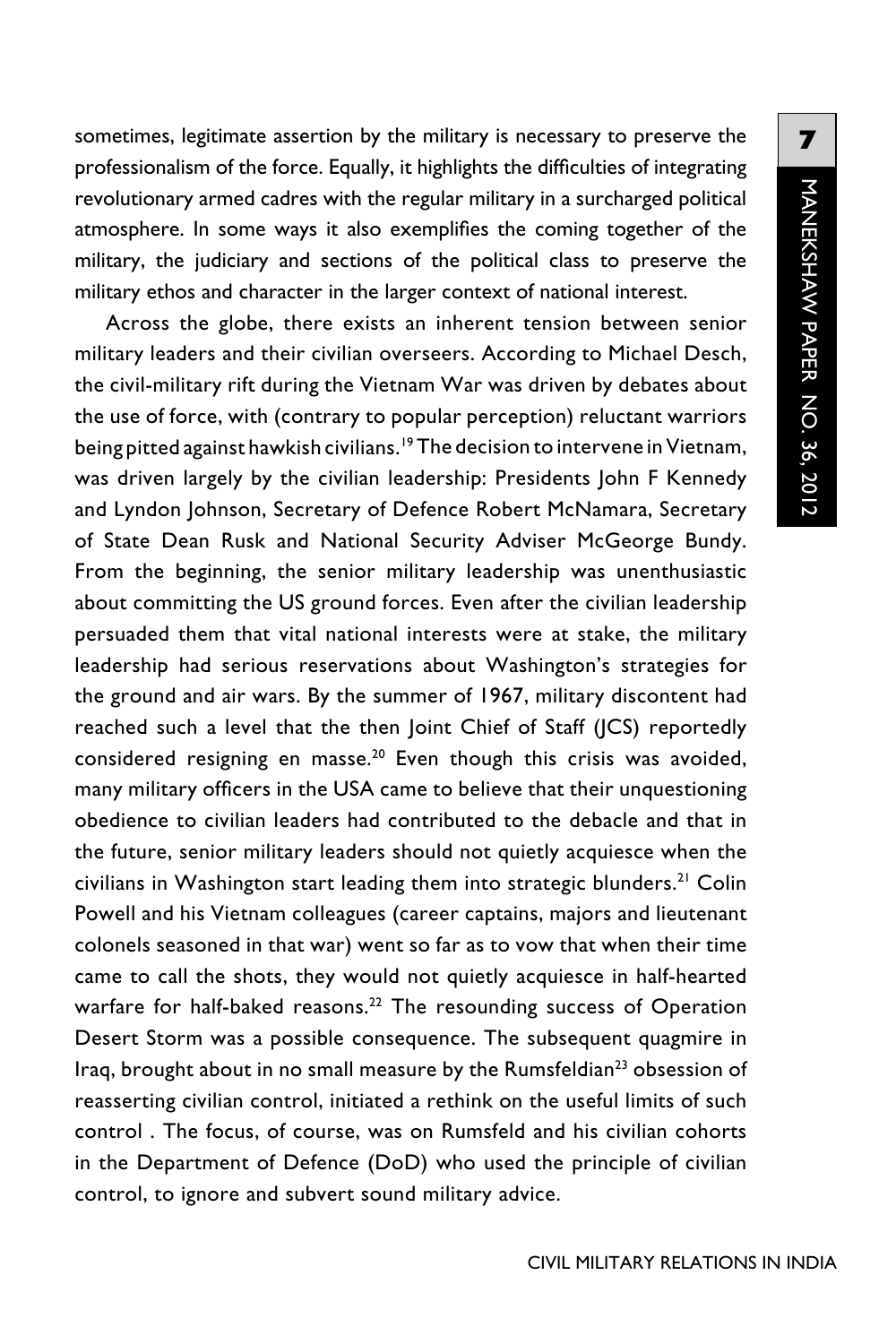Excessive control could also do the damage of promoting a deeply divided and supine military leadership which does not serve the nation's interests well. The American military experienced this during the Vietnam and Iraq wars, while it happened to India in the build up to the Chinese conflict of 1962. In America's military circles, there is much rancour about how their professional concerns in Afghanistan and Iraq were ridden roughshod by Rumsfeld and his associates. Such rancour, however, needs to be given a reality check – did the American armed forces meet their own standards outlined in the Carlisle Survey of the 1970s, post Vietnam? If they didn't, they must take a large part of the blame for the debacles in Afghanistan and Iraq. Focus must also be put on the needless Rumsfeldian obsession of reinstituting civilian control which in time lead to a military shriveled in stature and spirit. As a result, in the build up to the Iraq conflict, $24$  amongst the 950 odd three / four stars that the American armed forces boasted of, only two generals – Gregory Newbold and Eric Shinseki – summoned the courage to express their 'precise dissent' against the manner in which the war was being prosecuted. The rest (948 odd which gives us a mere 0.21 percent as dissenters, reflects rather poorly on the exalted military ethic) did eventually go along with the plans of the civilian leadership. So all this screaming, later, of how professional opinion knew all along that the plans were flawed is really not fair. Civilian leaderships and CMR experts, the world over, more than their military counterparts need to take note that the need for a strong ethical climate that discriminates between 'pliant, going along' and 'principled professional opposition' is often the difference between defeat and victory. Encouraging a timid military may be good for civilian ego trips, but equally, shows poor strategic sense. Neither is, 'distancing from military working' the answer nor is the Rumsfeldian 'resort of scheming, screaming and bullying' the prudent way.

The principal lesson from the above account is that even the most advanced democracies such as the USA need to continuously re-work and re-calibrate their principles, structures and tools for civilian control – a more sagacious choice for the office of Secretary of Defence than Rumsfeld for instance,<sup>25</sup> may have made all the difference to the war in Iraq and the Bush presidency.<sup>26</sup> Interestingly, in this instance too, intrusive civilian control, in the fullness of time, consumed the civilian principals themselves – Donald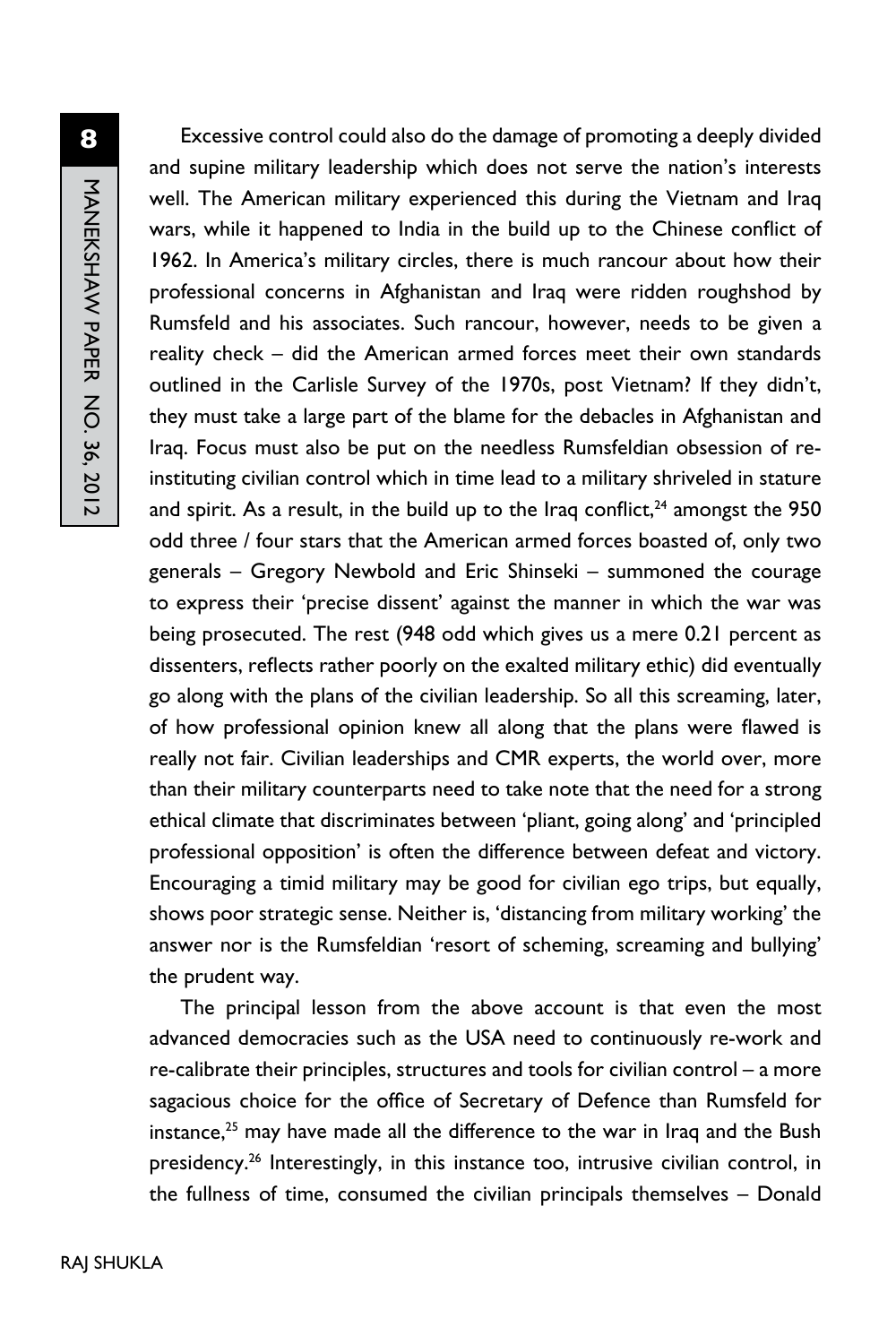Rumsfeld would make way for a more respectful Robert Gates, Douglas Feith, the under–secretary at the Pentagon would move to academe while Paul Wolfowitz the deputy defence secretary would be sidestepped to the World Bank.27

While comparing global CMR models with the Indian model, a peek at the evolution of the CMR process in the USA may also be useful for future policymaking. In debates within the strategic community in India, comparisons with developments in the USA often draw the refrain "Oh! But we are not America." Yes, largely India is not, but in some critical ways India is. The US Constitution was framed by men distrustful of standing armies and any concentrated power.28 Indian political leaders at the dawn of independence were perhaps, similarly distrustful of the armed forces.<sup>29</sup> Both nations have grown into vibrant democracies with militaries that are extremely loyal and subordinate institutions. The harbingers of change in both countries – the civilian principals – voters, legislators and political leaders are not particularly well informed on military matters (even though in the USA, the situation is decidedly better). Yet, despite similar characteristics and constraints of the CMR structures, equations and processes in the USA have produced evolutionary change and reform whereas, the track record of India is rather banal.

A possible reason for the American success could be that historically, the political executive, Congress and the armed forces in the USA , aided by strategic think-tanks and sections of the academia and media have consistently engaged and wrestled vigorously on strategic and military issues. Over the years, as the CMR equations acquired energy, confidence and maturity, myriad dimensions of the relationship between the civilian leadership and military came to the fore, especially in periods of stress and crisis. While, in some cases, the contests were the traditional ones between the civilians on one side and the military on the other (for instance, the McNamara revolution and the Rumsfeld transformation); in many others, the divide was merely one of ideas with ideational alliances of civil – military groups pitting themselves against each other. It was these cross cultural exchanges (as distinct from traditional divides) that led to innovative ideas getting noticed, discussed and fiercely contested before becoming accepted wisdom and, finally, leading to transformative measures. <sup>30</sup> For instance, the views of Congress, along with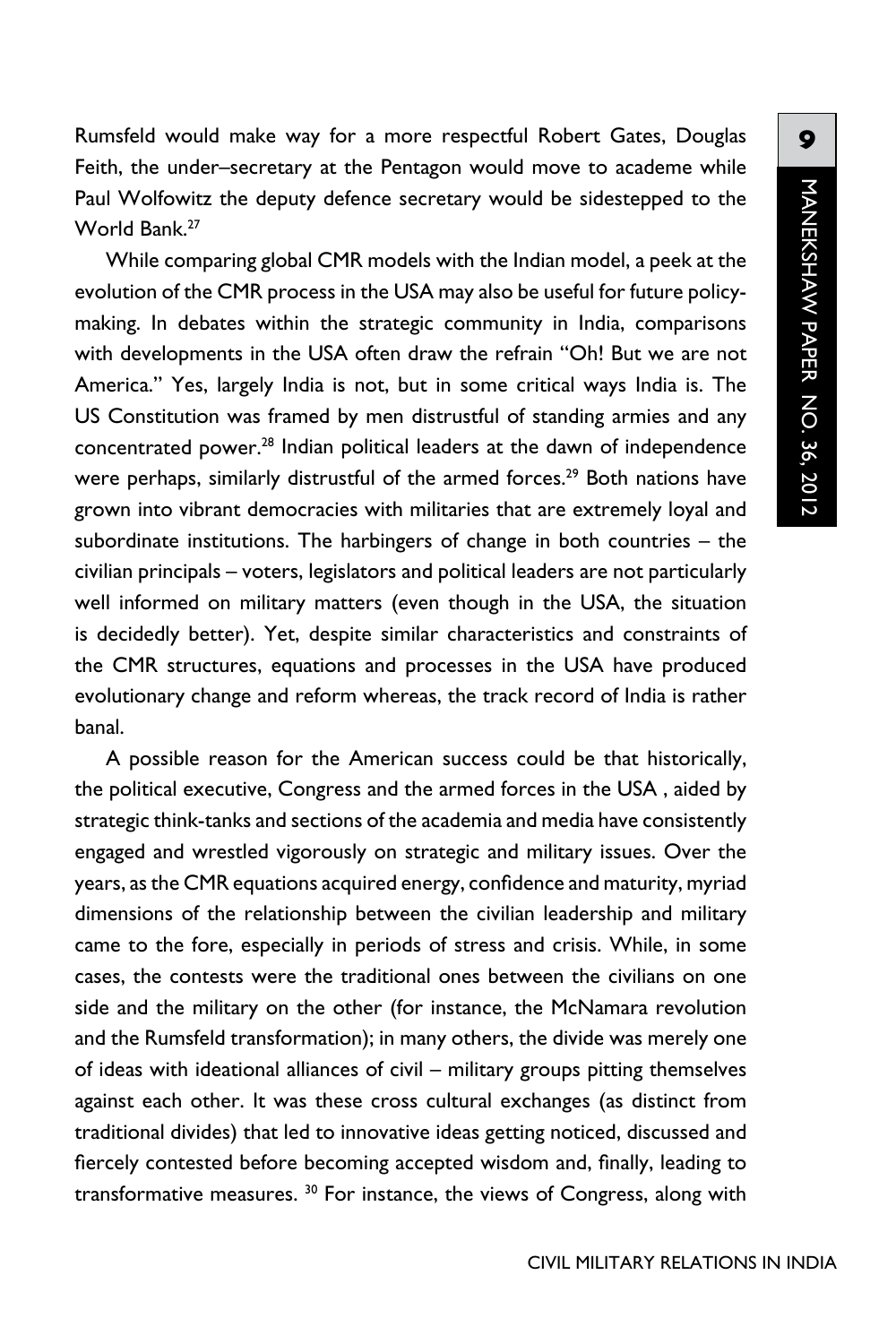some senior military officers, prevailed over the most determined opposition of the executive branch, even over objecting military leaders (of the stature of Gen Douglas McArthur), to integrate the military through path breaking measures such as the Barry Goldwater-Nichols Act . The Revolution in Military Affairs (RMA) was similarly driven.

Another feature of the American system is that the US armed forces have been so greatly pressurised by their two masters (the political executive and the Congress) to reform that they have often felt compelled to turn to one for relief from the other. In India, the opposite is true – repeated entreaties from the armed forces to their two civilian principals for change have largely gone unheeded. The lessons for India are obvious: one is, of course, that civilian control in India is overly tight, it is barely utilitarian and certainly does not induce change . Secondly, it is only when the CMR equations and processes get more energised, vibrant and crosscultural, will like-minded people across the civil and military spectra be able to even get a whiff of the need and wisdom for change. Thirdly, these structural stovepipes that India operates in, these layered hierarchies – the Services, the civil bureaucracy in the Ministry of Defence (MOD), interministerial bureaucracies like the Committee of Secretaries and apex structures like the Prime Minister's Office (PMO) and the National Security Council, each operating mostly like sanctum-sanctorums with the political class as detached overseers, only perpetuate the perception and the reality of the civil–military divide. If India does graduate to cross-pollination and integrates cross functional expertise through the length and breadth of these structures, it may, in the manner of the Americans come to realise that in many critical areas the divide is not the traditional one (civilians on one side and the military on the other) but only one of ideas with conjoint civil–military alliances ranged against each other.

What about legitimate military dissent? The accepted contours of military dissent have swung widely, depending on the personalities involved, the security of principal–agent relationships and, sometimes, the force of public opinion. CMR analysts like Don Snider have tried to make a 'calculus of dissent' an explicit component of the military's professional ethic in an attempt to enlarge options beyond the traditional ones of blind obedience or resignation.<sup>31</sup> Two recent episodes involving General Sir Richard Dannatt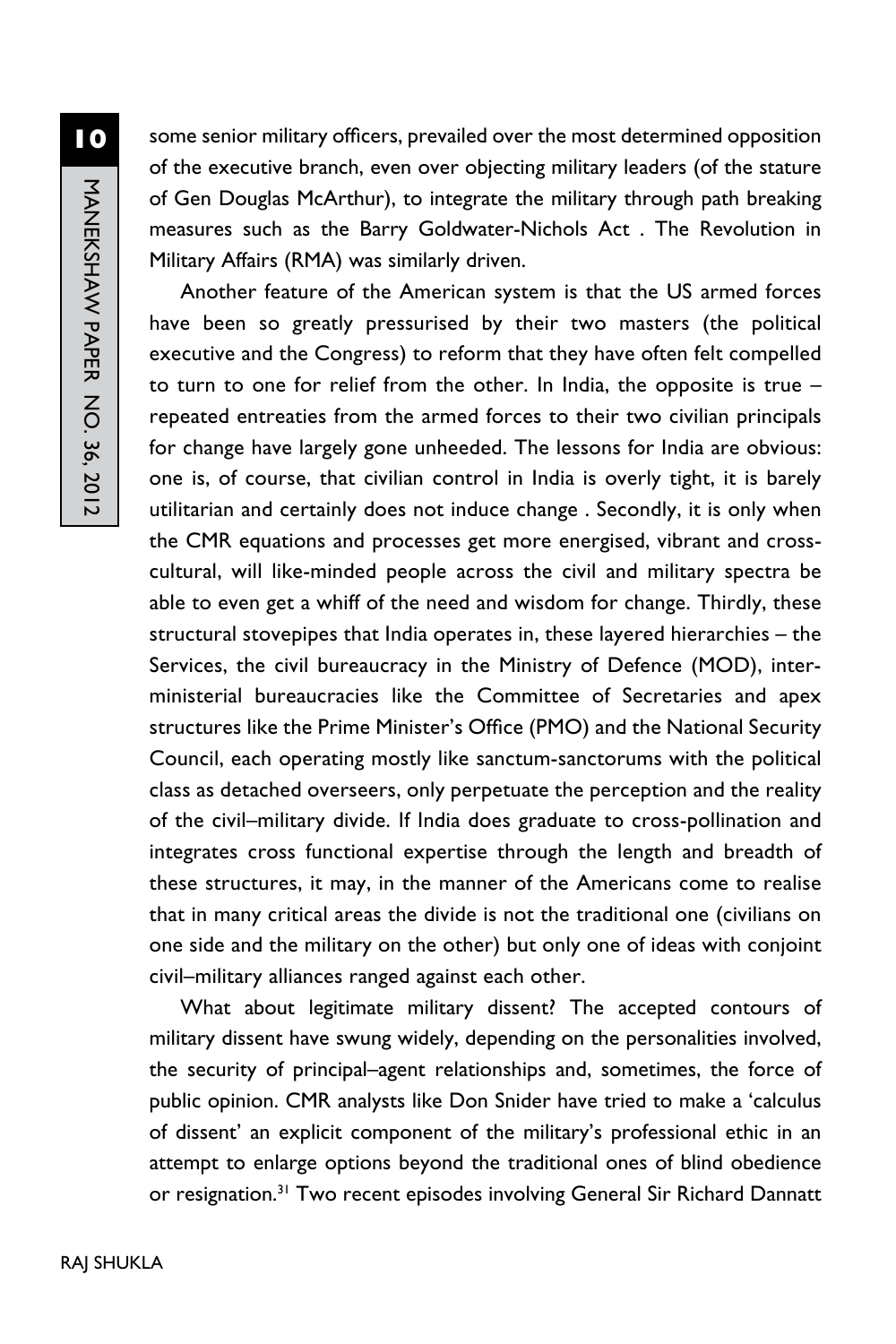and General Stanely McChrystal saw the envelope being pushed further while throwing up valuable lessons for effective CMR management.

Gen Sir Richard Dannatt, Chief of General Staff (CGS) of the British Army from August 2006 to August 2009, while still in service, went public about his disagreements with Prime Minister Gordon Brown over the resourcing of the military missions in Iraq and Afghanistan,<sup>32</sup> going so far as to accuse the PM of violating the military covenant (the bond between a nation and its military) while earning the sobriquet of being the most outspoken British Army Chief in decades. Ironically, even as Gen Dannatt had public opinion on his side, the ratings of Gordon Brown plummeted.<sup>33</sup> On the strategy in Afghanistan, the redlines were pushed even further – the Prime Minister, the Secretary of Defence, the Shadow Secretary of Defence and the CGS used the platform of the International Institute of Strategic Studies (IISS) in London, to air differing views on the unfolding situation in Afghanistan, suggesting thereby that the parameters of free speech and military dissent could be wide, varied and even public.<sup>34</sup> Gen Dannatt's extraordinary dissent did fulfill a useful national security function – funding for the British mission in Afghanistan improved considerably with an upshot in troop morale. The political response to Gen Dannatt's charge of violation of the military covenant has also been sagacious and quick – the covenant is now in the process of being enshrined in law after some useful exchanges between the PM David Cameron and the Royal British Legion representing the armed forces community.<sup>35</sup> The covenant will apply to all three services and is expected to set out rights to healthcare, housing and education for the families of the armed forces personnel, including a doubling of tax relief. The Royal British Legion, which has been instrumental in pushing the process through, said that the announcement marked "a historic breakthrough" and would benefit servicemen and their families "for generations to come."<sup>36</sup> The Director General of Royal British Legion, Chris Simpkins, observed: "This is an impressive package of support, but even more impressive is the irrevocable legacy of at last getting the principles of the armed forces covenant written into law."37

General Stanely McChrystal's (Commander, International Security Assistance Force (ISAF) and Commander, U.S. Forces in Afghanistan (USFOR-A) from June 15, 2009, to June 23, 2010) very public participation in the Obama administration's internal debate about its Afghanistan strategy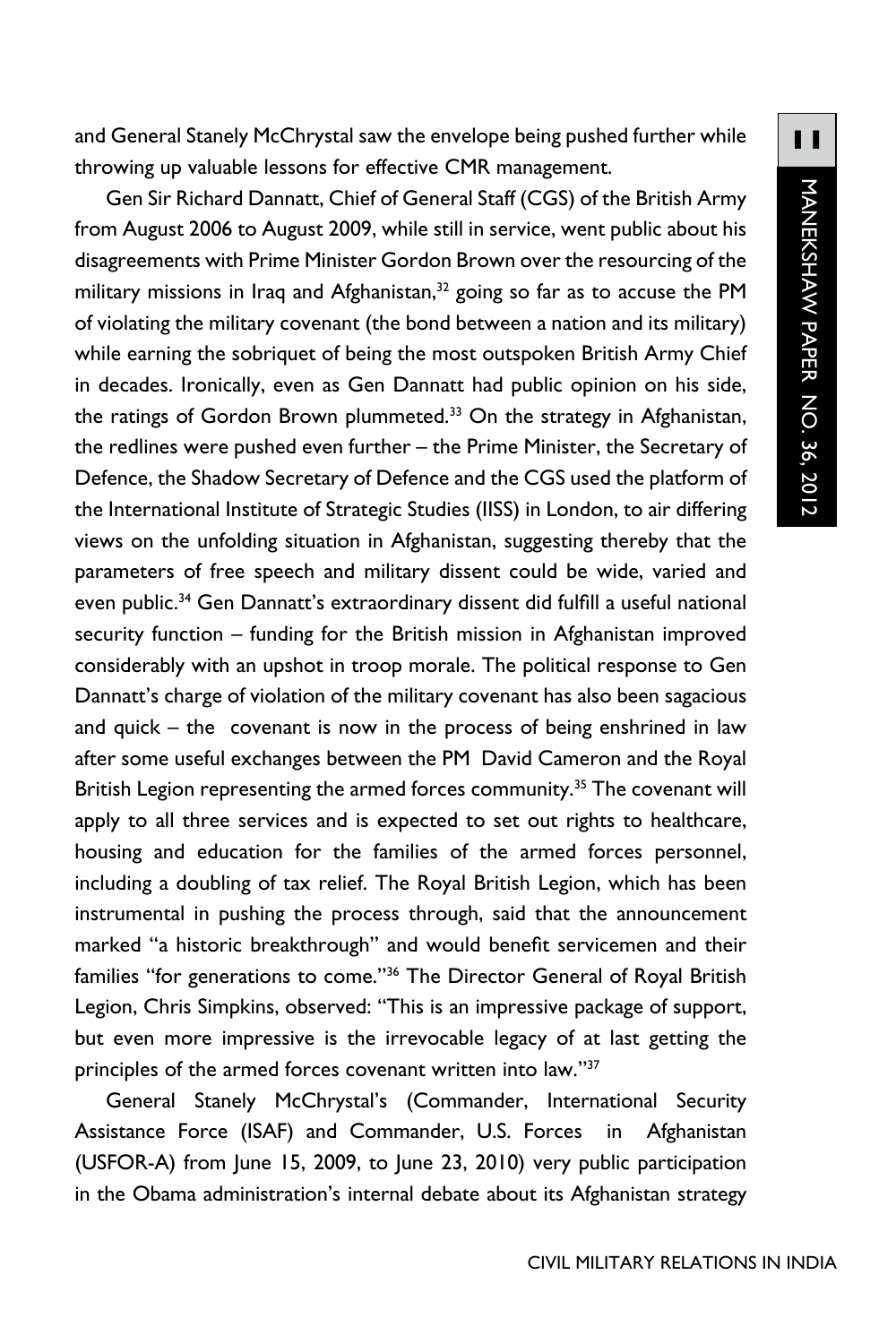drew multiple reactions. Gen McChrystal first waded into the strategy debate with the leaked assessment of the situation in Afghanistan (recommending that the strategy be shifted to population security with an additional commitment of about 40,000 troops). Later, in an address at the IISS in London, he went on to dub Vice President Joe Biden's strategy of cutting US losses and prosecuting the campaign using Predator and cruise missile strikes as shortsighted. This sparked off a vigorous debate, while raising a series of questions: Was the General pressuring the President in public to adopt his strategy and, thus, plainly violating the principle of civilian control? Should the General have been more nuanced in his approach to this sensitive matter? Was he too blunt and impolitic? Were the leaks deliberate, as part of an orchestrated strategy to undercut opposition to the proposed surge? Should military advice rendered in confidence, be leaked for political ends? And if that is justifiable, can you then berate the general for going public with what should have ideally been advice up the chain of command? Given the fact that the General's address at the IISS had prior political clearance (during the address he refused to answer persistent questions on the surge, citing the pending Presidential decision), could he be faulted for giving his professional views on the counter terrorism strategy simply because his answer, by implication, trashed the Vice President's view? Were not the ones now berating the General for being upfront, the very people who had criticised generals for not being vocal enough on Rumsfeld's plan for the invasion of Iraq?<sup>38</sup> Has not the US administration, in the past used op–ed pieces by Generals in newspapers (General Petraeus's piece on the progress the Iraqi security forces were making, in the Washington Post of 26 September 2004 for instance) to justify policy decisions?<sup>39</sup> So what was this brouhaha about McChrystal going public all about? Did all this tantamount to abuse of military professionalism for partisan political purposes? Had Gen McChrystal's views been Administration friendly, would he not have been quoted ad infinitum, with nobody even bothering about the public nature of his advice? In the event of professional differences developing, does not the veiled threat of Generals going public exert subtle pressure on the politicians to be accommodative of their views, thus, furthering the cause of national security?

The vibrant debates brought to the fore the many complexities, nuances and shifting redlines in the legitimacy of military dissent. Despite the apparent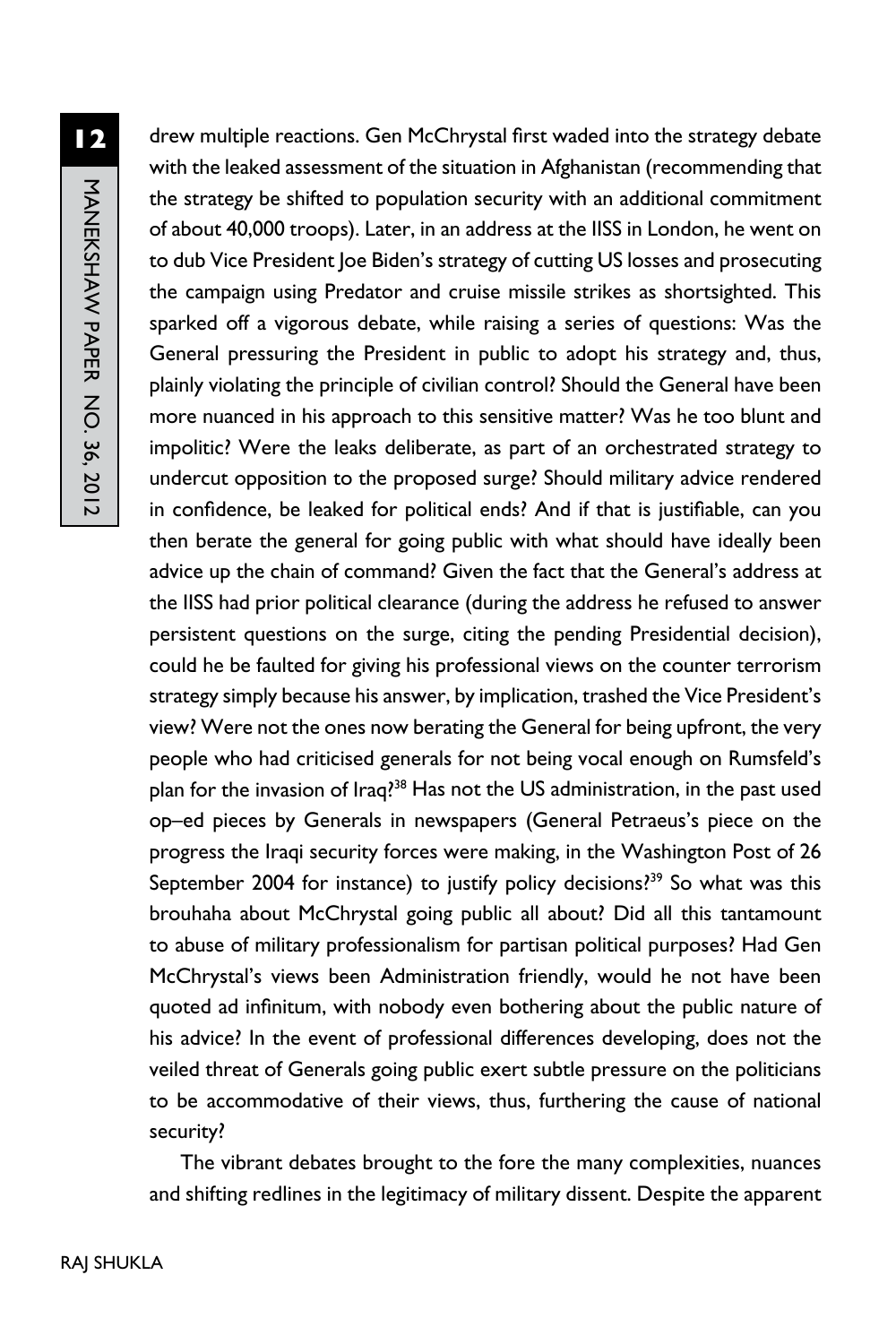discord, it may not be wise to perfunctorily dismiss these debates as they do have substantive value. What may pass off merely as military dissent is of immense value in the sense that the issues and the multiple nuances that get thrown up, help in providing new insights in bridging the civil-military divide. The 'McChrystal saga' did not end there – he was relieved of command in Afghanistan in June 2010, after the Rolling Stone magazine, quoted him and his subordinates as disparaging senior civilian leaders. The episode notwithstanding, American Defence Secretary Robert Gates attended his farewell ceremony and paid warm tributes to him as "a prodigious talent and one of America's greatest warriors." Speaking at the ceremony, McChrystal himself asserted that the "misperceptions" that exist about him or his staff would ultimately be corrected.<sup>40</sup> Corrected they were - in April 2011, he was invited back to public service by the Obama administration to help oversee a high-profile initiative in support of military families called "Joining Forces," to encourage companies, schools, philanthropic and religious groups as well as local communities to recognise the unusual stress that is endured by families of active-duty personnel, reservists and veterans and to strive to meet their needs. Soon, the Pentagon announced that an inquiry by the Defence Department Inspector General into the magazine profile had cleared the general, his military aides and civilian advisers of any wrong doing in the Rolling Stone episode. Gen McChrystal's redemption once again reveals the sagacity, incisiveness, responsiveness and maturity of the process in the USA.

In western countries, the views of the top military official on national security matters are welcomed. The speech of British Chief of Defence Staff (CDS) at the Royal United Services Institute (RUSI) in Dec 2011 is expansive in its sweep as it analyses foreign policy and defence challenges around the world from the Euro zone crisis, the Arab awakening, transitions in American foreign policy, developments in Iran et al; it reads like, 'A State Of The Union Address.' In India, the Chief of Army Staff (COAS) has only to state his views on Pakistan or make a reference to a stated capability and some noted journalists and strategic affairs analysts, cry foul. The leading Indian dailies like the Indian Express protest even louder, referring to the Chiefs as 'loose cannons.' Are media and the larger polity too cagey about military dissent in India?41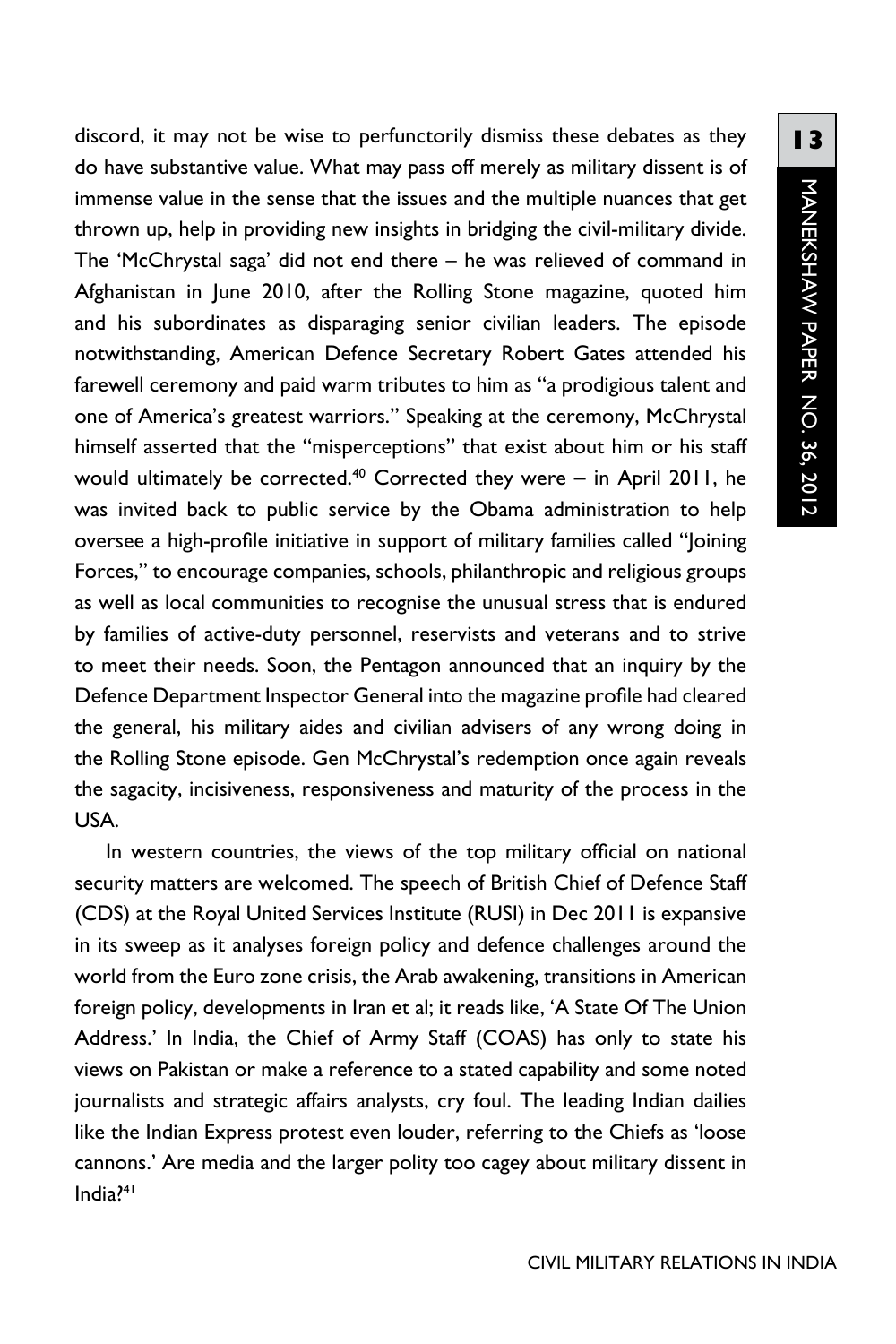#### **Stasis in the Indian Context**

The one outstanding success of CMR in the Indian context is that we haven't had a military takeover, even though there is no evidence to suggest that there was ever a serious threat. Although, a state's safety from coups is hardly an adequate measure of healthy civil-military relations.<sup>42</sup> In any case, a lack of coups (or the threat of the same) is far too low a bar for a liberal republic founded on the principle of the rule of law.<sup>43</sup> If one were to move the dipstick of success, therefore, beyond the coup or no coup debate, CMR in India would not have many successes to boast of. In fact, much that is amiss in India's national security framework today, could be attributed a civil–military relationship which has failed to grow and mature in step with the needs of modern-day security challenges. The resultant dissonance has severely impaired the tone and tenor of India's national security discourse, adversely impacts not only the larger issues of war and peace but also the strategic decision-making process, nuclear strategy, war fighting capabilities, conventional operational readiness, long term defence & operational planning, procurement processes, morale, and human resource management in the defence services.

These rumblings and irritants in the day-to-day business processes have led to periodic eruptions of clashes between the civilian and military leadership, as evident in the Vishnu Bhagwat episode and the controversy over the Sixth Pay Commission anomalies. Even though the afore stated events acquired other unsavoury overtones, in essence, these events highlight the need for the inclusivity and integration of the defence services within the decision making polity. For a while after the Bhagwat episode and the Kargil conflict, there was widespread expectation in the Indian strategic community that the MOD and associated reforms would be ushered in with speed. Even though some changes were made, these changes were albeit only cosmetic – the central issue of integrating the armed forces with the civilian framework, still remains unaddressed.<sup>44</sup> Pragmatist urgings, concurrently, have led to resigned acceptance from the forces, with the services seeking to work around the obstacles, rather than working collectively with the civilian authorities to restructure and dismantle the warps in the existing framework. Even as dialogue has broken down time-and-again and repeated urgings to restructure and reform have fallen on deaf ears, a false equilibrium seems to have been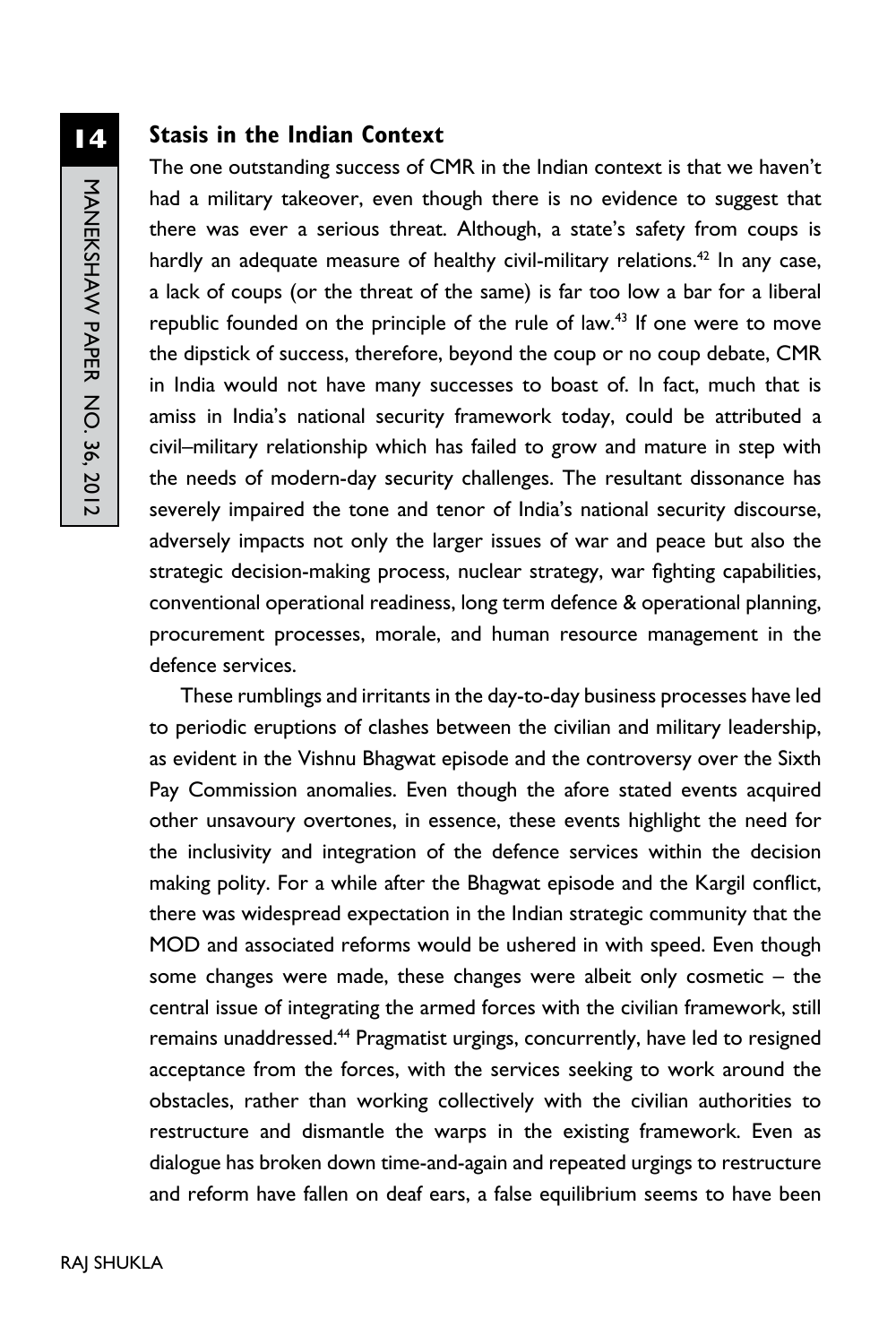reached. This false equilibrium is particularly dangerous because beneath the all-is-well public posture, lie misapprehensions, and a zealous guarding of own stated positions and turfs.<sup>45</sup>

A certain amount of tension between the principal (the political class) and the agent (the military) is inevitable; creative tensions, as evident in civil-military disputes across the globe, may even be helpful in refining existing structures and responses. What distorts the relationship in the Indian context, is the ungainly role the civil bureaucracy plays in in the civil-military relationship. The systemic flaw has been alluded to most recently by the former COAS Gen VK Singh who, while asserting that there was not a single difference between him and the defence minister,<sup>46</sup> asserted that the system as a whole was not responsive.<sup>47</sup> Using civilian control as a lever, the bureaucracy has arrogated to itself a gargantuan role – one that is rooted neither in prevalent theories nor in the many models that are in practice around the globe. The resultant skew has given fillip to a bureaucratic system which seeks to exercise control over the military by isolating soldiers from their political masters through a layered labyrinth.<sup>48</sup> In an accurate, though somewhat colourful description of the system, a perspicacious Nirad C Chaudhuri once observed that, the bureaucracy in India, for its own advantage, has placed the military firmly in a cage; leaving the latter to fret, fume and flap their wings against the bars of that cage. Such a dispensation goes against the grain of the modern security dynamic, which does not permit the luxury of laborious interface between India's generalship and the political class through a non–specialist bureaucracy. It is also a misnomer, if not a deliberate canard, that India's political leadership is neither sufficiently interested nor informed to deal directly with the military, necessitating thereby, that the bureaucracy perform that role, by proxy.<sup>49</sup>

The first step to restore equilibrium in the civil – military relationship will be to correct the prevalent distortion by constraining the civil bureaucracy and liberating the armed forces from the clutches of bureaucratic control. As per established tenets and global practices, while the civilian principal has many avatars – political leaders, legislative oversight and even the electorate (as the ultimate civilian principal it has an obligation to punish the elected civilian leaders if they do not manage the military responsibly and purposefully); the civil bureaucracy was never conceived as a principal in this equation (the role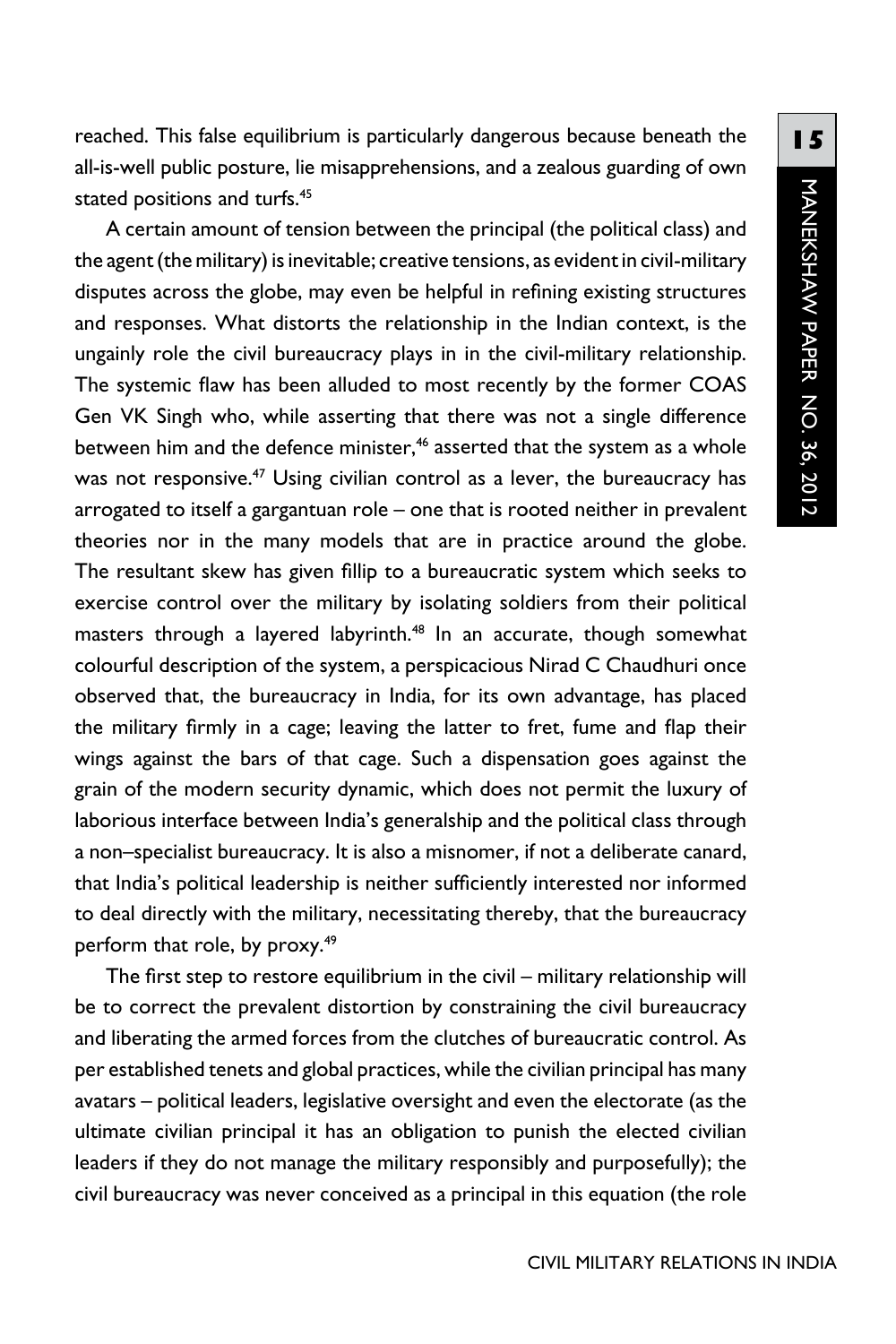**16**MANEKSHAW PAPER NO. 36, 2012 MANEKSHAW PAPER No. 36, 2012

that it has arrogated for itself in India) but like the military, merely, an agent to execute the wishes of the political principal. More resonably it could be a vital monitoring mechanism, albeit, as part of a multi–disciplinary, integrated hierarchy and not as a stand–alone fiefdom.

The desired hierarchical structure, therefore, must always be two–tiered: multiple principals in the top tier with the military and civilian bureaucracy as agents responsible to the multiple principals in the bottom tier and not three–tiered, as is presently the case, with the political principals in the top tier, the bureaucratic principal in the second tier and the military agent at the bottom of the pit. Civilians invented the military, contracting with it, to protect society from enemies because liberty must be defended with its very antithesis: coercion and military force. Concurrently, control mechanisms need to be devised so that the military does not threaten civil society itself. Equally, these mechanisms if allowed unbridled power, acquire an insidious purpose and weaken the military instrument so as to defeat the very raison d'etre for is creation. It makes little sense to painstakingly and assiduously build a military organization and combat ethic in the first place and then proceed to trample its very institutional strengths with layers and layers of bureaucracy.<sup>50</sup>

In yet another travesty of Feaver's worker-shirker framework, the shirker in the Indian context may not be the usual suspect, the military, but the civil bureaucracy which has stalled all attempts at reform, even the most substantive recommendation of the Kargil Review Committee and the Group of Ministers (GoM) on National Security Reforms, namely integration of the MoD.<sup>51</sup> Central to the CMR dynamic in India is the question of constraining a bureaucracy which continues to tweak lofty principle (of civilian control of the military) to petty purpose ( self – preservation), because, as Peter Feaver argues, "a priority for observers of civil – military relations must be an effort to hold civilians accountable with the same or greater vigour with which military agents are held accountable."52

India also needs to transit, in the manner of modern defence systems (in 67 countries across the political spectra, most notably the USA and UK) to integrated structures for military management. Modern security challenges demand a politico military framework , wherein political leaders asks their military searching questions (through a process of direct and robust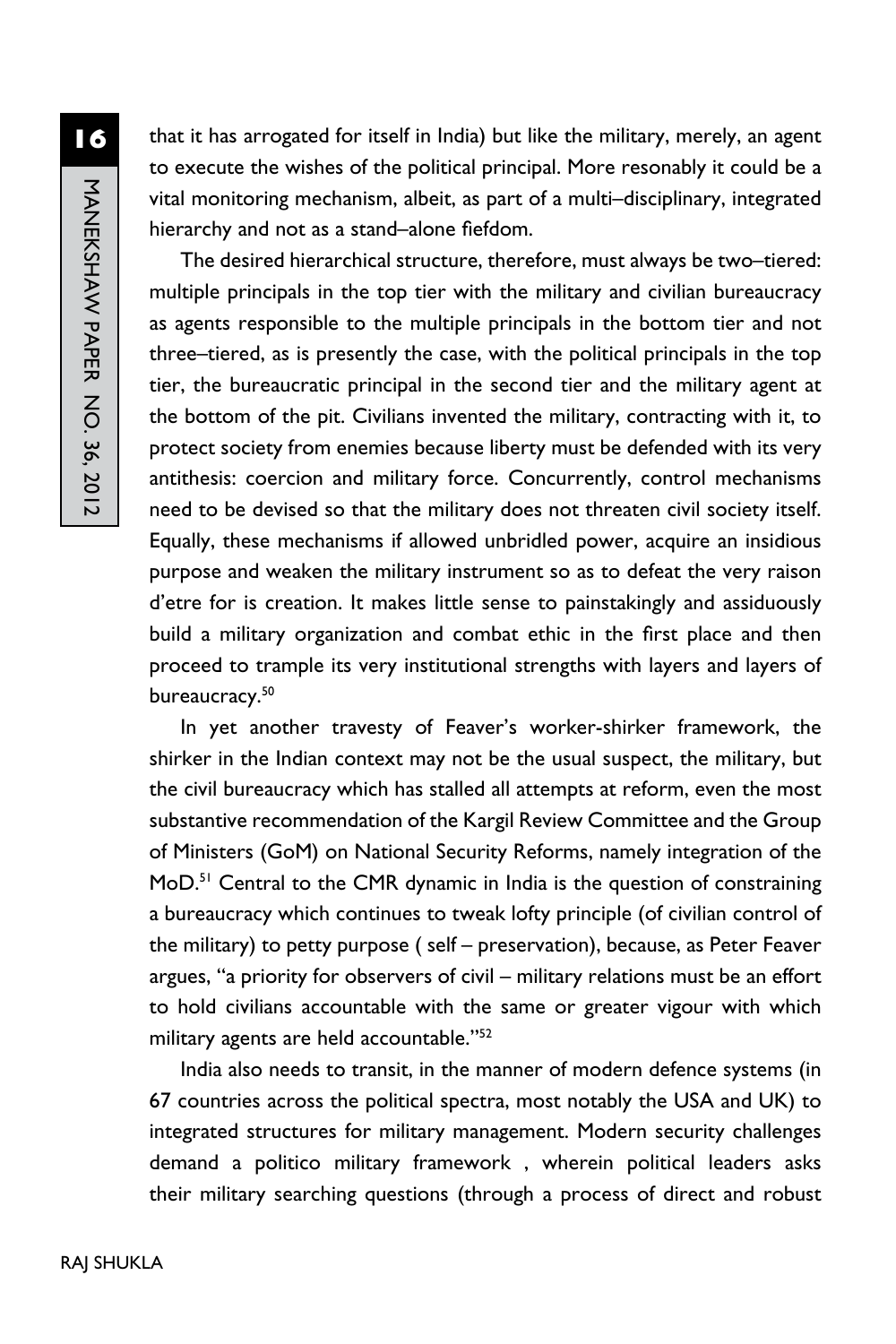interface), while being equally responsive to their needs. There is also the need to address the integration impasse with fairness – prevalent skews and deficiencies must be addressed squarely. The integrated structures that we seek to put in place must be fair, equitable and shorn of humbug. It was hoped, the creation of the Chief of Defence Staff (CDS) and Integrated Defence Staff (IDS)would integrate the armed forces with the governmental decision making process, while also integrating the three services amongst themselves. While the former has been put in some kind of limbo, all kinds of attempts are being made to rush through with the latter. Meanwhile, there are periodic reports doing the rounds regarding a proposal to elevate the Defence Secretary to Principal Secretary, defence citing difficulties of 'coordination' in the MoD. This story was corroborated by Admiral Arun Prakash (Retd), while writing in the Indian Express of 27 August 2007.

Erroneous references are made to similar changes having been made in the UK MoD, while ignoring the attendant reality that in the UK, such a change was preceded by a long process of MoD integration and reform. In the UK, for example, a unified MoD with the three service ministries assimilated under a single Secretary of State for Defence was created way back in 1964. The Heseltine Reforms of 1985 refined the process further by developing the model of, 'Integrated Hierarchies' with policy making concentrated in the MoD Headquarters i.e. military and civilian staff working together [analogous to a Director in the Naval Headquarters (NHQ) reporting to a Joint Secretary (JS) (Navy) who in turn reports to the Vice Chief of Naval Staff (VCNS)]. India, has to, also, have before itself the American model where the Secretary of Defence (Defence Minister) is advised by a Military Assistant and a Civilian Assistant, both with equal access and authority, thus, providing the necessary balance in advice and perspective in matters of national security. The critical point, is that control over ministerial time, routine access and file process is equalised and more evenly balanced between civilian and military officers. In the Indian context, while there is no denying the fact that the civilian bureaucracy in the MoD, headed by the Defence Secretary, is a vital element in the higher management of defence, encompass as it does the wider ambit of defence functions – defence finance, Research and Development (R&D), defence production among other functions, there is also no escaping the fact that by clever positioning and manipulation of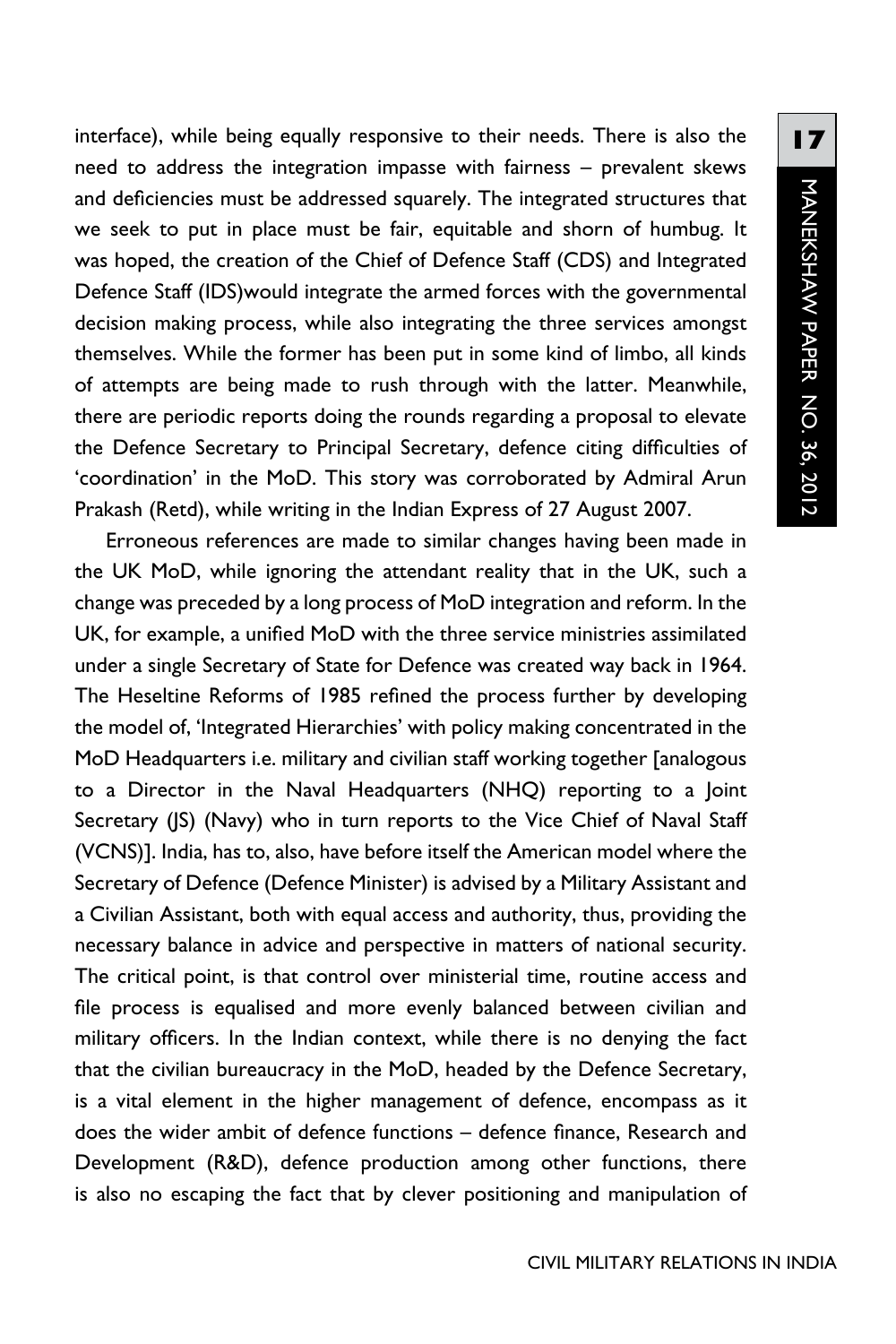the rules of business and file processes, the power equation in the MoD is greatly skewed in favour of the civilian bureaucracy. That by itself is not a great disaster, but the resultant skew results in the political leadership receiving sub–optimal and stilted bureaucratic advice, with adverse security repercussions. If the decision making polity is so configured that the military dimension is not adequately integrated and specialist military decisions are taken by a generalist bureaucracy on its behalf, it is only natural that the quality of those decisions will lack in military robustness.

What is being witnessed today, however, is precisely the opposite  $-$  the generalist tenor in the Indian MoD is increasing exponentially – if the acquisition processes are not functioning well, put in place a DG Acquisitions from the Indian Administrative Service (IAS); if there is trouble with Ex – Servicemen Welfare a Secretary level post for the IAS is created; to optimize management of ministerial time addition of a Joint Secretary level officer from the IAS takes place. For every trouble in the MoD, the trouble shooting business is passed onto the bureaucrats, who have limited or no knowledge of defence, The swaddle grows in step with the problems even as outcomes continue to elude the decision-makers in India. Contrast this with the degree of crosspollination in the acquisition processes in the British MoD for instance – see how the armed forces drive processes as part of both: capability definition processes and delivery organisations. Deputy Chief of Defence Staff Capability is responsible for capability definition, spelling out the customer requirement and budget control of the agreed equipment plan and the head of the Defence Equipment Support ( DES) is responsible to translate the customer requirement into a viable arms and equipment supply. The two appointments together help in strengthening the customer – supplier relationship in the UK MOD. The heads of both the arms, capability definition and equipment supply – DCDS Capability who lays down aspirational objectives and DES who trades off practical concerns are three star officers from the three services. And who is the overseer of acquisition processes? A professor from Cambridge, Bernard Gray, who first drafted a widely acclaimed report on defence acquisition reforms and was later inducted into the ministry to oversee the implementation of the reform process.

The recent reform initiatives in the UK: acquisition reforms, the task force on the armed forces covenant and the ongoing defence reforms are being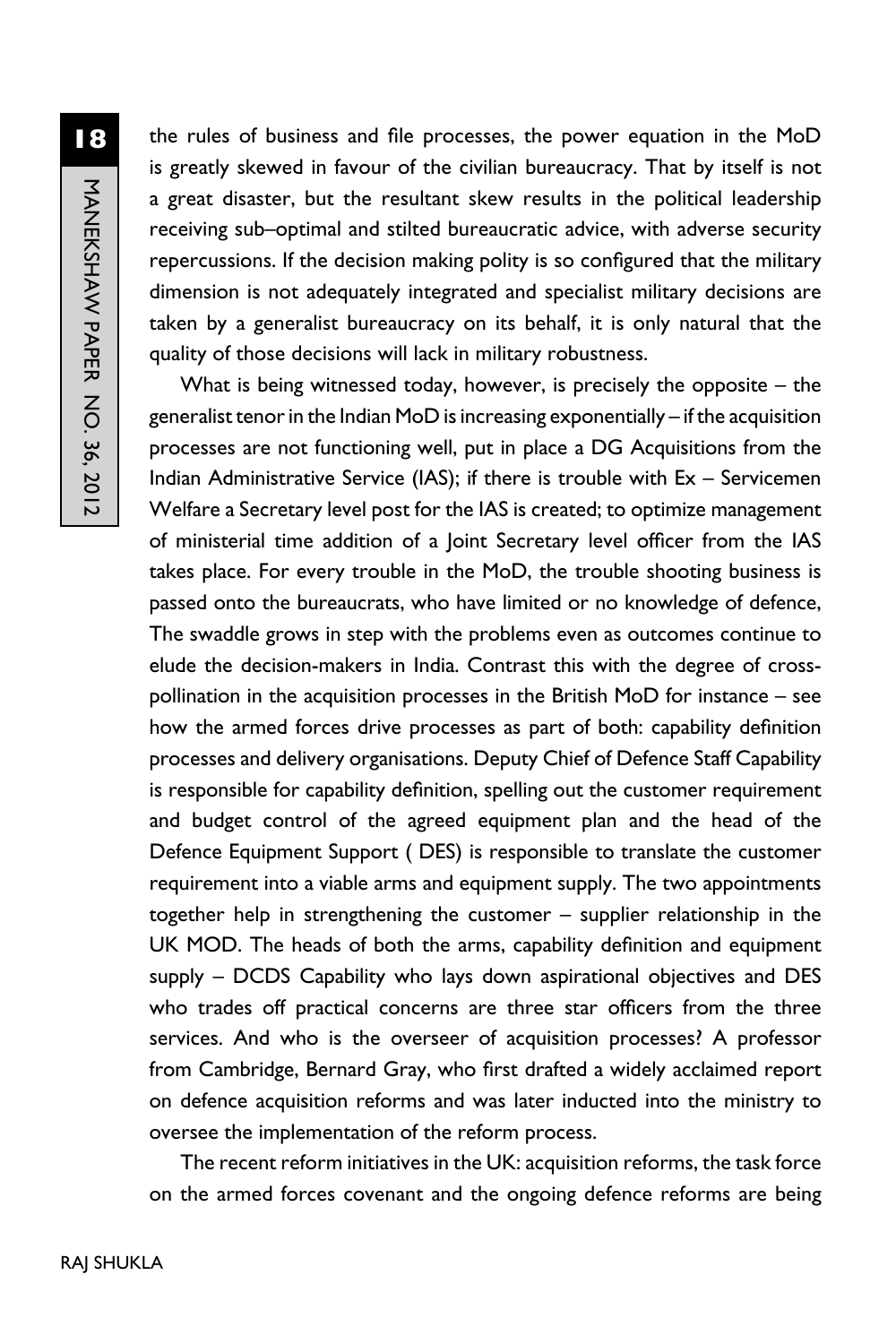steered by independent professionals, academics, corporate and strategic personas of the eminence of Bernard Gray, Professor Hew Strachan and Lord Leven. India needs to recognise that specialisation and cross-pollination in the Ministry of Defence is important, as issues related to defence need as much specialisation as do any of the economic ministries. In matters of national security, it is important to have a specialised understanding of the issues and complexities involved that only a mind schooled in the ways, needs and ethos of the military can provide (Eliot Cohen's concept of military liaison and interpreters). Today, the economic ministries are steered by dyed in wool economists or generalist bureaucrats who over the years have specialised in economic matters; similarly in the MoD, the generalist tenor must give way to a specialist one. Once these steps are taken, a specialist atmospheric will begin to prevail, and thus giving motivation for a generalist bureaucrat to specialise. It also needs to be very clear that, integration and jointmanship is as much about political–military integration at the apex, as well as direct and robust interface between the military and the political leadership, as it is about combat and functional efficiencies in the field. If you are shut out at the top, you cannot be efficient at the bottom. The former must precede or at least accompany the latter. It is in this context that the appointment of a Chief of Defence Staff (CDS) as the principal military adviser to the political leadership is critical. If the policy-makers in India were to restructure civil-military relations with honesty and sagacity in which, the political leadership while working with the institutional support of both the CDS and the Defence Secretary, benefits from the right kind of operational and administrative policy advices and inputs (professional military acumen tempered by generalist bureaucratic advice), incremental benefits to India's national security will accrue. Increased representation of uniformed personnel in the MoD at mid and senior levels, with a view to enable greater coordination between the civil and defence services in a partnership bereft of competition for primacy as also to allow the political leadership to benefit from conjoint military and bureaucratic inputs, is essential.

The sheer logic of institutional performance of the Indian armed forces must be also considered. If, after 62 years of independence, the Indian armed forces are widely perceived to be the nation's most trusted institution, reward for performance and a superior track record must be forthcoming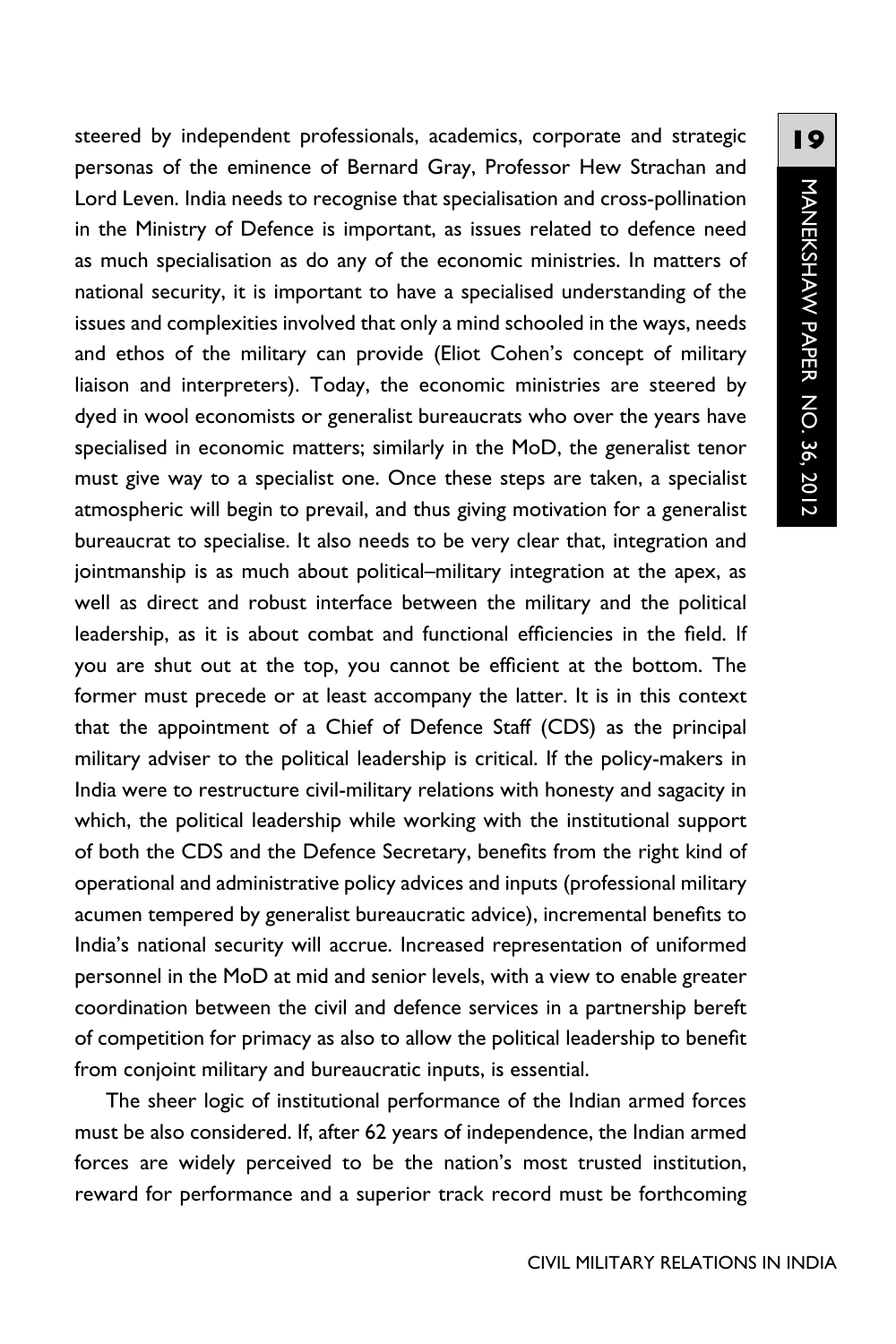by way of greater inclusivity in the decision-making process, especially when it comes to matters of national security. There is also need for the Indian polity to grow out of its obsession of keeping the Indian armed forces in a peculiar limbo. For a mature polity, secure in its liberal traditions, it does seem churlish, even a little puerile, that its military be so relegated to the fringes of decision making. The defence services argued and fought for the establishment of the National Security Council (NSC) – the apex hierarchy of the national security bureaucracy, today, however, in terms of the National Security Adviser and the two Deputy National Security Advisers are former members of the Indian Police, Administrative or Foreign Services; the Armed Forces, however are strangely under-represented. The armed forces, as the principal stakeholders in national security should be included in the apex decision-making body such as the NSC. From mere implementation, the services need to graduate to being active participants in determination of national security policies.

In the USA, 80 percent of intelligence and national security posts, including internal security, are held by service officers of the armed forces; almost every third National Security Advisor is from the military. Of the twenty eight directors of the Central Intelligence Agency (CIA), eight have been from the military. In the UK, advisors to the British government on terrorism have been former Admirals such as Admiral (Retd) Sir Alan West. Colin Powell, the Vietnam War veteran, was military assistant to three Deputy Secretaries of Defence, Senior Military Assistant to Secretary Defence and a National Security Adviser even before becoming Commander-in-Chief, US Army Forces Command (C-in-C FORSCOM) and thereafter Chairman Joint Chiefs of Staff.<sup>55</sup> Veterans Affairs in USA are in the hands of a former General – Eric Shinseki. India's national security bureaucracy needs surgical correction: it needs to graduate to a model based on cross–pollination, drawing on the collective strengths of the bureaucracy, the armed forces, academia, the strategic community and multi-faceted professionals; less and less of the civil bureaucracy (because they already have a disproportionate share of appointments) thus ensuring organizational and policy balance. Such a system, with diffused power, will also lessen Indian decision-makers irrational obsession with turf and nudge India towards greater productivity.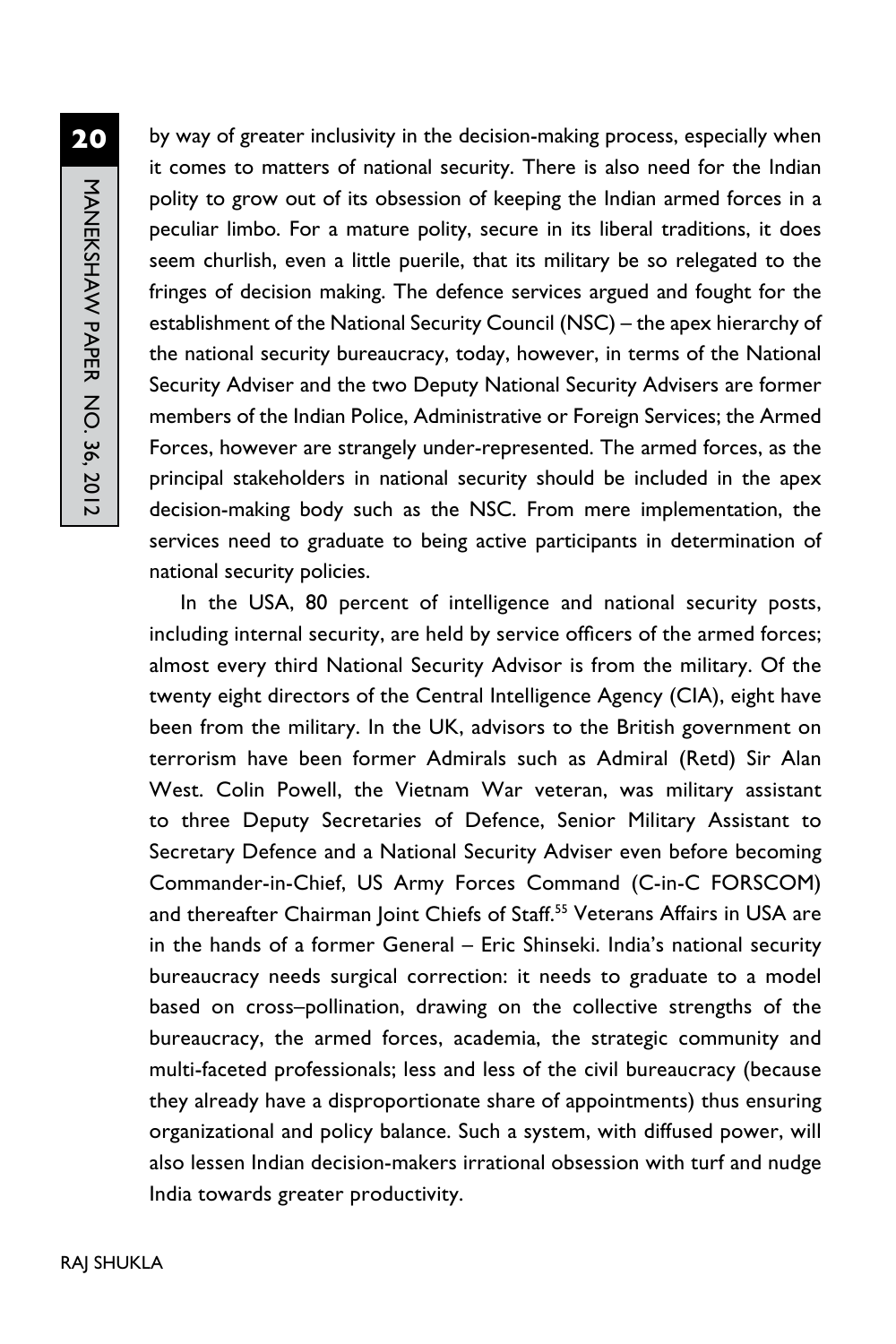India's inspirational glide path to growth and prosperity is lined with challenges – economic, infrastructural, societal, socio–political and ones that impinge on its national security. India's economic reforms, howsoever halting, have acquired a certain irreversibility. The pressures of electoral politics will make sure that the social inequities get addressed, howsoever slowly; and the dynamic of the marketplace will similarly make sure that India's infrastructural reforms continue. The arena of national security, however, while posited with equal challenges, in the absence of similar drivers (market forces, electoral push) tends to lapse into comfort zones leading to suboptimal structures and performance.

A vibrant CMR process will help to push, prod and cajole India out of the inactivity of defence reforms. Critical to such a process is the role of the strategic community and the voluminous but untapped talent that lies outside the government, even as government officials complain of lack of useful inputs. Official cussedness has led to a kind of strategic brain drain with reputed strategic commentators and analysts such as Ashley Tellis, Fareed Zakaria, C Raja Mohan, Kanti Bajpai, Rajesh Basrur, Sumit Ganguly, Harsh Pant and SW Kapur, to name only a few, parked in think-tanks and universities abroad, with the Indian government and think-tanks finding no place for them. The prevalent situation, in some ways, is a throwback to the stifling environs of the licence–permit raj when much of India's entrepreneurial, scientific and business talent was abroad until liberalisation got it back. We need a strategic liberalisation (opening up of strategic positions in government and in think tanks to cross–cultural talent), to attract such talent back. A good place to begin is the strategic think-tanks in India, which should open up apex positions to the strategic community and academia, and reverse the current trend of think tanks becoming *sarkari* (government) hotbeds. It is only if the thinktanks show the way, can they set an example for the government. It should also be a matter of some concern for India that the emerging global hub for strategic studies should be at the S Rajaratnam School of International Studies in Singapore and not in India,<sup>56</sup> that a country with no significant security threats should find the energy, time and resources to facilitate the growth of such an institution of excellence, while think-tanks in India (a country with far greater threats and challenges) should be relatively moribund. Should not think-tanks in India also become persuasive drivers of change? After all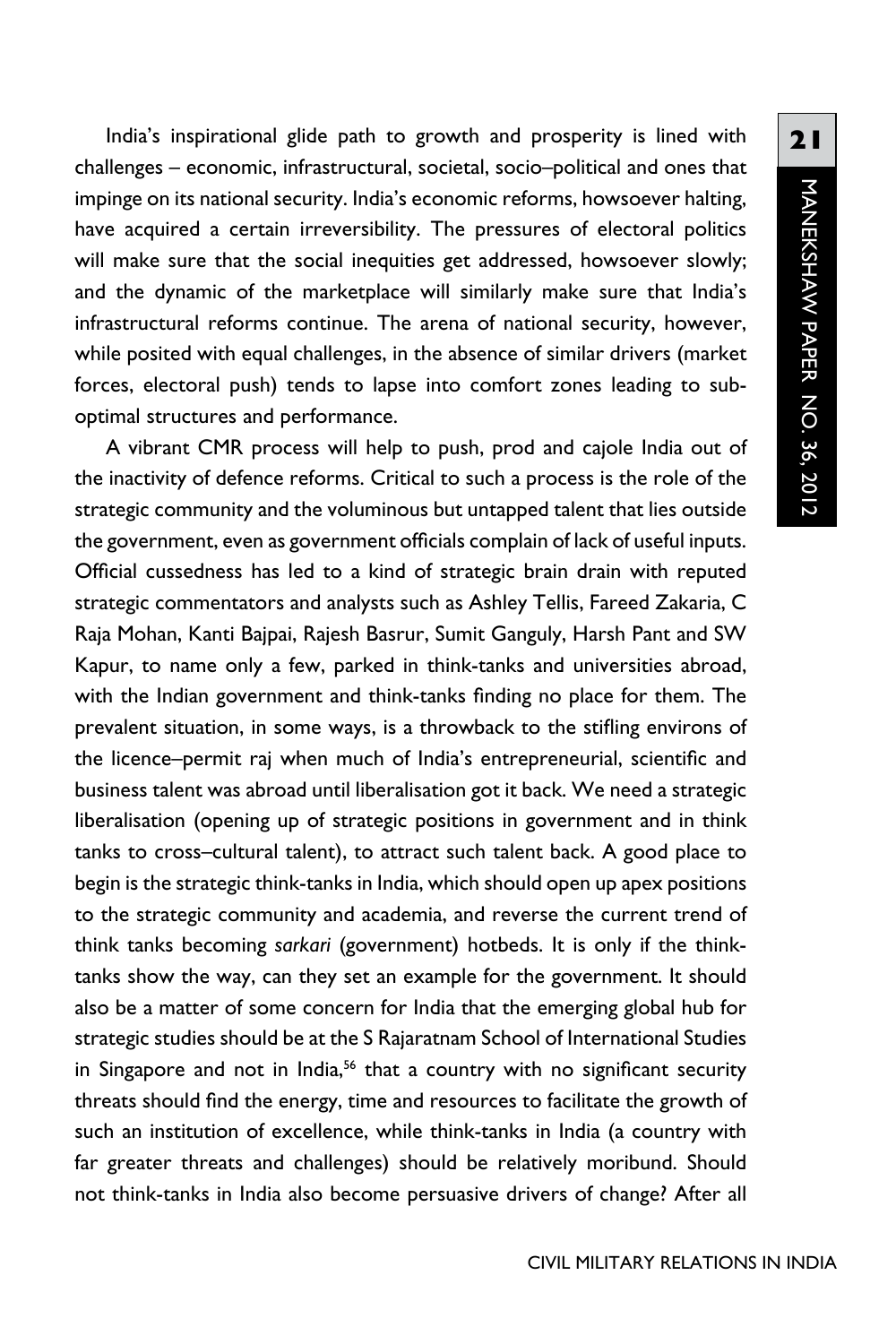amongst the more prominent actors in the push for integration in the USA were think tanks like the Hudson Institute and the Heritage Foundation.<sup>57</sup> Since the CMR equations in India are not vibrant enough, especially in terms of the necessary cross–cultural interface, Indian academics are neither inspired, nor equipped to investigate core military issues with the necessary rigour and depth; on many critical issues, therefore, there is very often only, a superficial scraping of the surface, with little understanding of the deeper nuances.

The integration debate in India is a case in point. Most discussions in India about integration tend to revolve around the issue of a CDS, the consequential power that may accrue to the armed forces and the associated inter–service rivalries. While the CDS, if and when the position comes about, will be a valuable top down driver, in the ongoing debate it is often the red herring, if not the false debate. The real issue is the integration of the military in the decision making dynamic at the top and then all the way to the bottom. The US, after all, has had a Permanent Chairman Joint Chiefs of Staff [PCJCS] since the 1950s. The turning point in the integration story, however, was the 'Barry Goldwater & Nichols Act' of the 1980s, which was driven by two factors. One of course, was the April 1980 Desert One fiasco in Iran, where an attempted rescue operation went horribly wrong due to lack of institutional interface and other simple inadequacies like communication frequencies among the three services not matching. The other was the critical realisation that the benefits of integration would far exceed the utility of perpetuating inter-service rivalry as a fire alarm in the CMR process.<sup>58</sup> Hence the Act was driven by both, civilian and military minds, secure in their CMR relationship, and imposed over the opposition of some of the most powerful voices – Secretary Defence Casper Weinberger, Secretary Navy John Lehman and some of the most powerful Admirals in the Pentagon who raised imaginary fears over the re-emergence of the Prussian General Staff.<sup>59</sup> The Chief of Naval Staff (CNO), Admiral James Watkins, ran out of all agreements, simply flew into a rage and said "You know this legislation is so bad ... it is simply un-American."<sup>60</sup> But once the act came about, it ensured that an operationally empowered Chairman JCS, not only brought to politico–military decision making a strong operational dynamic, but also helped in removing sloth across the military establishment, resulting in such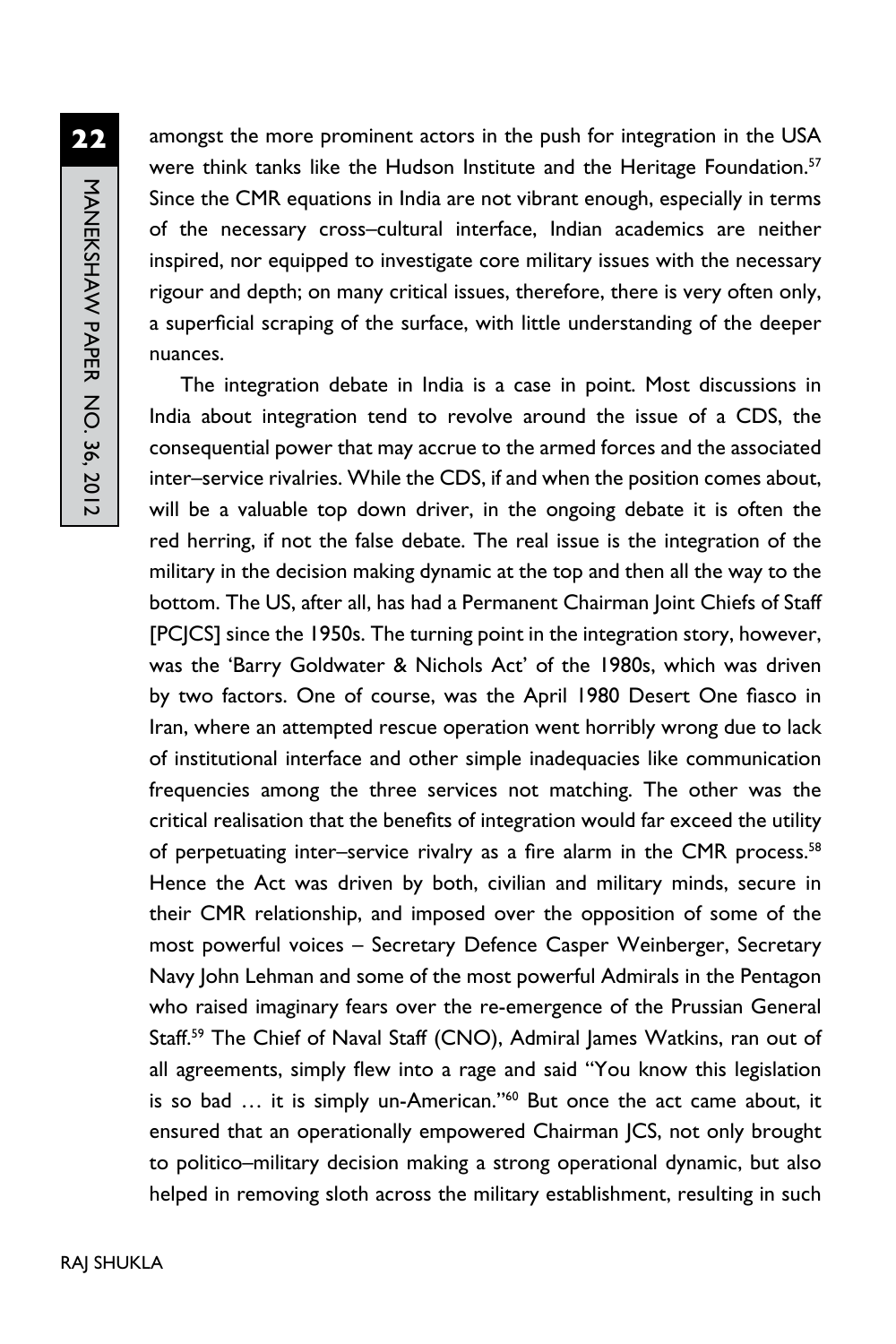outstanding military successes such as Operations Desert Storm, Enduring Freedom and Iraqi freedom. Even in the Indian context, defence integration will be similar to the liberalization moment in our economic trajectory, when India's entrepreneurial talent came alive once after the stifling economic controls in pre-liberalised India were done away with. The integrative energies will never quite flow to the soldier /sailor / airman in the field, unless reformatory steps are taken to integrate the armed forces in the apex decision–marking. If India does not integrate, it will never be able to fully exploit the benefits of the Revolution in Military Affairs (RMA), and the space and aerospace revolutions. This is the more substantive issue and not the juvenile fear and blatant implausibility about whether a five star CDS (in any case that is not what the Arun Singh Task Force proposed – other variants are available) will nurse ambitions about a coup. India's leadership needs to seriously introspect. To drive these change processes, India needs more and more academics and specialists in diverse domains – military history, military sociology, military effectiveness, military capability and military readiness – each an ocean by itself, waiting to be intellectually explored and dissected. We need to create a talent pool of men of the calibre of Michael C Desch, Richard H Kohn, Lawrence J Korb, Richard K Betts, Ahmed Hashim, Martin Crevald, Michael Handel, Bruce Catton, John Keegan, Risa Brooks, Stephen Biddle, Dan Reiters and the likes, civilians who understand the military better perhaps than many military men themselves; yet investigate it in depth, before proceeding to bash it.

The CMR equations also suffer from the inadequacy of strategic vigil. The inadequacy becomes glaring when contrasted with India's superintendence of economic issues. In a country where the rise and fall in every percentage point of the Gross Domestic Product (GDP) growth or inflation is analysed threadbare and every micro–economic detail is examined before we pronounce macro–economic judgment, it is a matter of great surprise that when India's defence expenditure plummets to 1.9 percent, against recommendations of successive finance commissions that India spend 3 percent and even against the somewhat consensual figure of 2.6 percent, the matter doesn't get the attention needed. Some think-tanks are asleep or what is worse, through a process of convoluted mathematics, even go on to conclude that the average defence spending is just right. Such an attitude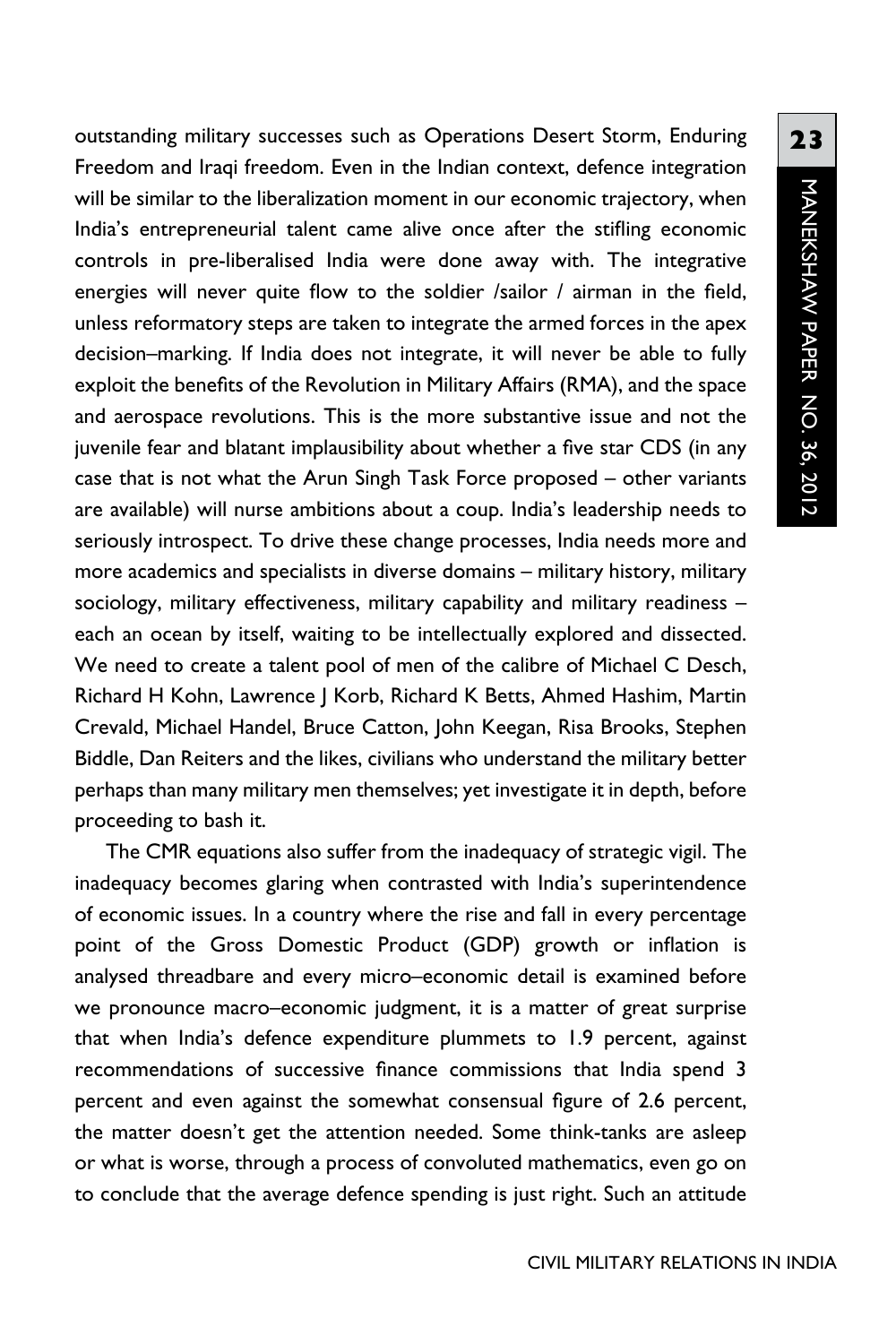MANEKSHAW PAPER NO. 36, 2012 MANEKSHAW PAPER No. 36, 2012

**24**

appears a little callous, especially when India's biggest neighbour China is in the midst of the most massive military modernisation in the history of mankind. This is largely, because the debates on India's defence preparedness are just not as deep, informed and passionate as its economic debates.

And so the story goes on – when it comes to the Indian defence industry, India continues to indulge in contorted sloganeering but is also excruciatingly slow when it comes to acknowledging domestic inadequacies.<sup>61</sup>

India also lacks the prescience to take note of the changing nature of global debates – trends in conflicts and defence acquisition processes and therefore the military, bureaucracy and the wider strategic community fail to bring them to the notice of the political masters. In the UK, for instance, a committee headed by a multi-faceted gentleman (media professional, business leader and strategic analyst), Bernard Gray, recently came up with a report that seeks sweeping reforms in acquisitions, recommending that the leitmotif change from obsessive procedure and probity to one of timely operational deliverance. $62$  The report has been substantially accepted by the British government and Bernard Gray has also been asked to oversee its implementation. India seems to be immune to its impact and central message, and the civilian bureaucracy continues to fan the politicians' fears with regard to financial scandals. If India doesn't take the necessary steps to ensure timely modernisation in an evenly spread out manner, India will be faced with three possible prospects – either its armed forces will not be prepared for challenges when they emerge, else India will rush to make hasty purchases in the manner of the Kargil conflict, in near desperation thus exposing itself to manipulation by arms sharks, or it will end up resorting to frenzied modernisation to make up for the lost years, thus whipping up needless war hysteria, as is currently the case with China.<sup>63</sup> Each of these scenarios, make little or no strategic sense. As is evident from the British experience, while the need for probity is great, the need for operational deliverance is greater. Incisive democracies like India need to take note. But for that to happen, first the vigorous, informed debate must occur, but unfortunately it does not, because the various components of the civil–military dynamic are not sufficiently energised.

The manner in which liberal and conservative ethics are juxtaposed in the Indian civil society and political spectrum also has a bearing on its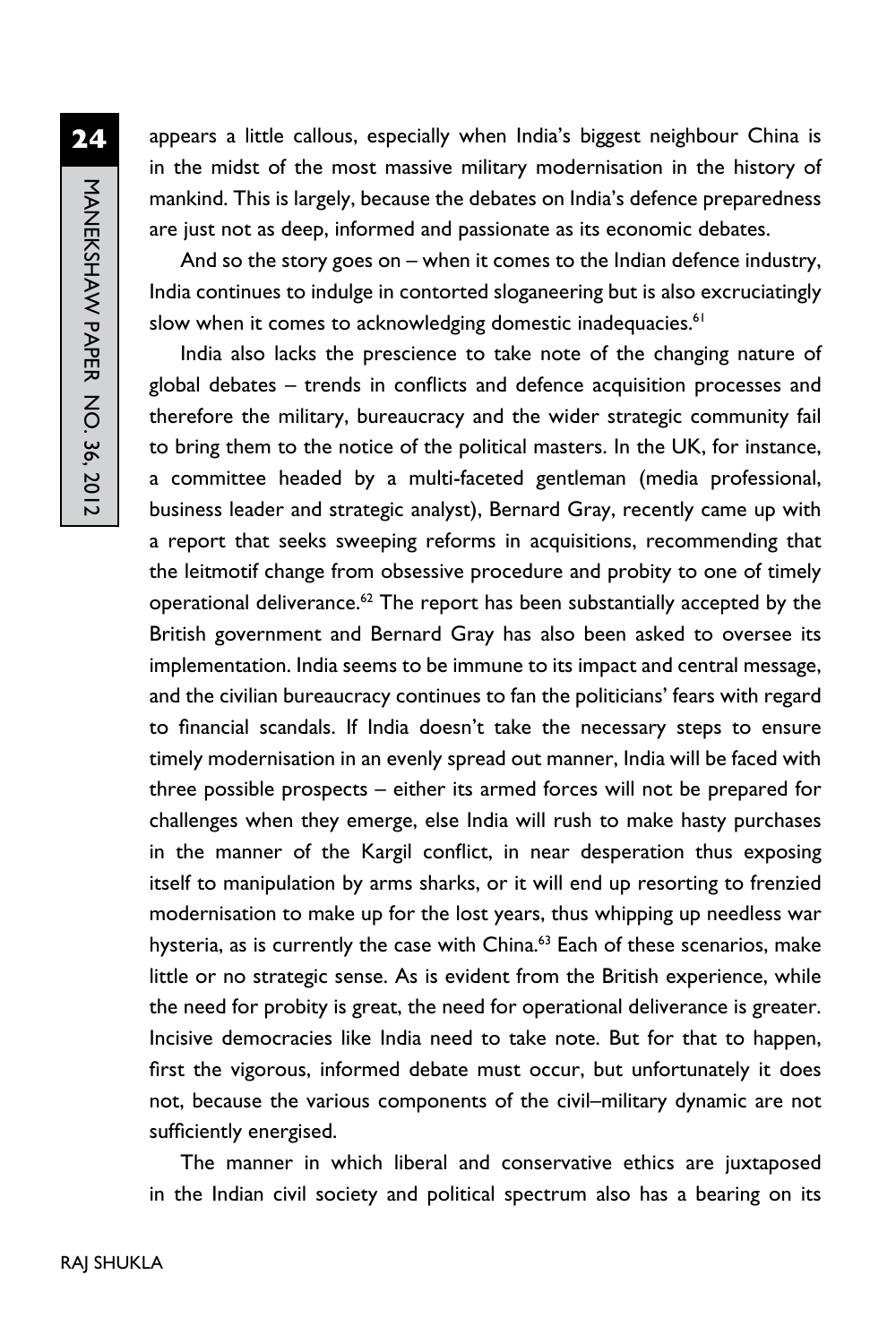CMR drivers. Contrary to some perceptions, the military is not composed entirely of hawkish war-mongers or even those with a conservative leaning; the military ethic, strides both, the liberal and conservative divides. The military ethic, however, does play a significant role in building a robust strategic outlook. It advocates for instance, focused capacity building that will either deter war in the first place, or, at the very least, ensure the utilitarian use of force, in the event that peace is breached. In the USA, one of the reasons why the armed forces play such a defining role, is because of the strength of their representation in the Congress and the Cabinet. In India, such representation is conspicuous by its absence. When compounded by a similar lack of representation in the realm of bureaucratic policy-making, there emerges a strategic landscape where the national security decisionmaking lacks the required strategic, operational and military dynamics. It even translates into a disdain for the health of instruments of force as a somewhat unnecessary burden.<sup>64</sup> This may in part explain why we have a system that in the words of C Raja Mohan is "a sack of potatoes," unable to build roads to defend its borders and incapable of even shopping for weapons with potentially deleterious consequences.<sup>65</sup> India needs to introspect: the liberal tradition must become the founding glue for a robust national security architecture and not an impediment.

What about the military itself? Is it above reproach? Certainly not. How do we place the role of the military, especially its officer cadre in perspective? In the initial years after independence, then Indian PM Jawaharlal Nehru took a dim view of the military's officer cadre as one that was shallow, westernized, a British–aping product of the British Raj lacking somewhat in intellectual capacities.<sup>66</sup> Even when it came to military legends like Gen KM Cariappa and Gen KS Thimayya, while they were seen as men of outstanding integrity, moral fibre and other qualities that the military profession demanded, in the intellectual domain, the general view was that these Generals did not quite match up to Prime Minister Nehru's stature. The Prime Minister veered, therefore, towards civilian bureaucrats from the foreign and civil services, to rely on important policy matters, thus creating a void into which the bureaucracy dug deep. Nehru and his contemporaries were also perhaps excessively influenced by the unseemly clash between Viceroy Curzon and Commander–in–Chief Kitchener at the turn of the century, a clash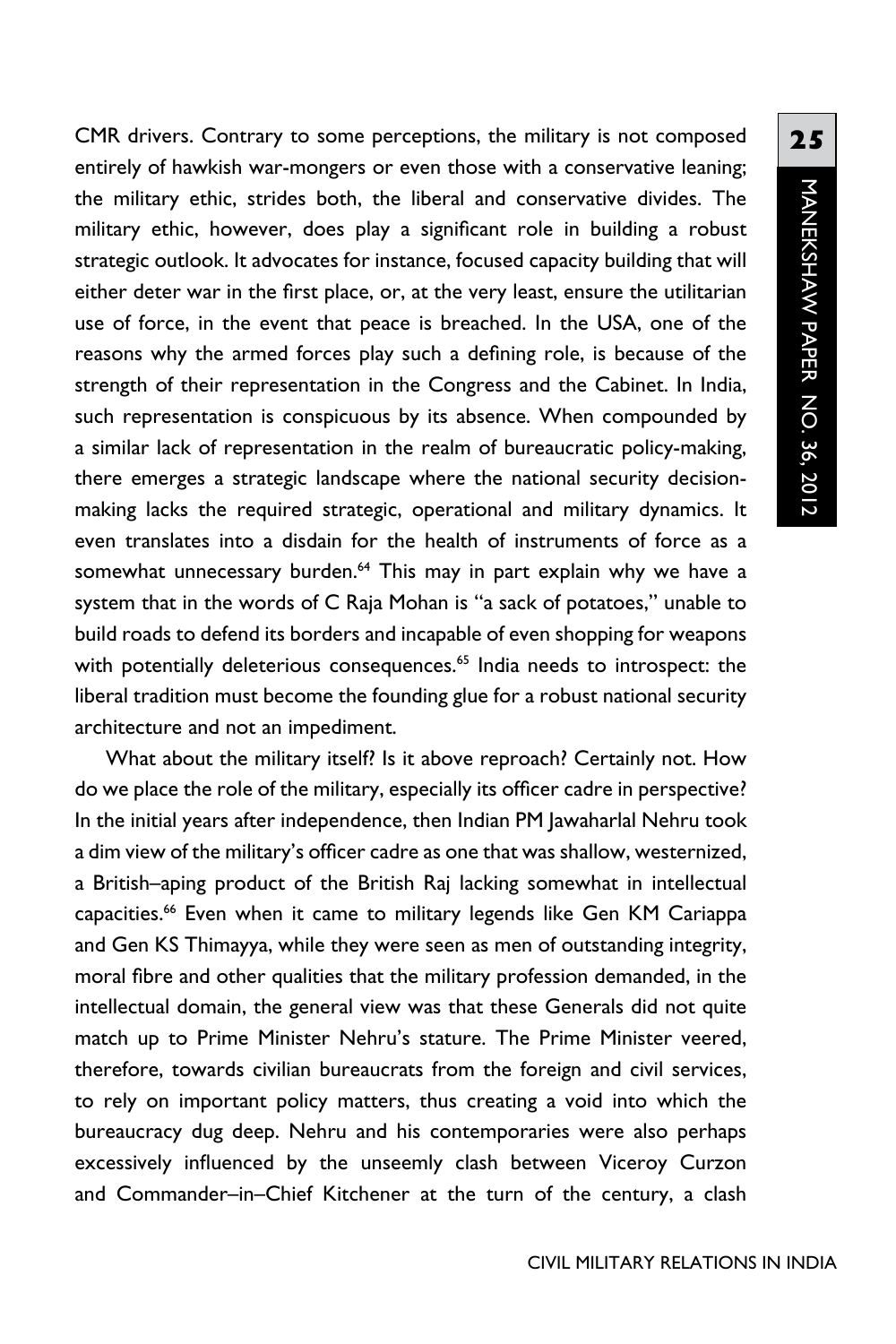from which the military gained constitutional ascendancy.<sup>67</sup> A number of unnecessary measures were consequently taken to downgrade the military rather than assimilate it into the machinery of government. Over the years, what was clearly an aberration has now become an institutionalised system of bureaucratic control. There have been periods when through sheer dint of personality, men like Gen Sam Manekshaw, have ridden roughshod over the system to purposeful effect. Other attempts like that of Gen Thimayya and Admiral Vishnu Bhagwat, did not quite succeed. Some like Gen BC Joshi simply did not live long enough while potential transformers like Lt Gen SK Sinha were done in by bureaucratic chicanery. There is, of course, the valid critique that military officers simply do not think, read and write enough. We have not quite had a Rupert Smith or a Tony Zinni capping their professional careers with military masterpieces like *The Utility Of Force – The Art Of War In The Modern World* and *The Battle For Peace* respectively. The system should through a radical overhaul of its structures and processes encourage the intellectual tradition,<sup>68</sup> that produces soldiers of the stature of Gen David Petraeus, whom the American Defence Secretary Robert Gates has acknowledged on more occasion than one as a "soldier-statesman."<sup>69</sup> That should be the aspirational ideal of the Indian military officer cadre without in any way subtracting from the bedrock of operational deliverance, ethical and other regimental virtues that define the Indian military tradition. While conceptualising the military intellectual tradition, $70$  a caveat may be in order. Will the rest of the system, mainly the civil bureaucracy, be able to withstand the vigour that such an intellectual tradition will bring to the table? After all the last time such a gentleman – Gen Krishnaswamy Sundarji (somebody who, by many accounts, was a man simply ahead of his times) was at the helm, the system was quite out of its depth in responding to him. And, lastly, what is most worrying about the health of the military agent, is the visible decline in the military ethic and the apparent bureaucratization of the military, with some officers making peace with the powerful bureaucracy and getting subsumed by its byzantine ways.

A word about the CMR interface in the field of diplomacy. Largely due to India's growing economic prowess, youthful demographics and even some creative diplomacy, the global perception of India has begun to change. It is no longer seen as a local power in South Asia tied down by its perennial rivalry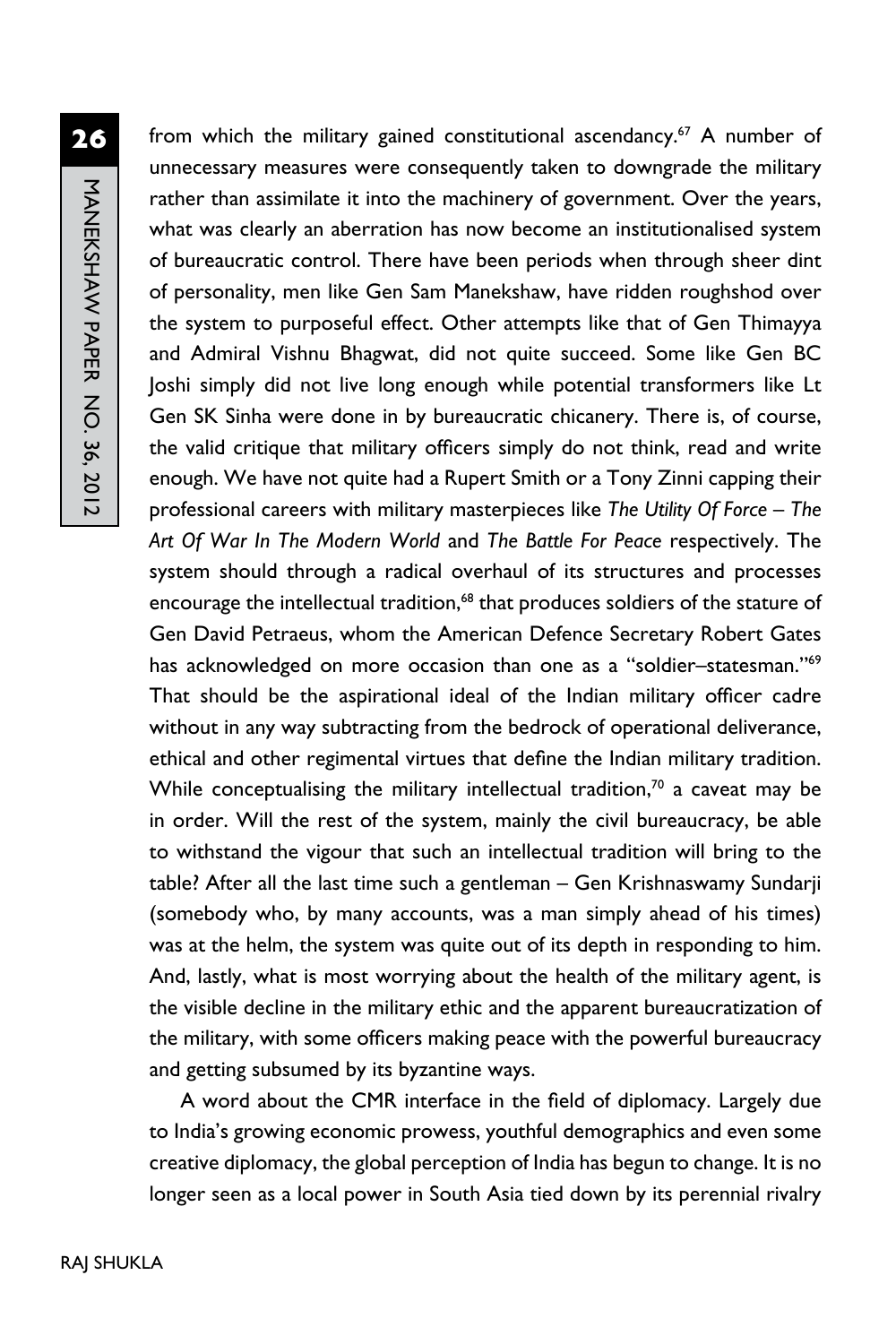to Pakistan. In the emerging balance of power, India occupies both, a strategic locale as also a position of coveted primacy. The foremost challenge in the years to come will be the wisdom and sagacity with which India approaches its own inevitable rise to power. The adroitness with which India meshes its instruments of force and diplomacy, will be the foremost challenge for Indian statecraft.

An integrated politico-military-bureaucratic dispensation that understands and is adept in the use and application of force is central to such an enterprise. India's policy-makers must begin to see the advent of meaningful military diplomacy – not to jackboot around the region, but as a way to police India's vital interests in various corners of the globe through a benign but precise power projection capability. Hard power could also be nuanced suitably for soft purposes and deft politico – military signalling. What is needed is a willingness to integrate mindsets and structures. An op-ed in the Indian Express on 11 July 2011, by Gen VP Malik and Anit Mukherjee urging defence reforms, was carried alongside another piece by Ila Patnaik urging economic reforms, prompting comparisons in nuance and substance. While Ila Patnaik made a persuasive case for fundamental legal, governance and institutional reforms if India were to sustain high growth, Anit and the General, cherry picked on the issue of CDS while posing the rhetorical question, " Do we need a Chief of Defence Staff?" India certainly does, provided the creation of the CDS is rooted in broader, more fundamental defence reforms. Just as Ila argued that while 'reforms by stealth' were good enough to unleash India's growth story, but they are inadequate to sustain it. Similarly, the CDS by itself will be of little use unless defence reforms are packaged in a more substantive framework. If India is serious about the latter, it doesn't need the Naresh Chandra Committee to nudge it; the decision-makers merely need to dust the Kargil Committee Report and the subsequent GoMs Report and implement their two most fundamental recommendations: MoD Integration, the essential pre-cursor to kick start the process, and the appointment of CDS, the logical corollary, in that order. Having done so, the committee could address other emerging domains in the national security dynamic – the larger issues of war and peace, strategic decision making, nuclear war fighting, cyber security / warfare, the global commons, force packaging, procurement reform, et al. Creating a CDS in this stand–alone manner, will not even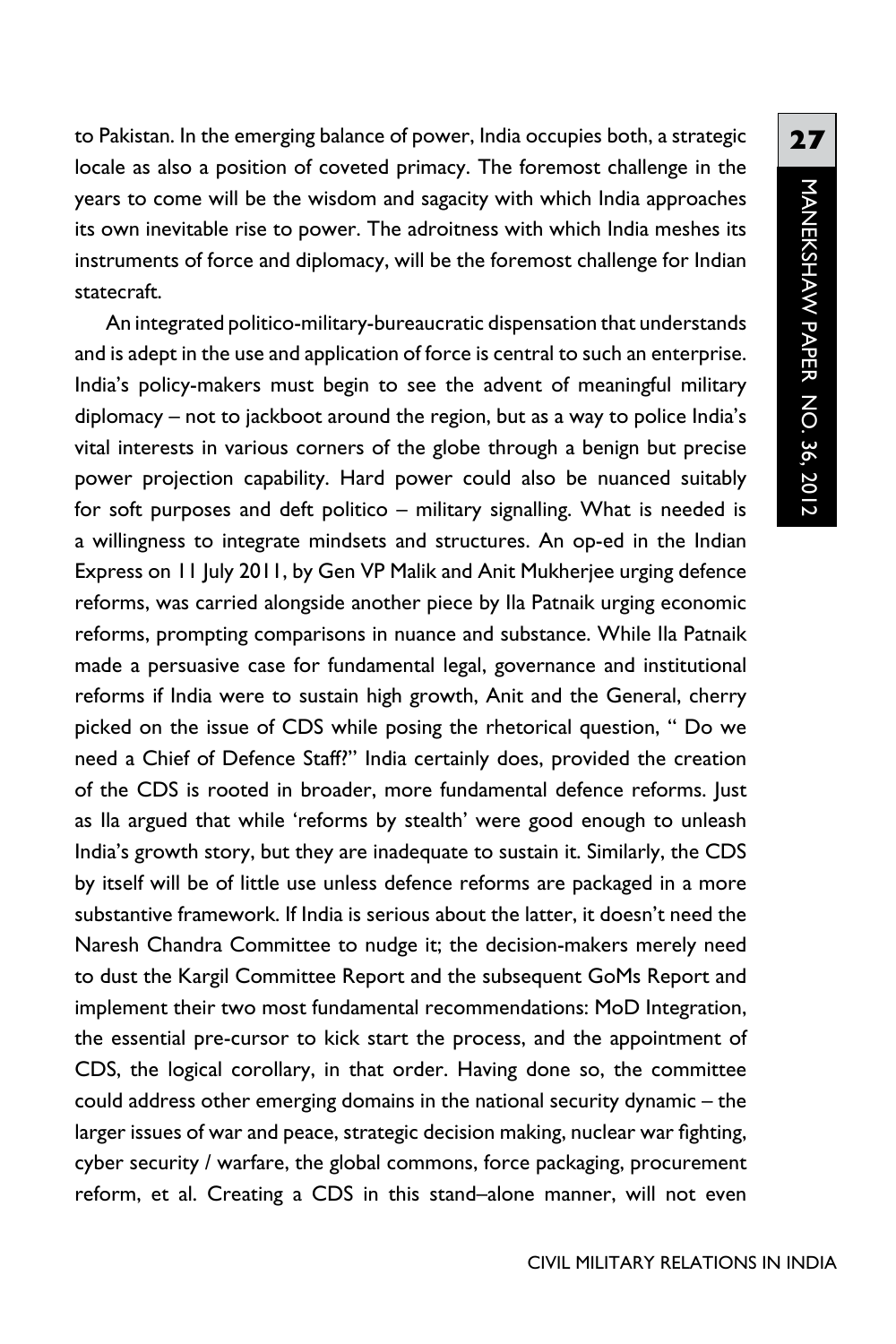produce 'reforms by stealth' that the economic reforms of 1990 brought about. The CDS debate, however, is useful in that it re–ignites the debate on the integration impasse while focusing yet again on the need to integrate the various players in the national security architecture. What, why and in which manner does India need to integrate is the key question. Simply put, India needs to integrate the civil and military components of its national security apparatus so as to maximise national security outcomes. The CDS that India needs is one who will not only integrate the workings of the three services, but more importantly, one who, duly anointed as the principal military advisor will provide the political agent – PM and the RM – with a military ally who shares a ministry–wide, non–parochial approach, putting an end to the trivial, civil–military nature of disputes that currently characterise the MoD. That will happen only when the CDS that India creates is one rooted in broader, more substantive changes in the MoD, as discussed.

### **Recommendations**

It is quite apparent that in the face of modern security challenges and in the light of the wider international experience, India's CMR framework is heavily skewed in favour of the civilian bureaucracy. If the defence services, the key players in the national security matrix, are excluded from the decision-making process, the discourse is bound to be troubled. Since the defence services have a major stake, they should also have a legitimate say in matters of national security. There is clearly a need for the CMR discourse to move towards more secure relationships, premised on proximate and direct political control of the military as against the current mechanism of bureaucratic control. Bureaucratic control is not a stale debate as some would aver, but the grim reality in Delhi as also the principal roadblock in the CMR discourse, the need for root and branch reform is something that a perspicacious political class can no longer shy away from.<sup>71</sup> Inclusivity has to be the driver, leading to integrated and vibrant structural mechanisms wherein diverse talents drawn from disparate subcultures work alongside and steer the national security discourse towards greater purpose. Adoption of an integrated system itself, will throw up natural checks and balances, obviating in the fullness of time, the very need for control. Such integration, however, will occur only if there is a fundamental change in the CMR discourse by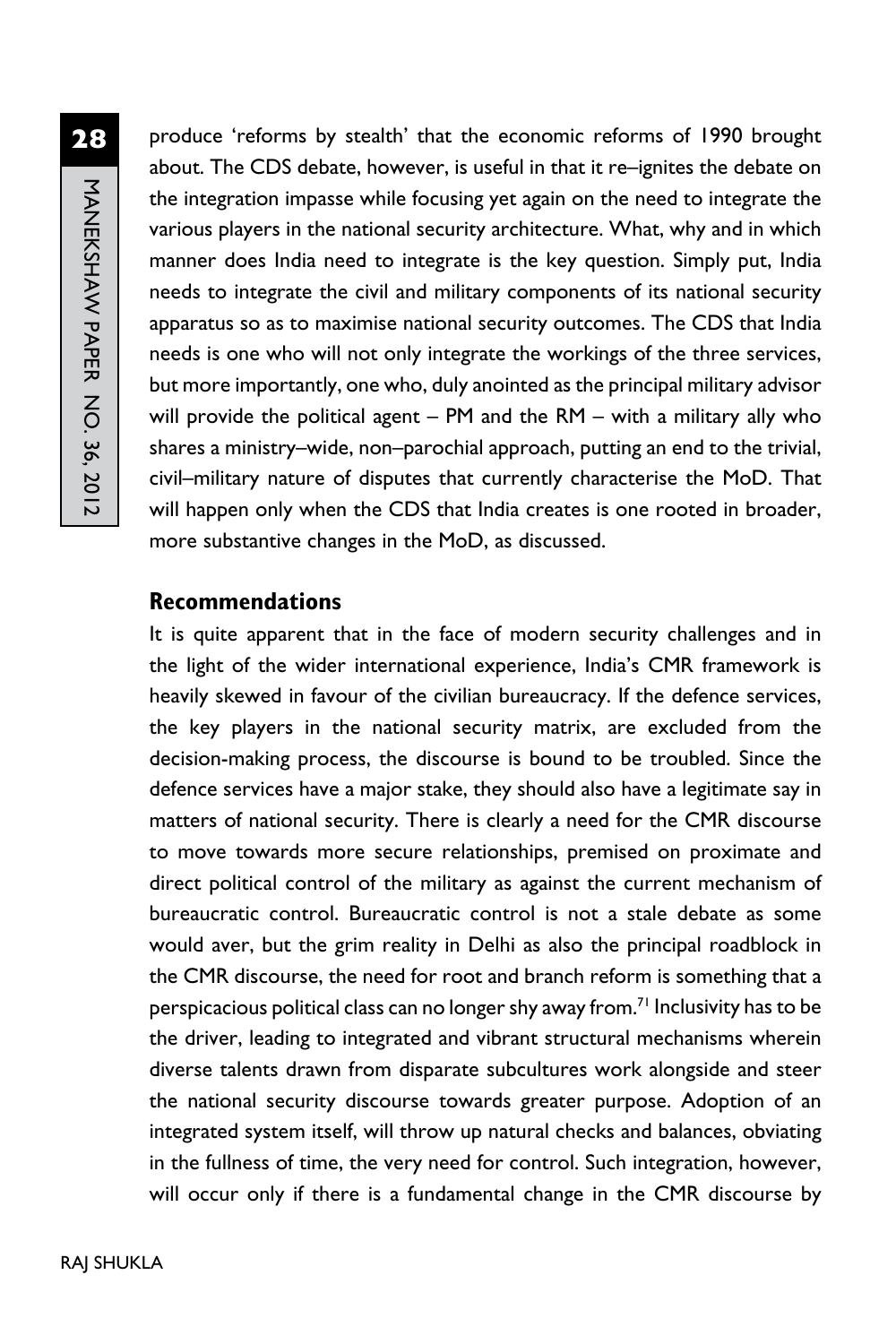allowing the military greater participation in policy determination based on the principle of equal dialogue and unequal authority, with the final authority lying unquestionably in favour of the political principal.<sup>72</sup>

It is hoped that the Naresh Chandra Committee has looked at the issue, in depth, and addressed three major infirmities in the CMR discourse. One, civilian control of the military purports unambiguous political control and not bureaucratic control. The huge and gross distortions that have crept into the Indian system on account of the latter, needs to be corrected surgically and with dispatch. Two, the discourse must move towards far greater inclusivity of the armed forces, academics, domain experts, consultants and corporate talents, while eliminating cronyism – a near total domination of the security processes and apex positions in the national security structures by the Indian Administrative Service and the Indian Foreign Service. Three, apoliticality must not be allowed to become the veneer to ostracise the armed forces, There is need for the civilian elite and military to engage robustly, through modern democratic mechanisms and structures. The following facilitatory steps may be initiated right away.

Integration of the MoD to be undertaken forthwith as the essential precursor for reform. Advice rendered to the defence minister must be integrated, based on a single file system, with ministerial time and access being shared equally by the service and civil officials. Independent consultants must also be brought in to drive critical processes such as acquisitions. The need to integrate is not merely an obsession of the defence services in India but the need of the hour. Sample what Sir Bill Jeffrey, the British Permanent Under Secretary(PUS) at the UK MoD (the ministry's top bureaucrat) had to say, during his address at RUSI in December 2009, on the benefits of integration and the need to take the process even further,

> I scarcely need to make the point at RUSI, but one of the things that is not widely understood outside the defence community is that, compared with most Defence Departments internationally, we operate an extraordinarily integrated model. The Head Office of the MoD combines the functions of a Department of State and a strategic military headquarters. The Chief of Defence Staff (CDS) – who made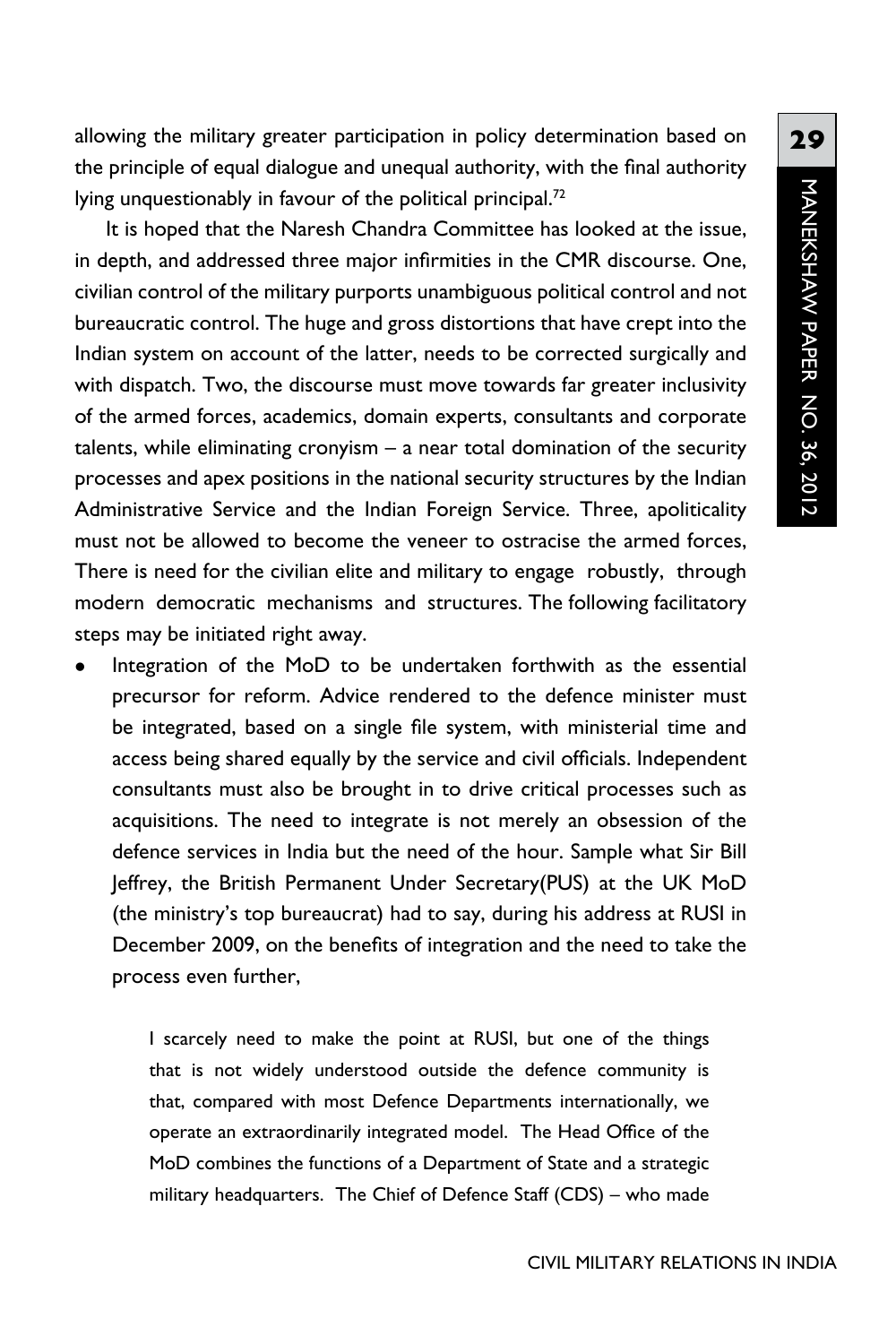his own very profound lecture here – and I have different roles: his to lead the Armed Forces, provide strategic command for deployed operations, and provide Ministers with military advice; mine to be Head of Department, Accounting Officer, to lead the civil servants, and to advise on policy, just as my opposite numbers do elsewhere in Whitehall. But he is my closest colleague, and at every level in the MoD one encounters similar relationships. Defence depends on them. At their best, they are mutually supportive, and the whole effect of the military and civilians combined, is a great deal more than the sum of the parts.73

India has not as yet taken even the first baby step towards integration (something the British did as far back as 1964). India is light years away from the issue that the UK PUS highlights, that of refining integration further by way of better role-clarity and accountability for the different actors involved in the CMR process. Only if we jump the first hurdle will we get to the second. The Naresh Chandra committee must provide the critical springboard – India simply cannot afford to waste any more time with defence reforms. A substantive amendment to the Allocation of Business Rules must also be undertaken, forthwith, so as to integrate the services with the apex structure of the Government of India from their current position of subaltern outliers.74

Having integrated the MoD and only then, must a Permanent Chairman Joint Chiefs of Staff (PCJCS) be appointed as the Principal Military Adviser to the government. The PCJCS (a four star), chosen from amongst the serving Single Service Chiefs with a fixed four year tenure, will be a key strategic player and a bridge between the strategic and operational levels. As the Prime Minister's principal military adviser, he will be in the policy–making loop of all national security organizations like the NSC and ministries concerned with security like home, external affairs and finance.<sup>75</sup> The PCJCS and the Chief of Integrated Staff Committee (CISC) together, may be entrusted with the responsibility of driving the process of jointmanship, that of developing close working relationships among the three services and the development of joint capabilities especially in the field of cyber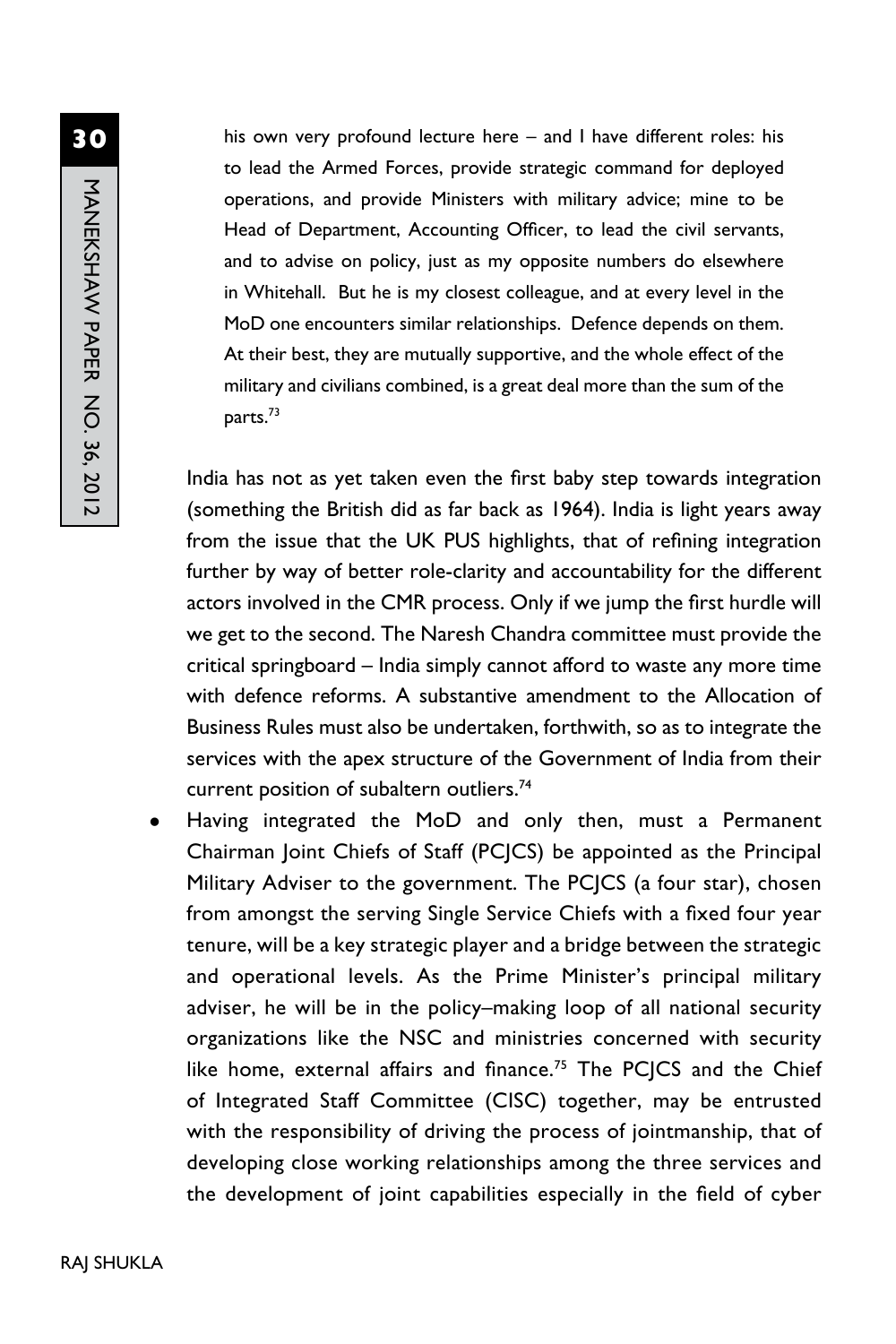warfare and Intelligence, Surveillance and Reconnaissance (ISR). At some point in the future, India may even upgrade this position to a five star CDS, with a four star Vice Chief of Defence Staff (VCDS) (CISC rechristened), to drive jointness and strategic processes.

- Concurrently, India must move towards significantly enhanced crosspollination in the Prime Minister's Office (PMO) and the National Security Council (NSC), with much wider representation for the military. Until now only IPS and IFS officers have held the position of the National Security Adviser, maybe it is time for the government to pass on the baton to a military officer. One of the Deputy National Security Advisers, should, in any case, always be from the defence services. The practice of having a Lieutenant General or equivalent as a Military Adviser, in the NSC, because only secretary level officers can hold the appointment of Deputy National Security Advisor is a clever bureaucratic ruse that should not fool the political class. The key determinant must be expertise and competence and not clerical notions of equivalence – if the civil services so deem fit they may offer only Secretary level officers for the posts, in so far as the Defence Services are concerned, any Lieutenant General or equivalent should be eligible, domain expertise and personal competence being the clinching criterion.
- The strategic community must be energised with a view to develop domain specialties, encourage deep debates and ensure constant strategic vigil. India must move from a '*sarkari* hotbed' approach to one based on cross-functional expertise. It may be a good gesture to invite a renowned strategic affairs expert, of the calibre of C Raja Mohan, Amitabh Mattoo, Sumit Ganguly or Manoj Joshi to head the Institute for Defence Studies and Analyses (IDSA).<sup>76</sup> In UK, strategic thinkers and independent consultants are being brought in to drive processes in the MoD. In India's case, they are being kept not only out of MoD but also out of strategic think-tanks . The Naresh Chandra Committee will do well to address the anomaly.
- Within the MoD, authority, responsibility and accountability must be comprehensively reviewed. At the apex level, a Defence Board consisting of the Defence Minister, the Minister of State for Defence, Independent Consultants, the CDS / PCJCS and the Defence Secretary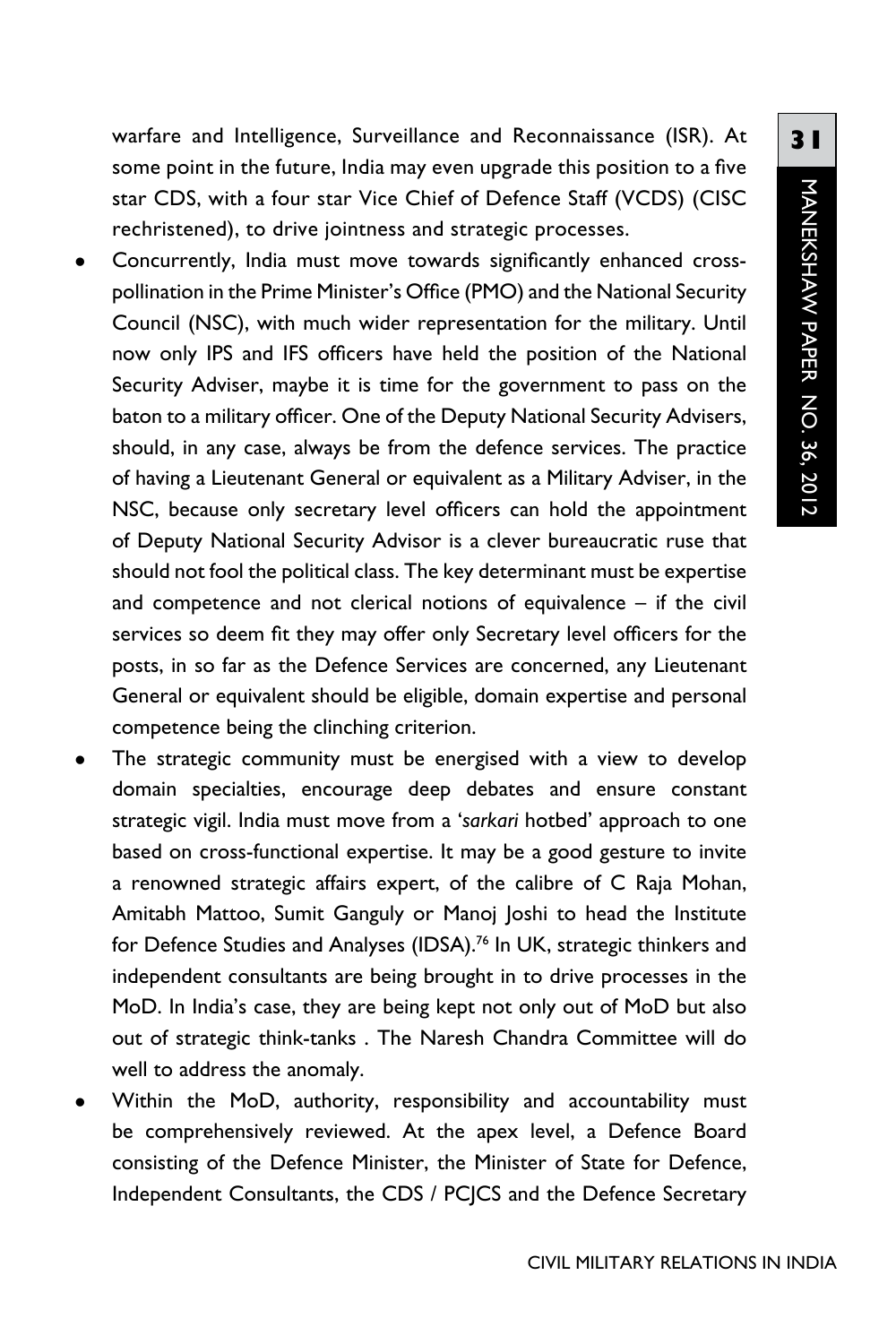may be constituted to provide strategic direction and determine the defence requirements. Concurrently, substantial delegation of powers and authority to Service Chiefs must take place – they must be made entirely responsible for operational plans and equipment, albeit with precise budgetary backing as also the authority to flex their budgets. Having been allowed greater control of their allocated budgets the Service Chiefs must drive capability planning and determine the best balance between manpower, training, equipment and support, etc, that are needed to deliver the defence requirement.

- India can no longer afford to continue its indolent roll without an incisive survey of the dangers and opportunities in its security path. The process of forward planning must be subjected to far greater rigour. The refrain that it is not in the Indian ethos to carry out such planning is lazy, self serving rubbish and must be abandoned. India may like to take inspiration from the ongoing churning in the UK defence and do likewise.<sup>77</sup> A National Security Strategy Review, a Strategic Defence and Security Review and a Defence Review,<sup>78</sup> in that chronological order but with the express purpose of one complementing the other, with clearly enunciated remits, must be initiated forthwith if the nation's security is to move from flaccidity to greater strategic purpose. These reviews will help India create a usable hard power capability that provides viable strategic options in crisis situations. Such options may not deliver every time but they will often enough. It will also enhance the credibility of India's strategic restraint as a carefully chosen alternative and not as a forced choice.79
	- <sup>m</sup> **National Security Strategy Review (NSSR):** Such a review must help sketch whole of government approach to security, while challenging legacy assumptions about the nature of the security environment encompassing threats from the immediate to the distant – terrorism, conventional threats from India's adversaries in the neighbourhood, the prospect of destabilising wars in places that matter to India, the possible loss of political influence in regions from where India sources its energy, the prospect of military competition, the emerging threat of state-on-state cyber attacks, the manner in which India should address threats and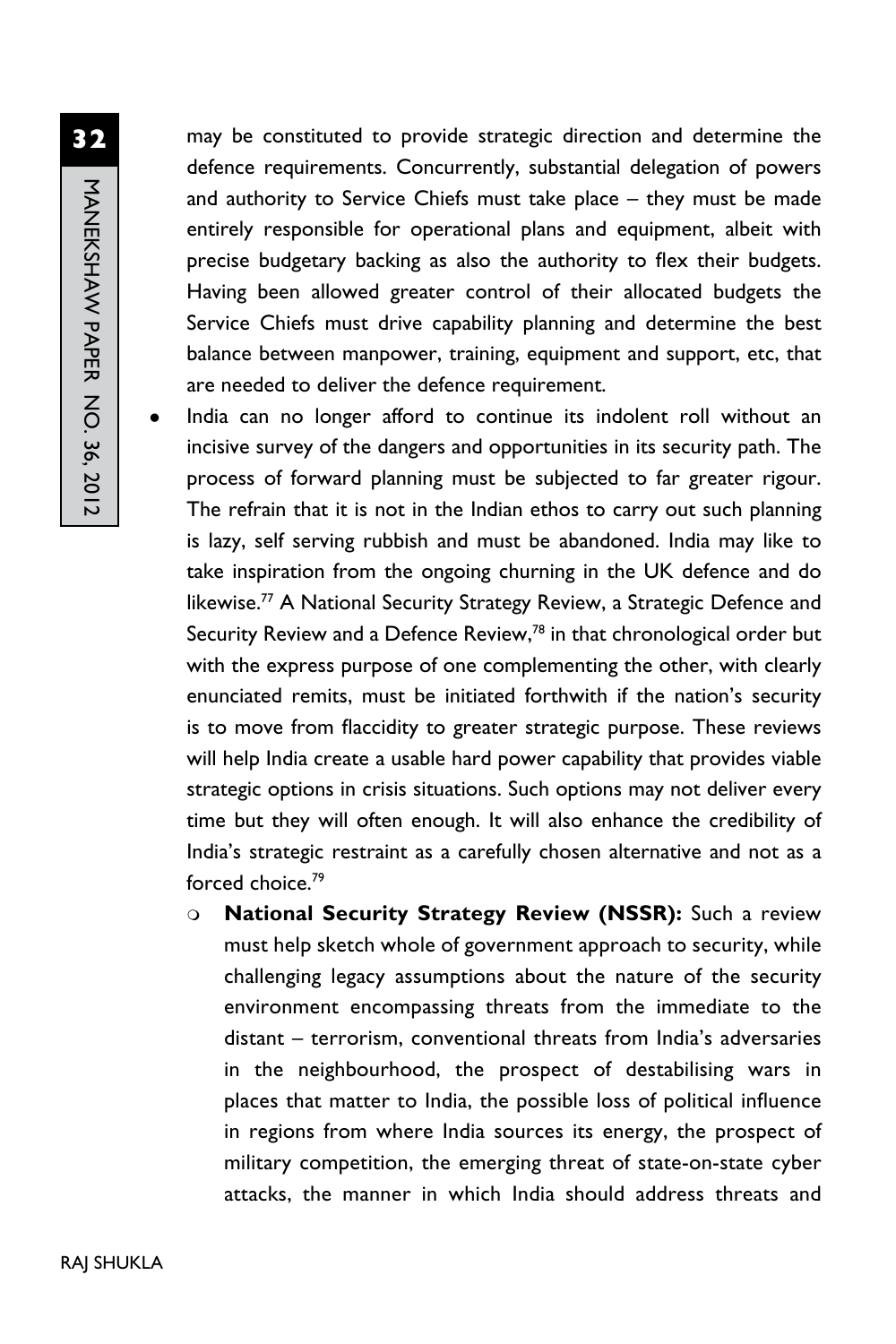opportunities in the global commons, the fact that there can no longer be a distinction between home and abroad – the need to integrate external and internal threats in a seamless fabric are some of the issues that the proposed NSSR must address. Having defined the threats and explored the ways to manage risks, the NSSR must seek to link the roles and missions of the armed forces to the government's wider foreign and security policy and help deduce the grand-strategic and military-strategic tenets of planning and direction. In sum, the NSSR must try and establish the contours of the evolving strategic context.

- <sup>m</sup> **Strategic Defence and Security Review (SDSR):** The SDSR, after drawing from the NSSR, must attempt to take the process further and arrive at the precise capabilities India needs to invest in, in order to ensure effective delivery of national security policy. Such a review must seek to bring defence policy, plans, commitments and cross governmental resources into balance, while identifying the capabilities the nation should invest in the future.
- <sup>m</sup> **Defence Review:** The Defence Review must focus on the management, structure, organisation, process and work culture in the MoD with the specific purpose of delivering the precise capabilities outlined in the SDSR. The same will entail a paradigm shift from 'bureaucracy' to 'empowerment and discretion.' Key decision makers (Service Chiefs /Vice Chiefs) must be empowered to take decisions, allowed greater discretion to make these decisions while being held responsible and to account for their decisions – both for the choices they make and the choices they defer. Accountability for the correctness of choices made must be determined not by the strength of processes but by the viability of outcomes. To be properly accountable, one also needs the power to act, therefore, accountability must be matched with commensurate decision-making powers.
- **Acquisition Reform:** Reform acquisition processes and the defence industry, in accordance with global trends, sound management practices and pragmatic choices such as self-reliance in strategic high end areas, a viable domestic industry based on inherent strengths,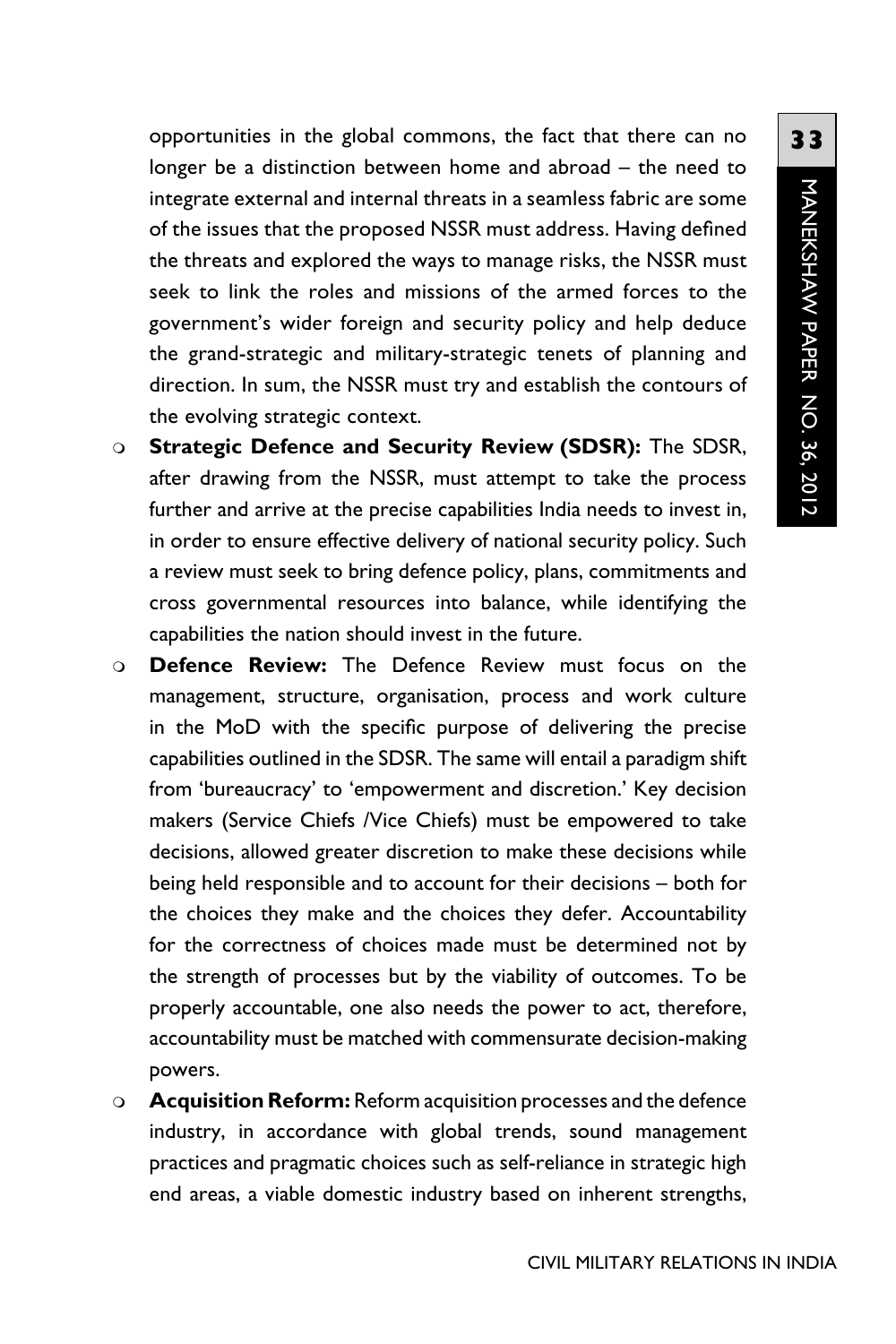MANEKSHAW PAPER NO. 36, 2012 MANEKSHAW PAPER No. 36, 2012

**34**

private sector participation and Foreign Direct Investment (FDI) as also global off-the-shelf purchases where essential and feasible, must form the edifice of our approach.

Institutional equity, which is the principal argument of this paper, will pave the way for greater strategic acuity. In doing so, the civil–military relationship in India will also graduate from infancy to adolescence. All these years, the detachment of the political class has given the bureaucracy necessary wriggle room to push the military to the fringes of decision-making. It is incumbent, therefore, on the same political class to make amends and restore the balance. Such restoration must be predicated on the twin principles of unambiguous political control and intelligent outreach. India is in a moment in its CMR discourse when it needs sagacity more than anything else to bring an antiquated framework in line with modern sensibilities; we may also like to take note of the Kautilyan adage that the chariot of state is a many wheeled mechanism and therefore cannot rest on one wheel alone. The military and civil wheels conjointly must provide the national security underpinnings to drive the chariot of state. Sixty five years since independence, we need to breathe new life into the barren relationship between the political principal and the military agent. Dismantling the levers of bureaucratic control may be a good way to begin.

#### **Notes**

- 1. A committee constituted in July 2011 under the chairmanship of Mr. Naresh Chandra, former Cabinet Secretary, to recommend reform in the national security architecture. The committee has recently submitted its report which is under consideration by the Cabinet Committee on Security (CCS).
- 2. Foreign Affairs, "Obama and His General Should McChrystal Salute and Obey?", http:// www.foreignaffairs.com/articles/65662/michael-c-desch/obama-and-his-general, accessed on 11 August 2012.
- 3 Michael Desch, Civilian Control Of The Military : The Changing Security Environment, ( John Hopkins University Press, 1999), pp  $4 - 5$ .
- 4. Derek S Reveron and Judith Hicks Stiehm, Inside Defence Understanding the US Military in the 21<sup>st</sup> Century, (Palgrave Macmillan, 2008), p. 179.
- 5. Ibid, pp 179 180.
- 6. Ibid, p. 180.
- 7. Peter D Feaver, Armed Servants Agency, Oversight and Civil Military Relations, (Harvard University Press, 2003), p. 285.
- 8. Ibid, p. 282.
- 9. Eliot A Cohen, Supreme Command Soldiers, Statesmen and Leadership in Wartime, (The Free Press, 2002), p. 209.
- 10. See preface to, Dale R Herspring, The Pentagon and the Presidency, Civil Military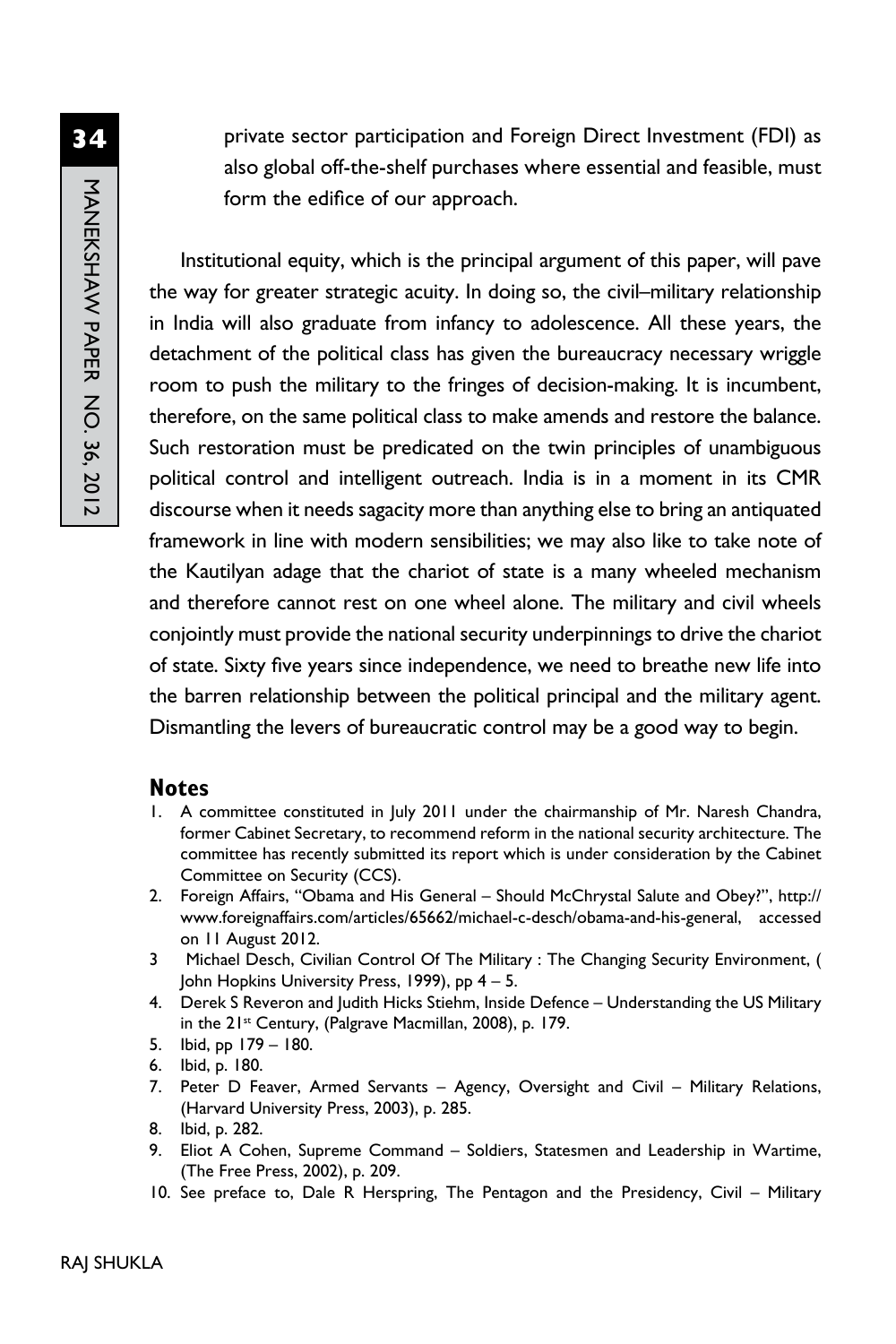Relations from FDR to George W Bush, (University Press of Kansas, 2005), p. xii, where the author is irked by the constant emphasis on the word 'control' through literature on CMR in the USA.

- 11. Eliot A Cohen, Supreme Command Soldiers, Statesmen and Leadership in Wartime, (The Free Press, 2002), p. 208.
- 12. Ibid, p. 209.
- 13. Donald Rumsfeld, Known and Unknown, A Memoir, (Sentinel Publishers, 2011), p. 432.
- 14. To witness the lengths that the statesman went to master military detail, see Eliot A Cohen, Supreme Command – Soldiers, Statesmen and Leadership in Wartime, (The Free Press, 2002), p. 214.
- 15. Ibid, p. 214.
- 16. See Yoram Peri, Generals in the Cabinet Room How the Military Shapes Israeli Policy, (United States Institute of Peace, 2006).
- 17. For a detailed account see, Andrew Scobell, China's Evolving Civil Military Relations, in Nan Li (ed.), Chinese Civil – Military Relations – the transformation of the PLA, (Routledge, 2006), pp 25-39.
- 18. You Ji, Beyond Symbiosis : The Changing Civil Military Relationship after Mao, in Wang Gungwu and Zheng Yongnian (ed.), China and the New International Order, China Policy Series, (Routledge, 2009), p. 120.
- 19. Michael C Desch, "Bush and the Generals," Foreign Affairs, May / June 2007.
- 20. For another view, see HR McMaster, Dereliction of Duty, (Harper Perennial), 1997, p. 329, where the author opines that the CMR relationship was one of deceit, with both McNamara and the Chairman JCS complicit. "When the Chief's advice was not consistent with his own recommendations, McNamara, with the aid of the Chairman JCS, lied in NSC meetings about the Chief's views."
- 21. For another persuasive read on the subject see David Halberstam, The Best and the Brightest, (Ballantine Books, 1993).
- 22. Colin L. Powell, My American Journey, (Random House Publishing Group, 1995), p. 148.
- 23. A coinage to describe the seeming overdrive on the part of the former US Defence Secretary, Donald Rumsfeld, to control the military with apparently deleterious consequences.
- 24. For an eloquent defence of Rumsfeld's initial strategy (light, mobile forces) in Iraq as a bold new vision of joint warfare see Tommy Franks, American Soldier, ( Regan Books, 2004). For a damning critique of what went wrong subsequently (including CMR), see Thomas E Ricks, Fiasco, (Allen Lane, 2008). As to why and how, the surge under the watch of Secretary Defence Robert Gates and General Petraeus (a partnership of mutual regard and trust), worked brilliantly see Thomas E Ricks, The Gamble, (Allen Lane, 2009).
- 25. For a critique of Rumsfeld as a supreme bureaucratic warrior and somebody who lacked intellectual scruple, see Andrew Cockburn , Rumsfeld : His Rise, Fall and Catastrophic Legacy, (Scribner, 2007). The Indian reader will see shades of their very own Krishna Menon.
- 26. For a spirited defence of his actions, see Donald Rumsfeld, Known and Unknown: A Memoir, (Sentinel Publishers, 2011).
- 27. Jason Burke, 9 / 11 Wars, (Allen Lane, 2011), p. 269.
- 28. Charles A Stevenson, Warriors and Politicians : US Civil Military Relations Under Stress, (Routledge, 2006), p. 3.
- 29. See Fareed Zakaria, The Post American World, (Penguin, 2008), p 148, where he talks of Nehru turning furious merely at the sight of uniformed officers in the defence ministry.
- 30. Charles A Stevenson, Warriors and Politicians: US Civil Military Relations Under Stress, (Routledge, 2006), p. 164.
- 31. Mackubin Thomas Owens, US Civil Military Relations After 9 / 11: Renegotiating the Civil-Military Bargain, (The Continuum International Publishing Group, 2011), p. 79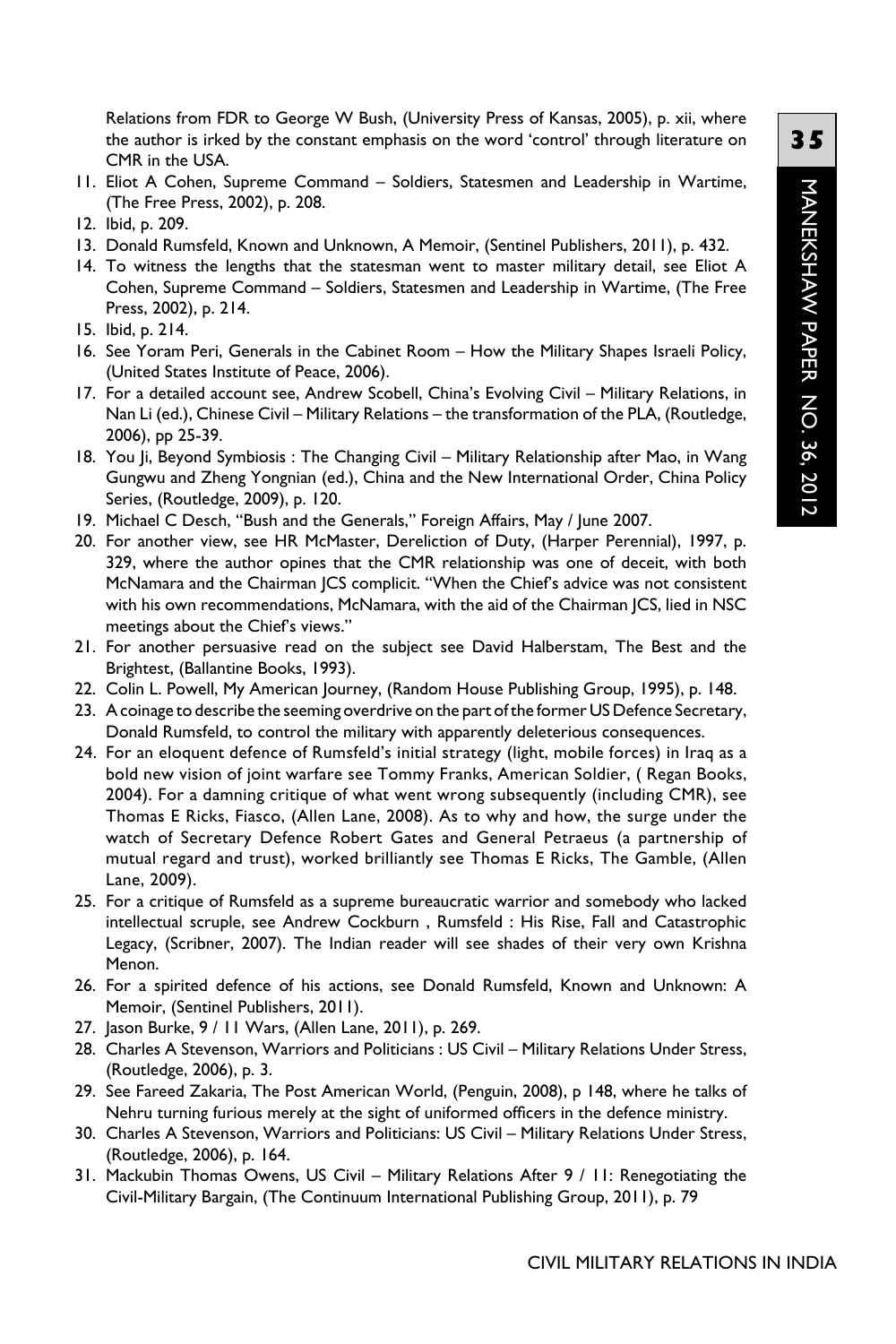- 32. See Times Online, "Gordon Brown facing fresh pressure on helicopters for Afghanistan", http://www.timesonline.co.uk/tol/news/uk/article6717873.ece, accessed on 13 March 2012.
- 33. See Sun Online, "Brown and out in polls", http://www.thesun.co.uk/sol/homepage/ news/2619400/Tory-landslide-predicted-at-next-election-in-crucial-Sun-poll.html, accessed on 14 March 2012.
- 34. See biography of Sir Richard Dannatt, Leading from the Front, (Bantam Press, 2010), pp  $343 - 379.$
- 35. For an interesting account of how the General brought the issue of the Military Covenant back into balance see General Sir Richard Dannatt, Leading From The Front, (Bantam Press, 2010), pp 264 – 290.
- 36. The Royal British Legion, "Armed Forces Covenant 'an historic breakthrough'", http:// www.britishlegion.org.uk/about-us/media-centre/news/campaigning/armed-forcescovenant-'an-historic-breakthrough'/, accessed on 15 March 2012.
- 37. Ibid
- 38. Eric Etheridge, writing in the New York Times of 06 September 2009, for instance held the view that McChrystal's intervention in essence said two things – either send the troops or redefine the mission, making it difficult for the President to fudge a decision. It, therefore, served a useful purpose.
- 39. Washington Post, "Battling for Iraq", http://www.washingtonpost.com/wp-dyn/articles/ A49283-2004Sep25.html , accessed on 16 March 2012.
- 40. New York Times, McChrystal to Lead Program for Military Families http://www.nytimes. com/2011/04/11/us/11military.html?\_r=1 accessed on 16 March 2012.
- 41. Witness the reactions the former Army Chief, General Deepak Kapoor's comments at a closed door seminar at HQ ARTRAC (whose primary purpose is to conceptualise doctrine and capacities) about the need to develop a two front capability have drawn (when that is the widely held strategic wisdom). It does seem a little churlish that the same should be equated with war-mongering. A defence analyst in Pakistan went so far as to conclude that a tectonic shift had occurred in CMR with the weight shifting in the favour of the military (pot calling the kettle black?) – See,The Filter Coffee, "What General Deepak Kapoor really said," http://thefiltercoffee.wordpress.com/2010/01/05/what-general-deepakkapoor-really-said/ , accessed on 18 March 2012.
- 42. Derek S Reveron and Judith Hicks Stiehm, Inside Defence Understanding the US Military in the 21<sup>st</sup> Century, (Palgrave MacMillan, 2008), p. 175
- 43. Also see, Samuel Huntington, The Soldier and the State: The Theory and Politics of Civil-Military Relations, (Belknap Press of Harvard University Press , 1981), p. 20, where the author opines that the problem of the modern state is " not armed revolt but the relation of the expert to the politician."
- 44. For a stinging indictment of the government for continued inactivity in this regard (integration of MOD and appointing a CDS) see the Report Of The Standing Committee On Defence (2009 – 10), Second Action Taken Report on Unified Command For Armed Forces, released on 14 December 2009.
- 45. For another view of the poor state of CMR in India, see, Arun Shourie, We Must Have No Price And Everyone Must Know That We Have No Price,( Rupa & Co, 2010), pp 73 – 81.
- 46. See an interview of Gen VK Singh with the news magazine, The Week, 25 March 2012.
- 47. See an interview of Gen VK Singh with the news magazine Outlook, 12 March 2012.
- 48. See DK Palit, War in High Himalaya, (Lancer International , 1991), pp 420 421, for an insight into the consequences of organic separation of the services from the government – lack of intimacy of thought and information, the prospect of subterfuge, the fact that the civil – military interaction is ritualistic and mechanical, not innate and pervasive, the manner in which isolation leads to the Service Chiefs being denied critical determinants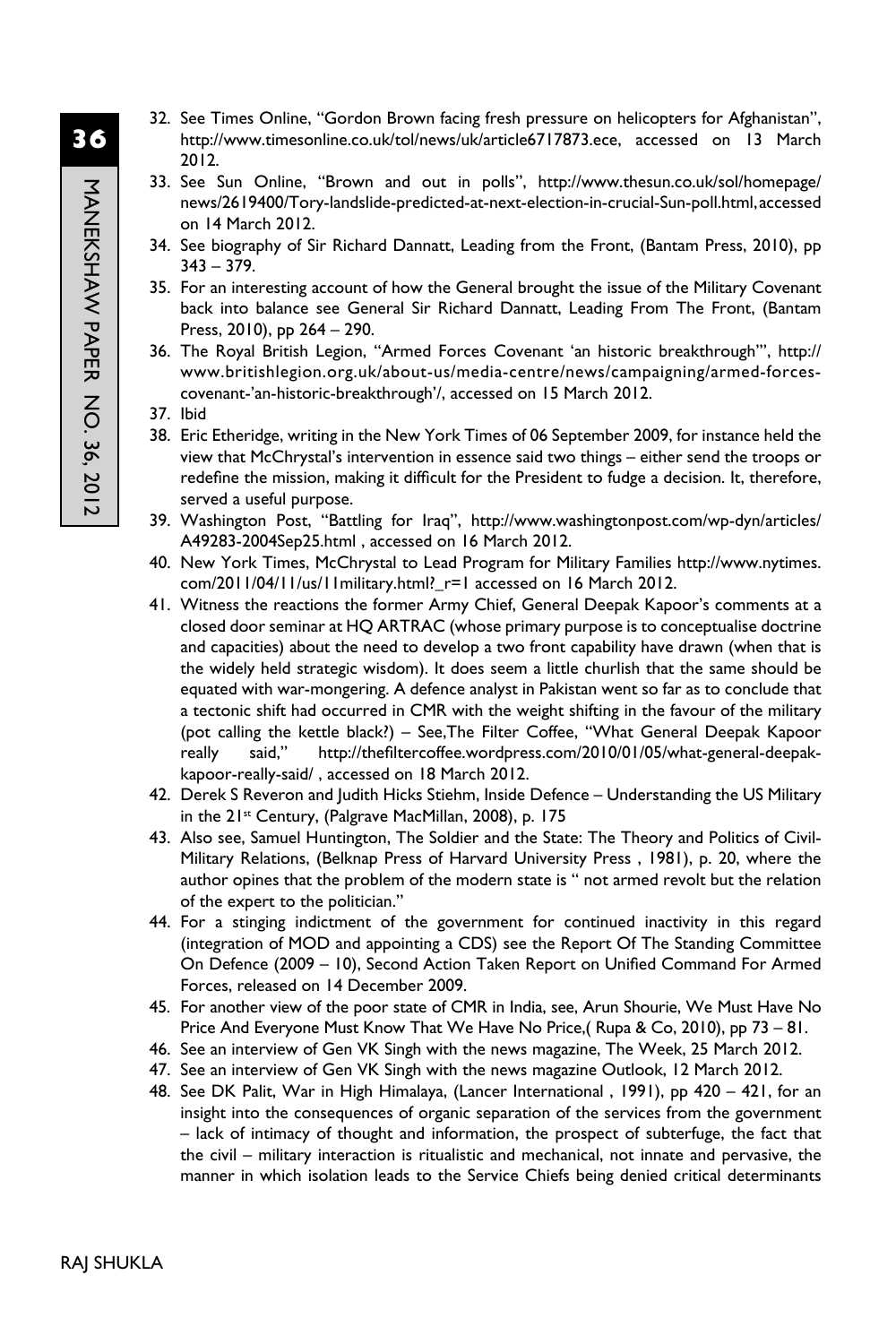for formulating defence policy – the interrelation between threat perceptions, policy constraints, force structure and economic realities, etc.

- 49. See report of The Standing Committee On Defence (2009 10), Second Action Taken Report on Unified Command For Armed Forces, composed of Honourable Members Of Parliament representing the disparateness of India's politics and its many conundrums – Mr. Satpal Maharaj, Mr. Kamal Kishor 'Commando,' Mr. Varun Gandhi, Mr. Kalyan Singh, Mr. Asaduddin Owaisi, Prof PJ Kurien and Mrs. Shobhana Bhartia (to name just a few). The report is remarkable for its unanimity, insight and perseverance, possibly, because of the more direct nature of interaction(formal and informal) between the legislators and the military, therein.
- 50. See, Jaswant Singh, Defending India, (Macmillan, 1999), p. 109, where the author alludes to the relationship between the civil bureaucracy and the military as 'combative,' one in which the MOD becomes the principal destroyer of the cutting edge of the military's morale. Ironic considering the very reverse of it is their responsibility. The sword arm of the state gets blunted by the state itself.
- 51. See Dr. Raja Ramanna, Years of Pilgrimage, (Viking, 1991), p. 99, where Dr. Ramanna echoes a similar view in his statement that "all decisions good or bad are examined by these power brokers in view of their vested interests."
- 52. Peter D Feaver, Armed Servants Agency, Oversight and Civil Military Relations, (Harvard University Press, 2003), p. 302.
- 53. Report Of The Standing Committee On Defence (2009 10), Second Action Taken Report on Unified Command For Armed Forces, p. 20.
- 54. The Indian Administrative Service (IAS) is the administrative civil service of the Government of India. Indian Administrative Service officers hold key positions in the Union Government, State governments and Public Sector Undertakings. Over the years, officers from the service have come to dominate decision making in the government hierarchy.
- 55. Colin L. Powell, My American Journey, (Random House Publishing Group, 1995). For a fascinating account of how skillfully the armed forces have been integrated into the politico-strategic dynamic, this book is a must read. The book also reveals as to how by drawing the Armed Forces into the decision making dynamic and creating institutions like the Chairman JCS, civilian control of the military has only increased, not decreased. The latter is also the contention of India's own strategic doyen, Mr. K Subrahmanyam.
- 56. See, interview with Kishore Mahbubani in Indian Express, 11 January 2009, where he says, "If Singapore can set up a world class institute of international studies, then India can do much better." He goes on to quote the example of the Lee Kuan Yew School, which has got a place for itself globally (first league) in less than four years.
- 57. Charles A Stevenson, Warriors and Politicians : US Civil Military Relations Under Stress, (Routledge, 2006), p. 170.
- 58. Peter D Feaver, Armed Servants Agency, Oversight and Civil Military Relations, ( Harvard University Press, 2003), p. 82.
- 59. Earlier, the legendary Douglas Macarthur had opposed even the initial baby steps towards integration
- 60. C Stevenson, Warriors and Politicians: US Civil-Military Relations under Stress, (Taylor and Francis, 2006), p.165.
- 61. See Indian Express, 04 January 2009, Will Antony finally Revamp DRDO? The P Rama Rao report on DRDO Restructuring that has recommended that, the organisation focus on eight to ten critical technologies of strategic importance and drastically downsize the 51 laboratories that aim to produce everything from juices to mosquito repellants and dental implants, even as 70% of India's military requirements continue to be imported and India continues to produce duds galore . Over the years, the Nehruvian concept of self reliance in critical high end strategic areas, gave way to clichéd sloganeering and